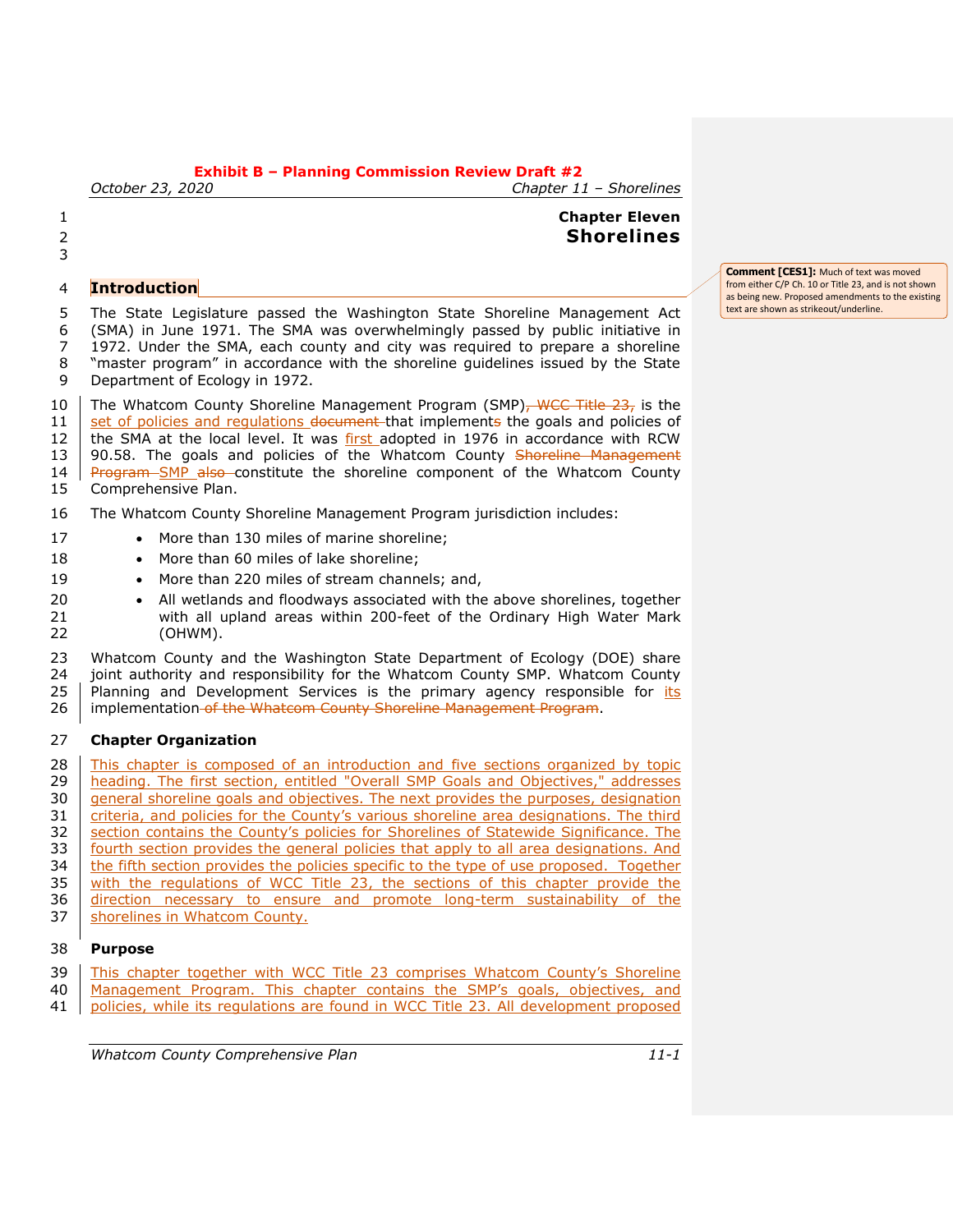|                                                           | October 23, 2020                                                                                                                                                                                                                                                                                                                                                                                                                              | Chapter 11 - Shorelines |
|-----------------------------------------------------------|-----------------------------------------------------------------------------------------------------------------------------------------------------------------------------------------------------------------------------------------------------------------------------------------------------------------------------------------------------------------------------------------------------------------------------------------------|-------------------------|
| 1<br>$\overline{2}$                                       | within jurisdictional shorelines must be consistent with both the policies of this<br>chapter and the regulations of WCC Title 23.                                                                                                                                                                                                                                                                                                            |                         |
| 3<br>$\overline{\mathcal{A}}$<br>5<br>6<br>$\overline{7}$ | The Shoreline Management Act (SMA) was developed and adopted to protect "the<br>most valuable and fragile of [the state's] natural resources from the "inherent harm<br>in uncoordinated and piecemeal development of the state's shorelines" (quotes<br>from RCW 90.58.020). The SMA in Chapter 90.58 RCW contains three distinct but<br>related priorities:                                                                                 |                         |
| 8<br>9<br>10<br>11<br>12<br>13                            | 1. The promotion of shoreline uses that are both water-oriented and<br>appropriate for the broader environmental context. Developments such as<br>single family residences, recreational areas, and water-dependent businesses<br>such as marinas are considered priority uses provided they are constructed in<br>a manner "consistent with control of pollution and prevention of damage to<br>the environment" (quote from RCW 90.58.020). |                         |
| 14<br>15<br>16<br>17<br>18<br>19                          | 2. The SMA requires local governments to take an active role in protecting the<br>shoreline ecology: the water, the land, the vegetation and the wildlife. The<br>state quidelines are explicit: "Local master programs shall include regulations<br>and mitigation standards ensuring that each permitted development will not<br>cause a net loss of ecological functions of the shoreline." (WAC 173-26-<br>$186(8)(b)(i)$ .               |                         |
| 20<br>21<br>22                                            | 3. The SMA also promotes public access to the shoreline by requiring protection<br>of existing public access features and requiring certain types of new<br>development to include public access.                                                                                                                                                                                                                                             |                         |
| 23<br>24<br>25<br>26<br>27                                | The SMP requlations (WCC Title 23) apply to individual projects, and impacts of<br>shoreline development are evaluated on a project-by-project basis. However, the<br>SMP goals and policies, shoreline designations, regulations, and the restoration plan<br>are comprehensively structured to achieve no net loss of shoreline ecological<br>functions as a whole in Whatcom County.                                                       |                         |
| 28                                                        | <b>GMA Goals and Countywide Planning Policies</b>                                                                                                                                                                                                                                                                                                                                                                                             |                         |
| 29<br>30<br>31<br>32<br>33                                | First adopted in 1990, The Growth Management Act (GMA) is a series of state<br>statutes that requires fast-growing cities and counties to develop a comprehensive<br>plan to manage their population growth. It is primarily codified under Chapter<br>36.70A RCW, although it has been amended and added to in several other parts of<br>the RCW. Under RCW 36.70A.020, the GMA established a series of 13 goals that                        |                         |
|                                                           |                                                                                                                                                                                                                                                                                                                                                                                                                                               |                         |

 should act as the basis of all comprehensive plans. In 2003, the legislature added 35 the goals and policies of the Shoreline Management Act as the fourteenth GMA goal (RCW 36.70A.480). The shoreline goals may be found at RCW 90.58.020.

 $37 \overline{\smash{\big)}\xspace}$  As of this time, there are no Countywide Planning Policies that address 38 development in the shoreline. development in the shoreline.

#### **GMA SMA Requirements**

Under the provisions of the SMA, all development along shorelines of the state is

 required to comply with the provisions of local shoreline master programs. The 42 Whatcom County Shoreline Management ProgramSMP works with other chapters of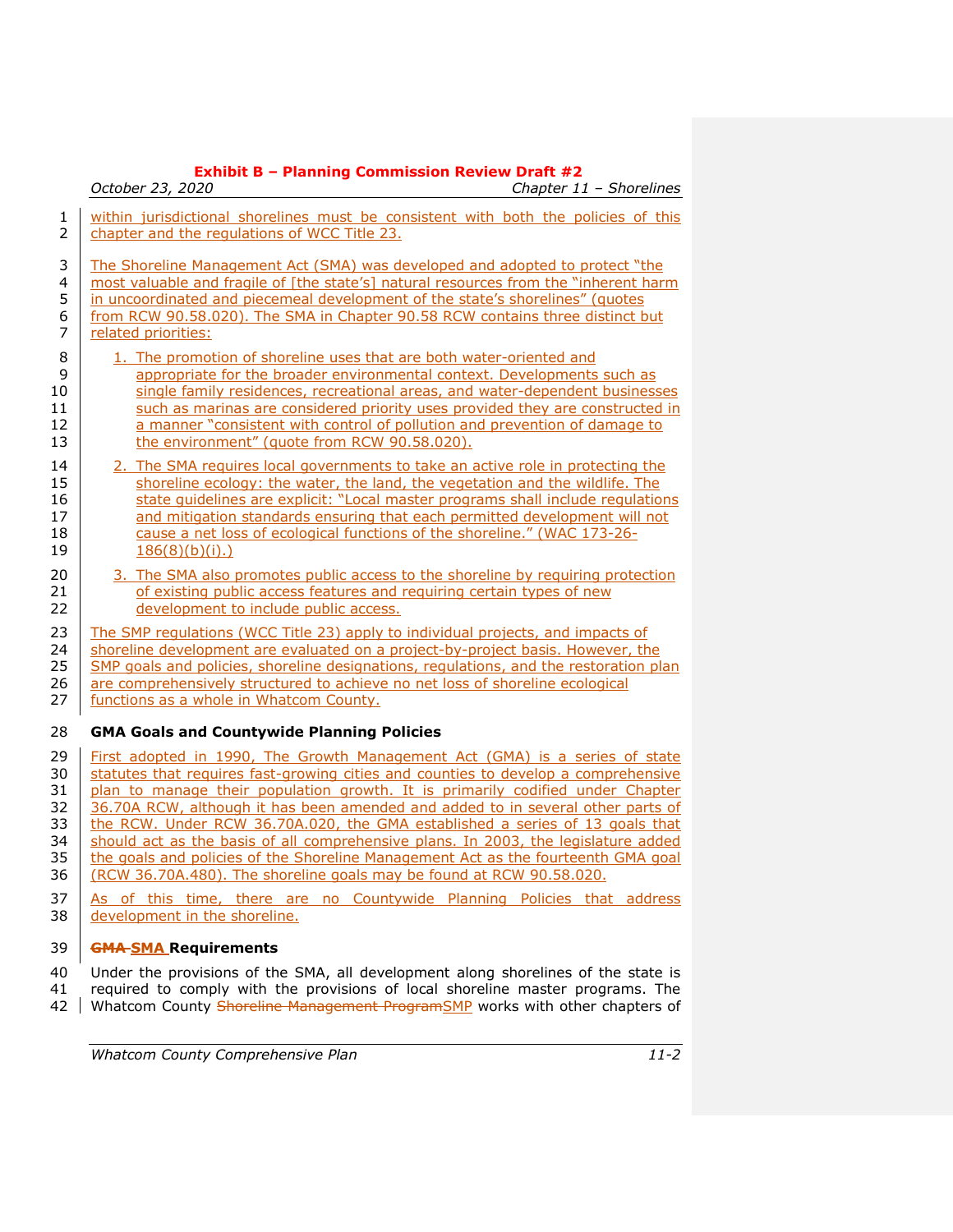*October 23, 2020 Chapter 11 – Shorelines*

1 the Whatcom County Code to protect and preserve saltwater and freshwater 2 shorelines throughout the county by managing natural resources and directing 3 development and land use suitable for the shoreline environment.

## 4 **23.10.030 Governing Principles**

5 The following principles, along with the policy statements of RCW 90.58.020 and 6 the principles of Chapter 173-26 WAC, establish basic concepts that underpin the 7 | goals, policies, and regulations of the **SMPShoreline Management Plan (SMP)this** 8 <del>program</del>:

- 9 | A. Any inconsistencies between the SMPthis program and the Shoreline 10 Management Act (SMAAct) must be resolved in accordance with the SMAAct.
- 11 B. The policies of the SMPthis program may be achieved by diverse means, one 12 of which is regulation. Other means, authorized by the SMA $\text{Act}_r$  include, but 13 are not limited to: acquisition of lands and/or easements by purchase or gift, 14 incentive programs, and implementation of capital facility and/or 15 nonstructural programs.
- 16 C. Protecting the shoreline environment is an essential statewide policy goal, 17 consistent with other policy goals. Permitted and/or exempt development, 18  $\vert$  actions taken prior to the  $\underline{SMAAt}$ 's adoption, and/or unregulated activities 19 can impair shoreline ecological processes and functions. The SMPThis 20 **program** protects shoreline ecology from such impairments in the following 21 ways:
- 22 1. By using a process that identifies, inventories, and ensures meaningful 23 understanding of current and potential ecological functions provided by 24 shorelines.
- $25$  2. By including policies and regulations that require mitigation of  $\frac{1}{9}$ 26 adverse impacts in a manner that ensures no net loss of shoreline 27 ecological functions. The required mitigation shall include avoidance,<br>28 minimization, and compensation of impacts in accordance with the minimization, and compensation of impacts in accordance with the 29 **policies and regulations for mitigation sequencing in WCC 23.90.030 and**  $30$  the Whatcom County Critical Areas Ordinance (CAO, Chapter 16.16 WCC). 31 The SMPThis program and any future amendment thereto shall ensure no 32 net loss of shoreline ecological functions and processes on a 33 programmatic basis in accordance with the baseline functions present as 34 of the date of adoption of the comprehensive SMP updatethis program, 35 February 27, 2007.
- 36 3. By including policies and regulations to address cumulative impacts, 37 including ensuring that the cumulative effect of exempt development will 38 not cause a net loss of shoreline ecological functions, and by fairly 39 allocating the burden of addressing such impacts among development 40 opportunities.
- 41 4. By including regulations and regulatory incentives designed to protect 42 shoreline ecological functions, and restore impaired ecological functions 43 where such opportunities have been identified, consistent with the

**Comment [CES2]:** These principles have been moved from 23.10.030.

**Comment [MD3]:** Deleting "significant," as there is no such threshold under SMA.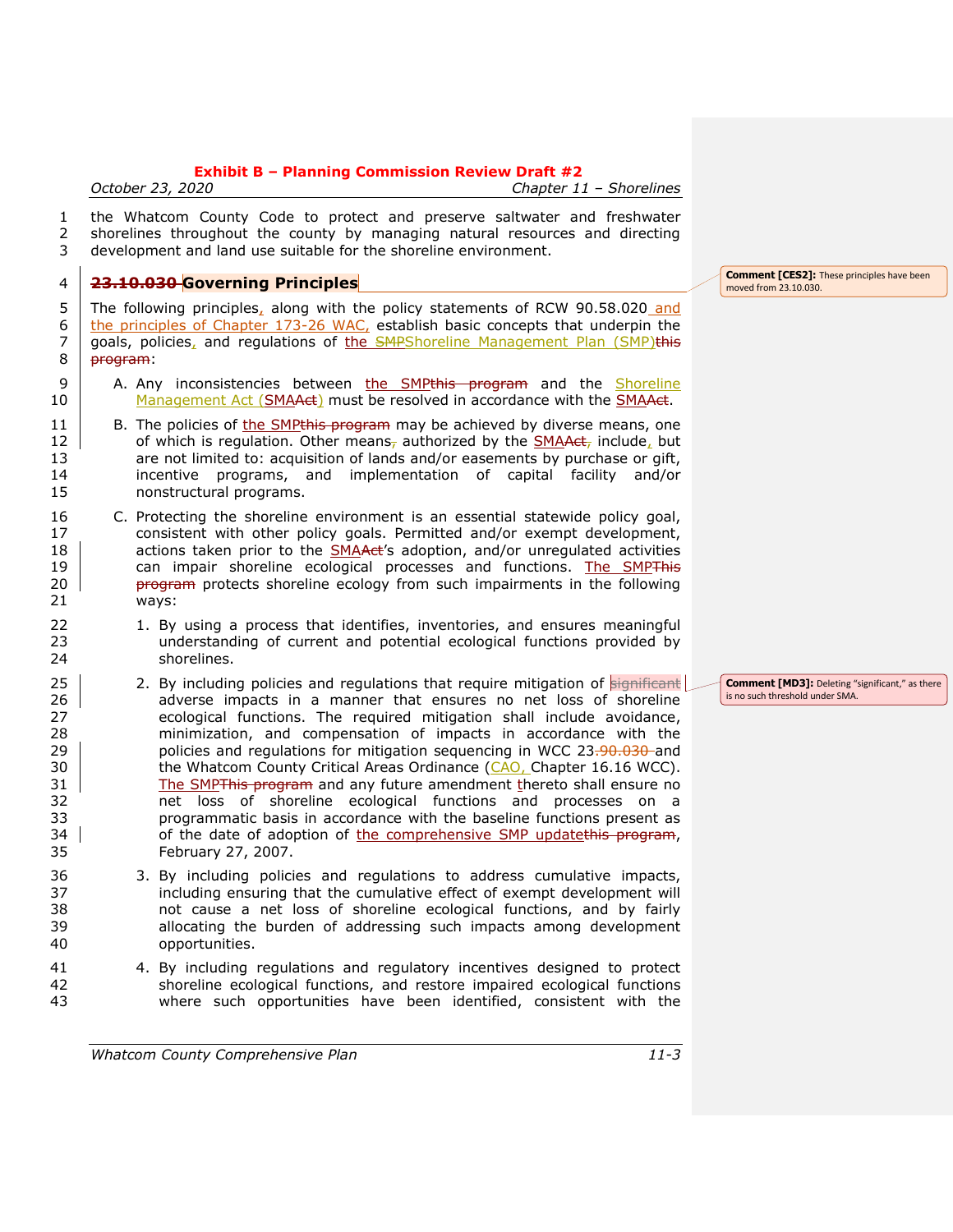|                                         | October 23, 2020<br>Chapter 11 - Shorelines                                                                                                                                                                                                                                                                                                                                                                                                                                         |  |
|-----------------------------------------|-------------------------------------------------------------------------------------------------------------------------------------------------------------------------------------------------------------------------------------------------------------------------------------------------------------------------------------------------------------------------------------------------------------------------------------------------------------------------------------|--|
| 1<br>$\overline{2}$                     | Shoreline Management Program Restoration Plan developed by Whatcom<br>County.                                                                                                                                                                                                                                                                                                                                                                                                       |  |
| 3<br>4<br>5<br>6<br>$\overline{7}$<br>8 | D. Regulation of private property to implement <b>SMP</b> program goals such as<br>public access and protection of ecological functions and processes must be<br>consistent with all relevant constitutional and other legal limitations. These<br>include, but are not limited to, civil rights guaranteed by the U.S. and state<br>Constitutions, recent-pertinent federal and state case law, and state statutes,<br>such as RCW 34.05.328 and 43.21C.060 and Chapter 82.02 RCW. |  |
| 9<br>10<br>11<br>12                     | E. Regulatory or administrative actions contained herein must be implemented<br>consistent with the public trust doctrine and other applicable legal principles<br>as appropriate and must not unconstitutionally infringe on private property<br>rights or result in an unconstitutional taking of private property.                                                                                                                                                               |  |
| 13<br>14<br>15                          | F. The regulatory provisions of the SMPthis program are limited to jurisdictional<br>shorelinesshorelines of the state, whereas the planning functions of the<br>SMPthis program may extend beyond the designated shoreline boundaries.                                                                                                                                                                                                                                             |  |
| 16<br>17<br>18<br>19                    | G. The policies and regulations established by the SMPprogram must be<br>integrated and coordinated with those policies and rules of the Whateom<br>County-Comprehensive Plan and development regulations adopted under the<br>Growth Management Act (GMA) and RCW 34.05.328.                                                                                                                                                                                                       |  |
| 20<br>21<br>22<br>23                    | H. Consistent with the policy and use preferences of RCW 90.58.020, Whatcom<br>County should balance the various policy goals of the SMPthis program giving<br>consideration to other relevant local, state, and federal regulatory and non-<br>regulatory programs.                                                                                                                                                                                                                |  |
| 24                                      | <b>Chapter 23.20 Overall SMP Goals and Objectives</b>                                                                                                                                                                                                                                                                                                                                                                                                                               |  |
| 25                                      | 23.20.005 Generally.                                                                                                                                                                                                                                                                                                                                                                                                                                                                |  |
| 26<br>27<br>28<br>29                    | This sectionehapter describes-contains overall programSMP goals and objectives.<br>They provide the comprehensive foundation and framework upon which the<br>shoreline area designations, policies, regulations, and administrative procedures are<br>based.                                                                                                                                                                                                                        |  |
| 30<br>31<br>32<br>33                    | The general policies and regulations (in a later section of this chapter and in<br>Chapter-Title 23.90 WCC, respectively) and the specific use policies and regulations<br>(in a later section of this chapter and in WCC Chapter-Title 23.100 WCC,<br>respectively) are the means by which these goals and objectives are implemented.                                                                                                                                             |  |
|                                         |                                                                                                                                                                                                                                                                                                                                                                                                                                                                                     |  |

**Comment [MD4]:** Moved all policy content from Chapter 23.20. This section reviewed and coordinated with Title 23 updates.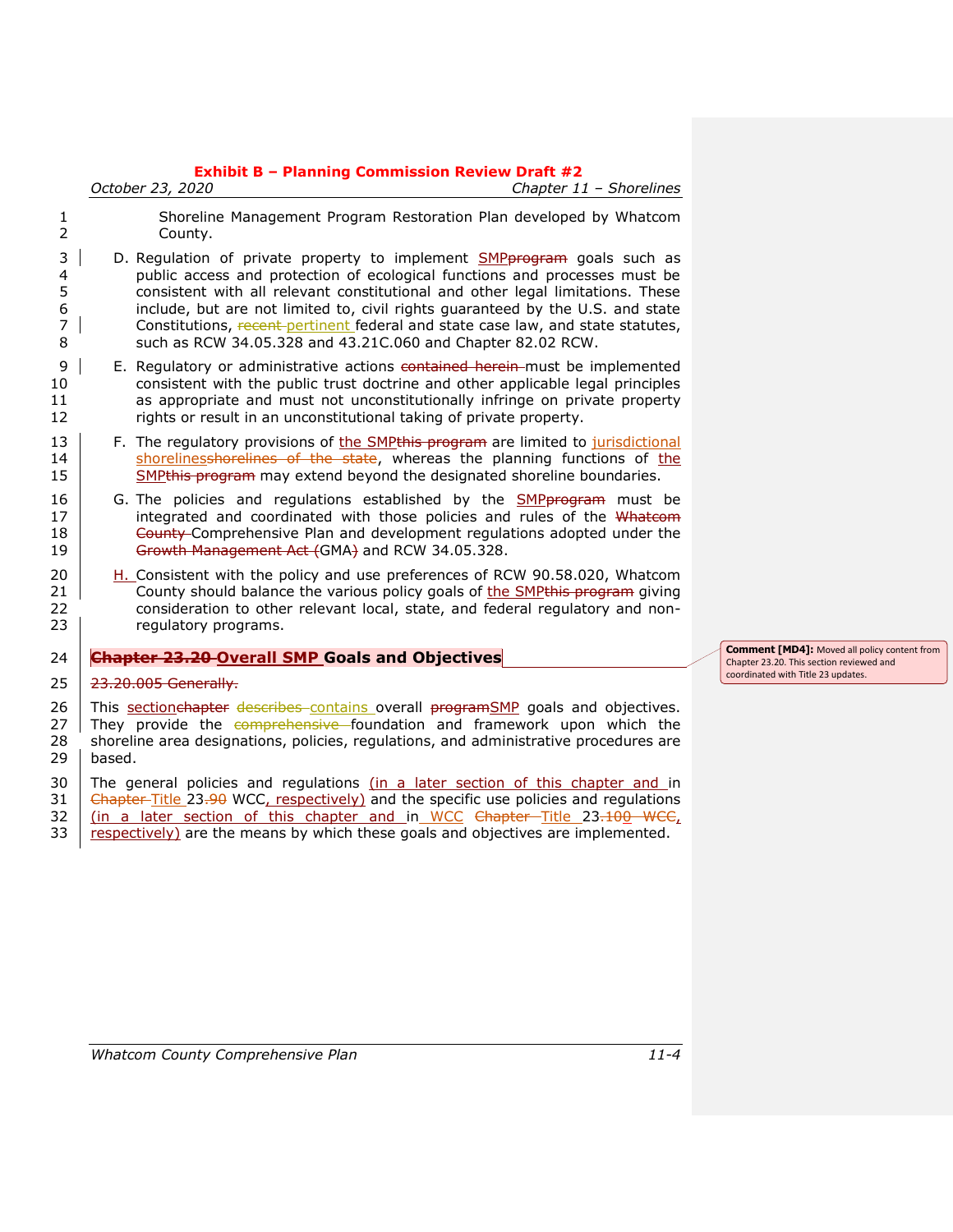*October 23, 2020 Chapter 11 – Shorelines*

#### 1 **23.20.010 Adoption.**

2 | In addition to the policy adopted in WCC 23.10.020(C), the following goals and 3 **objectives relating to the program elements specified in RCW 90.58.100(2) are** 4 hereby adopted. They provide the comprehensive foundation and framework upon 5 which the shoreline area designations, policies, regulations, and administrative 6 **procedures are based.** 

#### 7 **23.20.020 Economic Ddevelopment.**

 The economic development element provides for the location and design of industries, transportation facilities, port facilities, tourist facilities, commerce, and other developments that are particularly dependent upon a shoreline location and/or use of the shorelines of the state.

#### 12 **Goal 11A: Goal. To cCreate and maintain an economic environment**  13 **that can coexist harmoniously with the natural and**  14 **human environment.**  $15 \mid B$ .  $\longrightarrow$  Objectives.

- 16 11A-1: Encourage economic development that has minimal adverse 17 effects and mitigates unavoidable impacts upon shoreline 18 ecological functions and processes and the built environment.
- 19  $\frac{11A-2}{}$  Encourage shoreline development that has a positive effect upon 20 economic and social activities of value to the region.
- $21 \mid 11A-3:$  Encourage new water-dependent, water-related, and water-22 enjoyment economic development in priority order.
- $23 \mid 11A-4$ : Encourage economic development that is consistent with the 24 adopted Comprehensive Economic Development Strategy 25 (CEDS) for Whatcom County.
- 26 11A-5: Implement economic development policies contained in other 27 chapters of the Whatcom County Comprehensive Plan in 28 | Shoreline areas consistent with this chapter, WCC Title 23 29 **program** and the SMAAct.
- 30 11A-6: Encourage new economic development to locate in areas that 31 are already developed with similar uses.
- 32  $11A-7$ : Discourage expansion of existing development that is 33 | incompatible with the Comprehensive Planthis program, WCC 34 Title 23, or the character of the local area, or the Whatcom 35 | County Comprehensive Plan.

#### 36 **23.20.030 Public aAccess.**

37 The public access element provides for public access to publicly owned or privately 38 owned shoreline areas where the public is granted a right of use or access.

39 **Goal 11B:A. Goal. To iIncrease the general public's ability of the**  40 **general public to reach, touch, and enjoy the water's** 

**Comment [MD5]:** Moved up.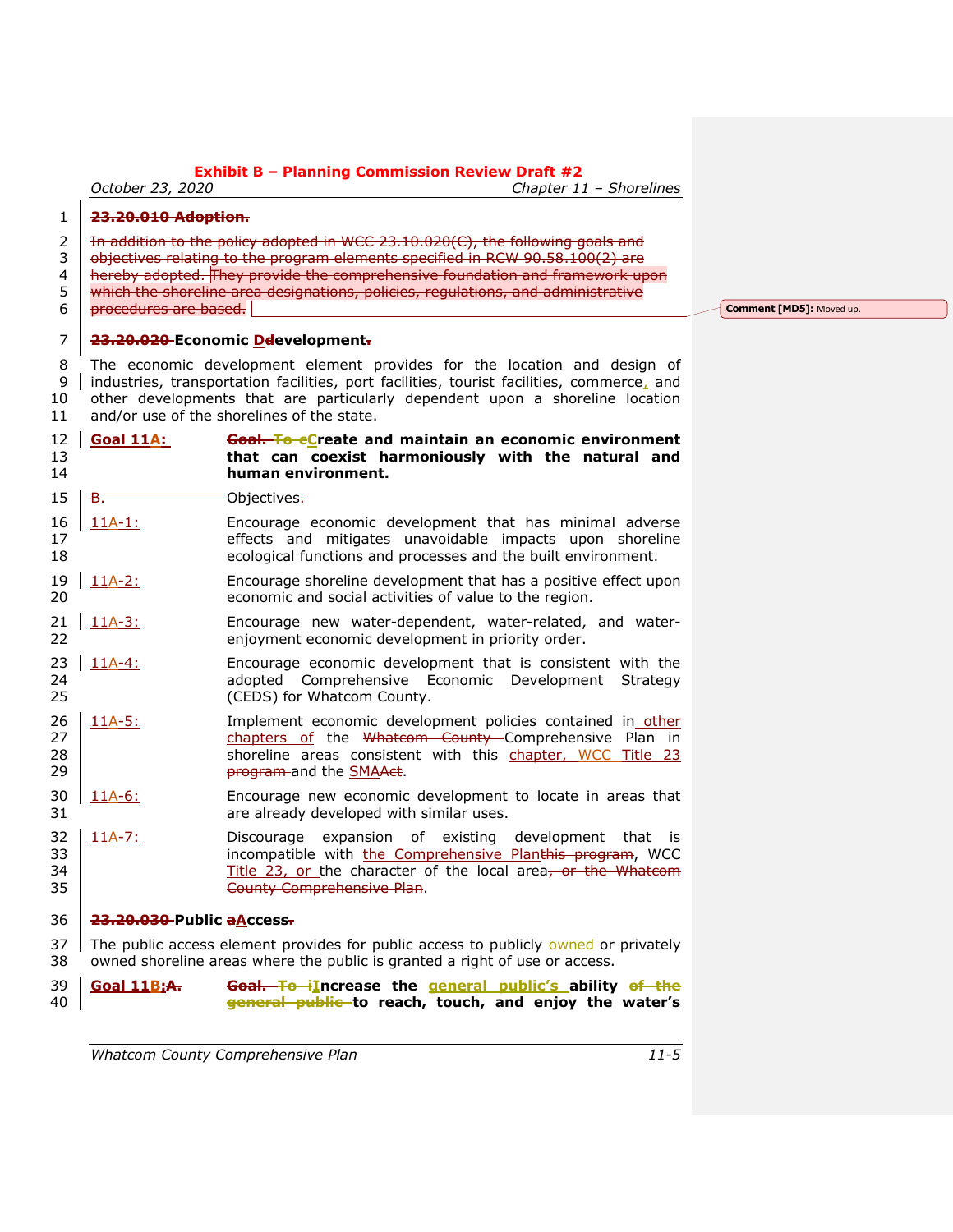|                                         | <b>Exhibit B - Planning Commission Review Draft #2</b><br>October 23, 2020<br>Chapter $11$ - Shorelines                                                                                                                                                                                                                                                             |                                                                                                                                                                                                                                                                                                                                                               |  |
|-----------------------------------------|---------------------------------------------------------------------------------------------------------------------------------------------------------------------------------------------------------------------------------------------------------------------------------------------------------------------------------------------------------------------|---------------------------------------------------------------------------------------------------------------------------------------------------------------------------------------------------------------------------------------------------------------------------------------------------------------------------------------------------------------|--|
| 1<br>$\overline{2}$<br>3<br>4<br>5<br>6 |                                                                                                                                                                                                                                                                                                                                                                     | edge, to travel on the waters of the state, and/or to view<br>the water and the shoreline from adjacent locations;<br>provided, that private rights, the public safety, and<br>ecological functions and processes<br>shoreline<br>are<br>protected<br>consistent<br>with<br>the<br>U.S.<br>and<br>state<br>Constitutions, state case law, and state statutes. |  |
| 7                                       | в.                                                                                                                                                                                                                                                                                                                                                                  | Objectives <u>:</u> -                                                                                                                                                                                                                                                                                                                                         |  |
| 8<br>9<br>$10\,$                        | $11B-1$ :                                                                                                                                                                                                                                                                                                                                                           | Locate, design, manage, and maintain public access in a manner<br>that protects shoreline ecological functions and processes and<br>the public health and safety.                                                                                                                                                                                             |  |
| 11<br>12                                | $11B-2:$                                                                                                                                                                                                                                                                                                                                                            | Design and manage public access in a manner that ensures<br>compatibility with water-dependent uses.                                                                                                                                                                                                                                                          |  |
| 13<br>14<br>15<br>16<br>17              | $11B-3:$                                                                                                                                                                                                                                                                                                                                                            | Where appropriate, acquire access to publicly owned tidelands<br>and shorelands. Encourage cooperation among the County,<br>landowners, developers, and other agencies and organizations<br>to enhance and increase public access to shorelines as specific<br>opportunities arise.                                                                           |  |
| 18                                      | $11B-4:$                                                                                                                                                                                                                                                                                                                                                            | Provide and protect visual access to shorelines and tidelands.                                                                                                                                                                                                                                                                                                |  |
| 19<br>20<br>21<br>22<br>23              | $11B-5:$                                                                                                                                                                                                                                                                                                                                                            | Require physical or visual access to shorelines as a condition of<br>approval for shoreline development activities commensurate<br>with the impacts of such development and the corresponding<br>benefit to the public, and consistent with constitutional<br>limitations.                                                                                    |  |
| 24<br>25                                | $11B-6:$                                                                                                                                                                                                                                                                                                                                                            | Develop and manage public access to prevent adverse impacts<br>to adjacent private shoreline properties and developments.                                                                                                                                                                                                                                     |  |
| 26                                      | 23.20.040 Recreation.                                                                                                                                                                                                                                                                                                                                               |                                                                                                                                                                                                                                                                                                                                                               |  |
| 27<br>28<br>29<br>30<br>31              | The recreation element provides for the preservation and expansion of water-<br>oriented recreational opportunities that facilitate the public's ability to enjoy the<br>physical and aesthetic qualities of the shoreline through parks, public access to<br>tidelands and beaches, bicycle and pedestrian paths, viewpoints, and other<br>recreational amenities. |                                                                                                                                                                                                                                                                                                                                                               |  |
| 32<br>33                                | Goal 11C:A.                                                                                                                                                                                                                                                                                                                                                         | <b>Goal. To pP</b> rovide opportunities and space for diverse<br>forms of water-oriented recreation.                                                                                                                                                                                                                                                          |  |
| 34   $B.$                               |                                                                                                                                                                                                                                                                                                                                                                     | Objectives:                                                                                                                                                                                                                                                                                                                                                   |  |
| 35<br>36<br>37                          | $11C-1$ :                                                                                                                                                                                                                                                                                                                                                           | Locate, develop, manage, and maintain recreation areas in a<br>manner that protects shoreline ecological functions<br>and<br>processes.                                                                                                                                                                                                                       |  |
| 38<br>39<br>40                          | $11C-2:$                                                                                                                                                                                                                                                                                                                                                            | Provide a balanced choice of water-oriented public recreational<br>opportunities regionally. Ensure that shoreline recreation<br>facilities serve projected County growth in accordance with the                                                                                                                                                              |  |

 opportunities regionally. Ensure that shoreline recreation facilities serve projected County growth in accordance with the 41 | and in the velocity of service standards established in the Whatcom County 42 | Comprehensive Plan and related goals and policies<del>; the</del>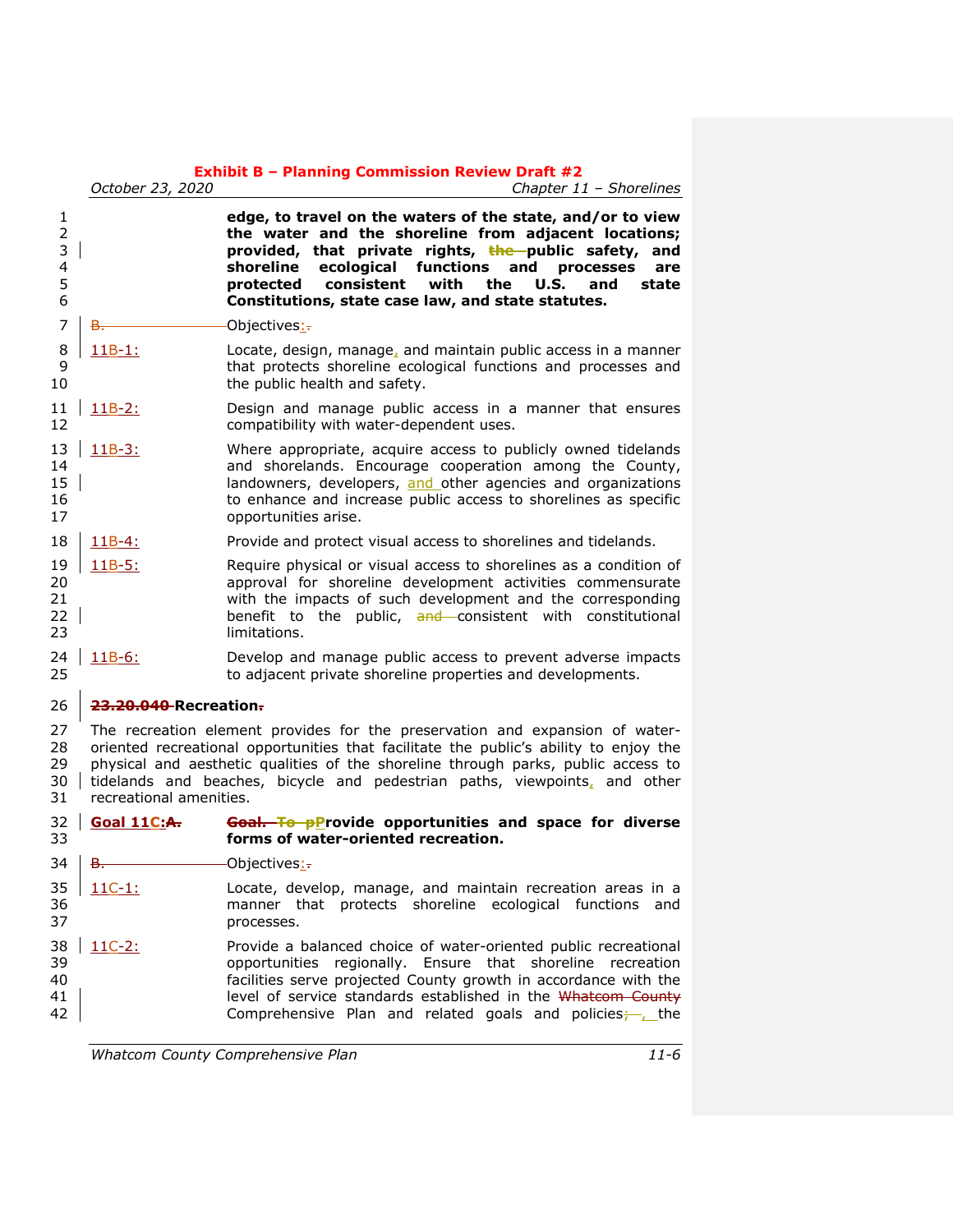|                            | October 23, 2020   | <b>Exhibit B - Planning Commission Review Draft #2</b><br>Chapter 11 - Shorelines                                                                                                                                                                                                                                                   |
|----------------------------|--------------------|-------------------------------------------------------------------------------------------------------------------------------------------------------------------------------------------------------------------------------------------------------------------------------------------------------------------------------------|
| 1<br>$\overline{2}$        |                    | Comprehensive Park and Recreation Open Space Plan-Lithe<br>Whatcom County Bicycle Plan-Land the Natural Heritage Plan.                                                                                                                                                                                                              |
| 3<br>4<br>5<br>6           | $11C-3:$           | Acquire additional recreation areas-and public access areas with<br>a high recreation value prior to demand to assure that sufficient<br>shoreline recreation opportunities are available to serve future<br>recreational needs.                                                                                                    |
| 7<br>8<br>9<br>10<br>11    | $11C-4:$           | Encourage cooperation among public agencies,<br>nonprofit<br>groups, and private landowners, and developers to increase and<br>diversify recreational opportunities through a variety of means<br>including incorporating water-oriented recreational opportunities<br>into mixed use developments and other innovative techniques. |
| 12<br>13<br>14             | $11C-5:$           | Recognize and protect the interest of all people of the state by<br>providing increased recreational opportunities within shorelines<br>of statewide significance and associated shorelands.                                                                                                                                        |
| 15                         | $11C-6:$           | Encourage private and public investment in recreation facilities.                                                                                                                                                                                                                                                                   |
| 16<br>17<br>18             | $11C-7$ :          | Locate, design, and operate recreational development in a<br>manner that minimizes adverse effects on adjacent properties<br>as well as other social, recreational, or economic activities.                                                                                                                                         |
| 19                         |                    | 23.20.050-Transportation and Essential Public Facilities-                                                                                                                                                                                                                                                                           |
| 20<br>21<br>22             |                    | The transportation and essential public facilities element provides for the general<br>location and extent of existing and proposed public thoroughfares, transportation<br>routes, terminals, and other public utilities and facilities.                                                                                           |
| 23<br>24<br>25<br>26       | <b>Goal 11D:A.</b> | <b>Goal. To pProvide transportation systems and essential</b><br>public facilities in shoreline areas without adverse effects<br>on existing shoreline use and development or shoreline<br>ecological functions and/or processes.                                                                                                   |
| 27                         | B.                 | -Objectives <u>:</u>                                                                                                                                                                                                                                                                                                                |
| 28                         | ÷                  |                                                                                                                                                                                                                                                                                                                                     |
| 29<br>30<br>31<br>32       | $11D-1:$           | Locate, develop, manage, and maintain transportation systems<br>and essential public facilities in a manner that protects shoreline<br>ecological functions and processes. Minimize and mitigate<br>unavoidable impacts.                                                                                                            |
| 34<br>35                   | 33 11D-2:          | Locate and design transportation systems and essential public<br>facilities to be harmonious with the existing and future economic<br>and social needs of the community.                                                                                                                                                            |
| 36<br>37<br>38<br>39<br>40 | $11D-3$ :          | the development of<br>non-water-dependent<br>Discourage<br>transportation systems and essential public facilities unless no<br>feasible alternatives exist. Devote roads within the shoreline<br>jurisdiction to low volume local access routes and shoreline<br>public access where feasible.                                      |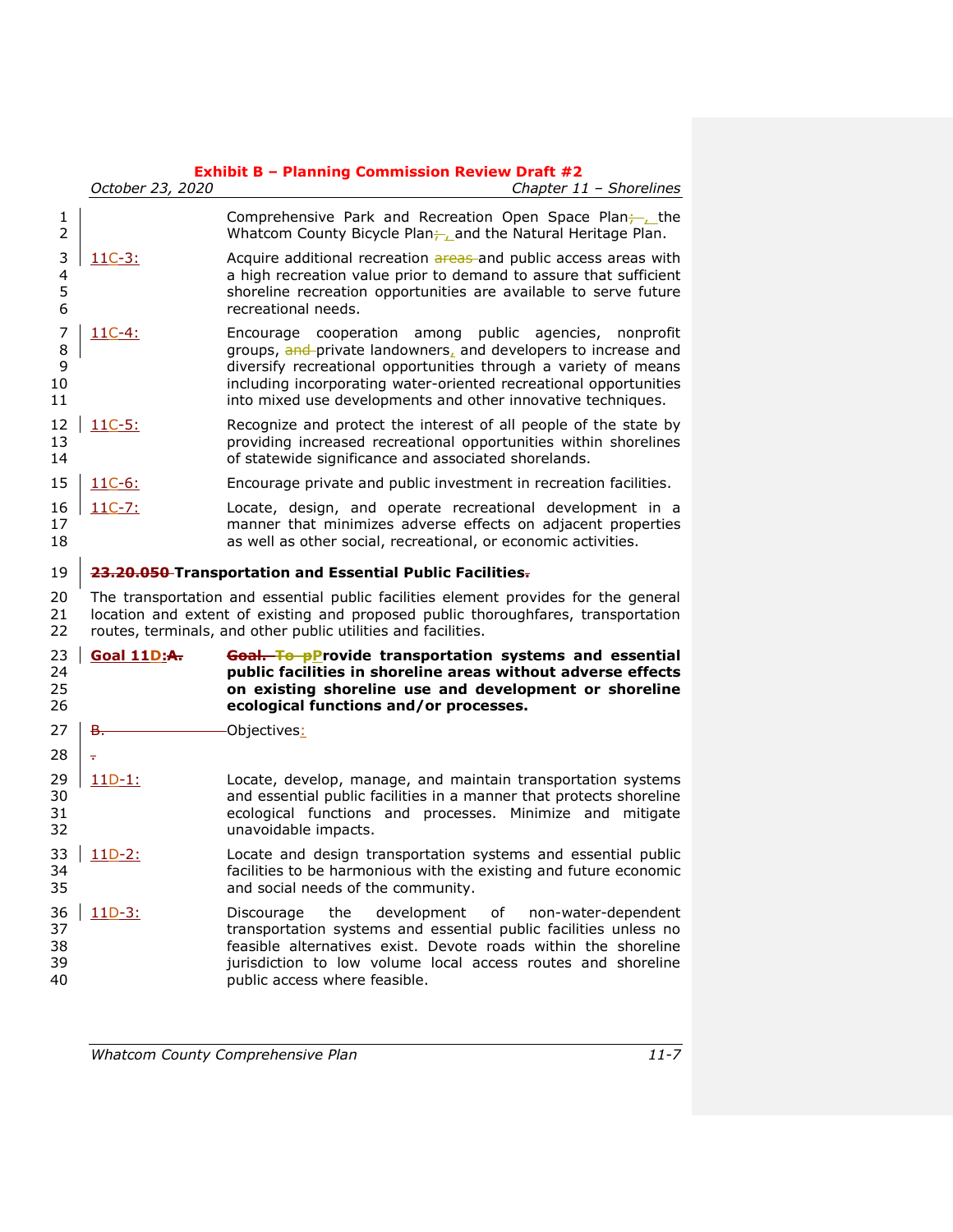|                                        | October 23, 2020          | Exhibit B – Planning Commission Review Draft #2<br>Chapter $11$ – Shorelines                                                                                                                                                                                                                                                                                                                                                           |
|----------------------------------------|---------------------------|----------------------------------------------------------------------------------------------------------------------------------------------------------------------------------------------------------------------------------------------------------------------------------------------------------------------------------------------------------------------------------------------------------------------------------------|
| 1<br>2<br>3                            | $11D-4:$                  | When appropriate, require adequate appropriate compensation<br>where transportation systems and essential public facilities<br>reduce the benefits people derive from their property.                                                                                                                                                                                                                                                  |
| 4<br>5<br>6<br>$\overline{7}$          | $11D-5:$                  | Provide for alternate modes of travel, encourage freedom of<br>choice among travel modes, and provide multiple<br>use<br>transportation corridors where compatible in association with<br>shoreline transportation development.                                                                                                                                                                                                        |
| 8<br>9<br>10                           | $11D-6:$                  | Require transportation system and essential public facility<br>development in shoreline areas to protect and enhance physical<br>and visual shoreline public access.                                                                                                                                                                                                                                                                   |
| 11                                     | 23.20.060-Shoreline uUse. |                                                                                                                                                                                                                                                                                                                                                                                                                                        |
| 12<br>13<br>14<br>15<br>16             |                           | The shoreline use element considers prioritizes the use and development of<br>shorelines and adjacent land areas for housing, business, industry, transportation,<br>agriculture, forestry, natural resources, recreation, education, public institutions,<br>utilities, and other categories of public and private land use with respect to the<br>type, general distribution, location, and extent of such uses and developments.    |
| 17<br>18                               | <b>Goal 11E:A.</b>        | Goal. To pPreserve and develop shorelines in a manner<br>that allows for an orderly balance of uses.                                                                                                                                                                                                                                                                                                                                   |
| 19                                     | B.                        | Objectives <u>:</u> -                                                                                                                                                                                                                                                                                                                                                                                                                  |
| 20<br>21<br>22<br>23<br>24<br>25<br>26 | $11E-1$ :                 | preference to water-dependent and<br>Give<br>single-family<br>residential uses that are consistent with preservation of<br>shoreline ecological functions and processes. Give secondary<br>preference to water-related and water-enjoyment uses. Allow<br>non-water-oriented uses only when substantial public benefit is<br>provided with respect to the goals of the <b>SMAA et</b> for public<br>access and ecological restoration. |
| 27<br>28<br>29<br>30                   | $11E-2$ :                 | Designate and maintain appropriate areas for protecting and<br>restoring shoreline ecological functions and processes to control<br>pollution and prevent damage to the shoreline environment<br>and/or public health.                                                                                                                                                                                                                 |
| 31<br>32                               | $11E-3:$                  | Ensure shoreline uses are consistent with the Whatcom County<br>Comprehensive Plan.                                                                                                                                                                                                                                                                                                                                                    |
| 33<br>34<br>35                         | $  11E-4$ :               | Balance the location, design, and management of shoreline uses<br>throughout the County to prevent a net loss of shoreline<br>ecological functions and processes over time.                                                                                                                                                                                                                                                            |
| 36<br>37<br>38<br>39                   | $11E-5:$                  | Encourage mixed use developments that include and support<br>water-oriented uses and provide a substantial public benefit<br>consistent with the public access and ecological restoration<br>goals and policies of the <b>SMAAct</b> .                                                                                                                                                                                                 |
| 40<br>41                               | 11E-6:                    | Encourage shoreline uses and development that enhance<br>shoreline ecological functions and/or processes or employ                                                                                                                                                                                                                                                                                                                     |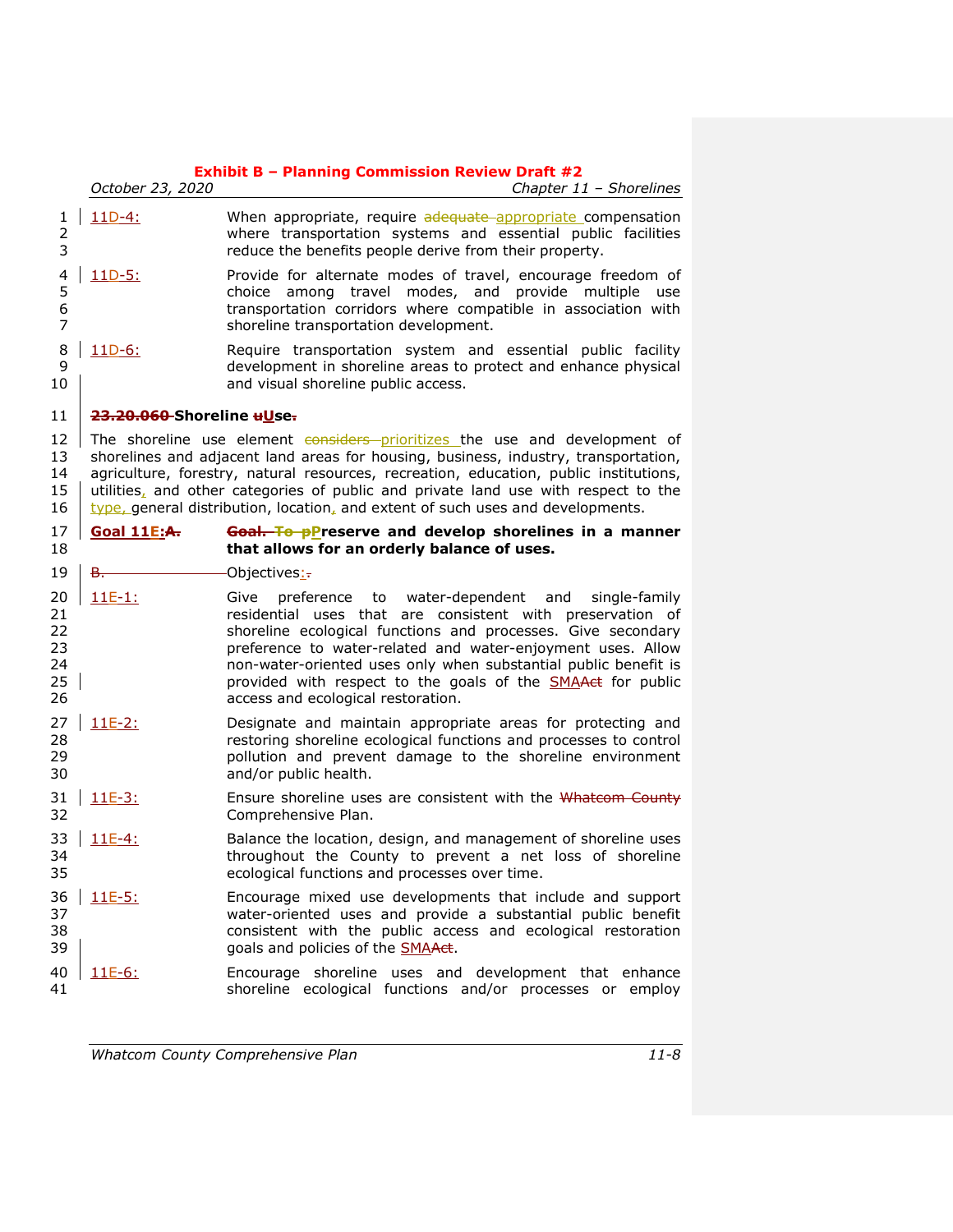|                                              | October 23, 2020        | Exhibit B – Planning Commission Review Draft #2<br>Chapter 11 - Shorelines                                                                                                                                                                                                                                                                                                                                                                                                                                                                                                                                                                                                               |
|----------------------------------------------|-------------------------|------------------------------------------------------------------------------------------------------------------------------------------------------------------------------------------------------------------------------------------------------------------------------------------------------------------------------------------------------------------------------------------------------------------------------------------------------------------------------------------------------------------------------------------------------------------------------------------------------------------------------------------------------------------------------------------|
| 1<br>$\overline{2}$                          |                         | innovative features that further the purposes of the SMPthis<br>program.                                                                                                                                                                                                                                                                                                                                                                                                                                                                                                                                                                                                                 |
| 3<br>4                                       | $11E-7$ :               | Encourage shoreline uses and development that enhance and/or<br>increase public access to the shoreline.                                                                                                                                                                                                                                                                                                                                                                                                                                                                                                                                                                                 |
| 5                                            | 23.20.070-Conservation- |                                                                                                                                                                                                                                                                                                                                                                                                                                                                                                                                                                                                                                                                                          |
| 6<br>7<br>8<br>9<br>10<br>11                 | vistas and aesthetics.  | The shoreline conservation element provides for the protection of natural resources <sub>7</sub><br>and shoreline ecological functions and processes. Resources to be conserved and<br>protected include, but are not limited to, wetlands; riparian, nearshore, and aquatic<br>habitats; priority fish and wildlife habitats and species; floodplains; feeder bluffs<br>and other geological features; cultural and historic resources; as well as scenic                                                                                                                                                                                                                               |
| 12<br>13<br>14<br>15                         | <b>Goal 11F:A.</b>      | Goal. To eConserve shoreline resources and important<br>shoreline features, and protect shoreline ecological<br>functions and the processes that sustain them to the<br>maximum extent practicable.                                                                                                                                                                                                                                                                                                                                                                                                                                                                                      |
| 16                                           | B.                      | -Objectives:-                                                                                                                                                                                                                                                                                                                                                                                                                                                                                                                                                                                                                                                                            |
| 17<br>18<br>19<br>20<br>21<br>22             | $11F-1$ :               | <b>Develop-Maintain</b> regulations and mitigation standards that<br>ensure new shoreline developments prevent a net loss of<br>shoreline ecological functions and processes. Implement such<br>regulations and standards in a manner consistent with all<br>relevant constitutional and other legal limitations on the<br>regulation of private property.                                                                                                                                                                                                                                                                                                                               |
| 23<br>24<br>25                               | $11F-2:$                | Protect critical areas in accordance with the policies and<br>regulations in the County's critical areas regulations (WCC<br>Chapter 16.16), as adopted by reference in the SMP.                                                                                                                                                                                                                                                                                                                                                                                                                                                                                                         |
| 26<br>27<br>28<br>29                         | $11F-3:$                | Manage renewable natural resources on a sustained yield basis.<br>Extract nonrenewable natural resources in a manner that<br>maintains the quality of other resources and shoreline ecological<br>functions and processes.                                                                                                                                                                                                                                                                                                                                                                                                                                                               |
| 30<br>31                                     | $11F-4:$                | Prioritize protection and/or conservation of shoreline areas that<br>are ecologically intact and minimally developed or degraded.                                                                                                                                                                                                                                                                                                                                                                                                                                                                                                                                                        |
| 32                                           |                         | 23.20.080 Archaeological, historical and Cultural Resources                                                                                                                                                                                                                                                                                                                                                                                                                                                                                                                                                                                                                              |
| 33<br>34<br>35<br>36<br>37<br>38<br>39<br>40 |                         | The archaeological-historical-cultural resource element provides for protection,<br>preservation and/or restoration of buildings, sites, and areas having archaeological,<br>historical, cultural, or scientific value or significance. "Cultural resource" refers to<br>any archaeological, historic, cemetery, or other cultural sites or artifacts; as well as<br>those traditional food, medicine, fibers, and objects that sustain the religious,<br>ceremonial, and social activities of affected Native American tribes that may be<br>regulated under state or federal laws administered by the Washington State<br>Department of Archaeologic and Historic Preservation (DAHP). |
| 41<br>42                                     | Goal 11G:A.             | Goal. Protect shoreline features of historic, cultural,<br>archeological, or scientific value or significance to                                                                                                                                                                                                                                                                                                                                                                                                                                                                                                                                                                         |

**Comment [CES6]:** DAHP definition.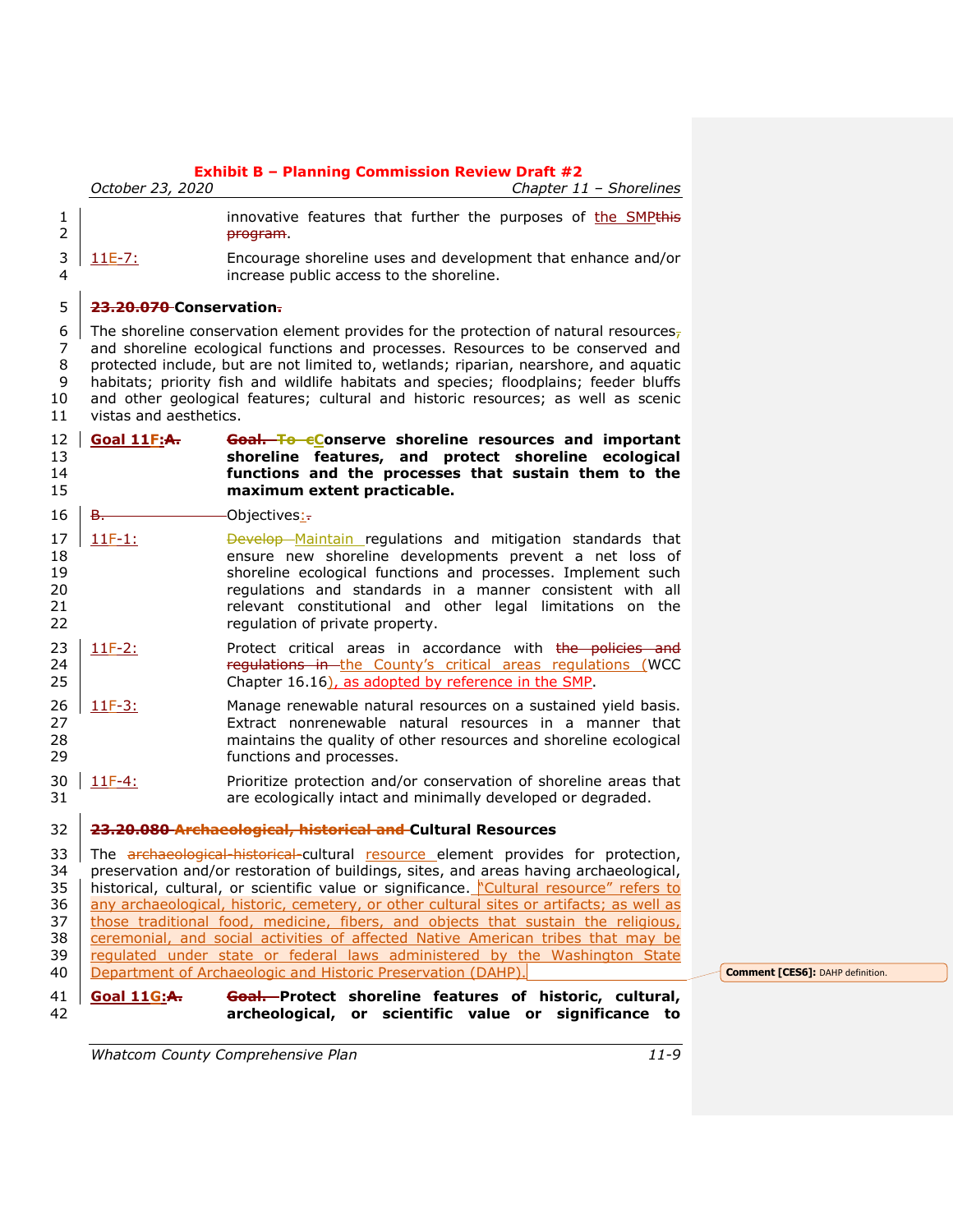|                                  | October 23, 2020   | <b>Exhibit B - Planning Commission Review Draft #2</b><br>Chapter 11 - Shorelines                                                                                                                                                                                                                                                                                                  |  |
|----------------------------------|--------------------|------------------------------------------------------------------------------------------------------------------------------------------------------------------------------------------------------------------------------------------------------------------------------------------------------------------------------------------------------------------------------------|--|
| 1<br>2<br>3                      |                    | prevent damage or destruction through coordination and<br>consultation with the appropriate local, state and federal<br>authorities, including affected Indian tribes.                                                                                                                                                                                                             |  |
| 4                                | B.                 | Objectives <u>:</u> -                                                                                                                                                                                                                                                                                                                                                              |  |
| 5<br>6                           | $11G-1:$           | Protect cultural resources sites in collaboration with appropriate<br>tribal, state, federal, and local governments.                                                                                                                                                                                                                                                               |  |
| 7<br>8<br>9                      | $11G-2$            | Engage in and encourage public agencies and private parties to<br>cooperate in the identification, protection and management of<br>cultural resources.                                                                                                                                                                                                                             |  |
| 10                               | $11G-3:$           | Consult with the Washington State Department of Archaeology                                                                                                                                                                                                                                                                                                                        |  |
| 11<br>12<br>13                   |                    | and Historic Preservation (DAHP) and affected Native American<br>tribes when developing local policies and regulations for<br>identifying, protecting, and preserving cultural resources.                                                                                                                                                                                          |  |
| 14                               | $11G-4:$           | Where appropriate, restore unique resources that have cultural,                                                                                                                                                                                                                                                                                                                    |  |
| 15<br>16                         |                    | archaeological, historic, educational, or scientific value or<br>significance to further enhance the value of the shorelines.                                                                                                                                                                                                                                                      |  |
| 17<br>18<br>19<br>20<br>21<br>22 | $11G-5:$           | Where appropriate provide access to cultural resources in a<br>manner that is culturally sensitive and does not degrade the<br>resource or impact the quality of the environment, make access<br>to such sites available to parties of interest; provided, that<br>access to such sites must be designed and managed in a<br>manner that gives maximum protection to the resource. |  |
| 23<br>24<br>25                   | $11G-3:$           | Provide opportunities for education related to archaeological,<br>historical, and cultural features where appropriate and<br>incorporated into public and private programs and development.                                                                                                                                                                                        |  |
| 26                               |                    | 23.20.090-Views and Aaesthetics-                                                                                                                                                                                                                                                                                                                                                   |  |
| 27<br>28                         |                    | This element provides for preservation and/or protection of scenic vistas, views of<br>the water, and other aesthetic qualities of shorelines for public enjoyment.                                                                                                                                                                                                                |  |
| 29<br>30                         | <b>Goal 11H:A.</b> | Goal. To aAssure that the public's ability and opportunity<br>to enjoy shoreline views and aesthetics is protected.                                                                                                                                                                                                                                                                |  |
| 31                               | <b>B.</b>          | -Objectives <u>:</u> -                                                                                                                                                                                                                                                                                                                                                             |  |
| 32<br>33                         | $11H-1$ :          | Identify and protect areas with scenic vistas and areas where<br>the shoreline has high aesthetic value.                                                                                                                                                                                                                                                                           |  |
| 34<br>35<br>36                   | $11H-2:$           | Design development to minimize adverse impacts on views from<br>public property or views enjoyed by a substantial number of<br>residences.                                                                                                                                                                                                                                         |  |
| 37                               |                    | 23.20.100-Restoration and eEnhancement-                                                                                                                                                                                                                                                                                                                                            |  |
| 38<br>39                         |                    | This element provides for the timely restoration and enhancement of ecologically<br>impaired areas in a manner that achieves a net gain in shoreline ecological                                                                                                                                                                                                                    |  |

**Comment [CES7]:** New proposed policies consistent with our MOU with DAHP and Lummi Nation.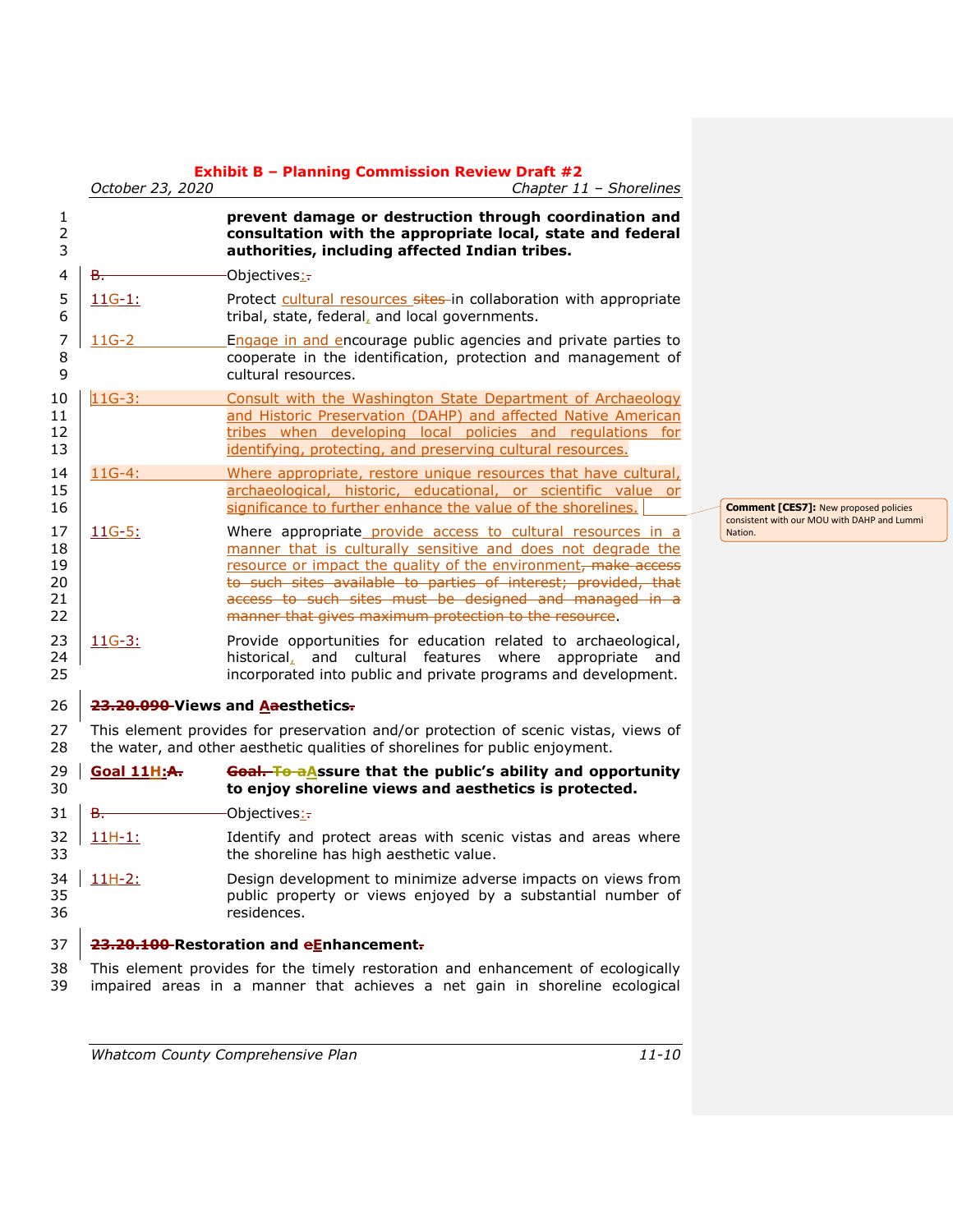|                                        | October 23, 2020    | Chapter 11 - Shorelines                                                                                                                                                                                                                                                                                                                                                                 |                                                                                                  |
|----------------------------------------|---------------------|-----------------------------------------------------------------------------------------------------------------------------------------------------------------------------------------------------------------------------------------------------------------------------------------------------------------------------------------------------------------------------------------|--------------------------------------------------------------------------------------------------|
| 1<br>2                                 | program.            | functions and processes above baseline conditions as of the adoption of this                                                                                                                                                                                                                                                                                                            |                                                                                                  |
| 3<br>4<br>5<br>6<br>7<br>8<br>9        | <b>Goal 111:A.</b>  | Goal. To rReestablish, rehabilitate and/or otherwise<br>improve impaired shoreline ecological functions and/or<br>processes through voluntary and incentive-based public<br>and private programs and actions that are consistent with<br>the Shoreline Management Program Restoration Plan<br>(County Resolution 2007-011) and other approved<br>restoration plans.                     |                                                                                                  |
| 10                                     | -B                  | Objectives:                                                                                                                                                                                                                                                                                                                                                                             |                                                                                                  |
| 11<br>12<br>13<br>14<br>15             | $11I-1$ :           | facilitate<br>and<br>cooperative<br>restoration<br>Encourage<br>and<br>enhancement programs between local, state, and federal public<br>agencies, tribes, nonprofit organizations, and landowners to<br>address shorelines with impaired ecological functions and/or<br>processes.                                                                                                      |                                                                                                  |
| 16<br>17<br>18<br>19<br>20<br>21       | $11I-2:$            | Restore and enhance shoreline ecological functions, and<br>processes, and as well as shoreline features through voluntary<br>and incentive-based public and private programs, such as the<br>Shore Friendly Program developed by the Washington State<br>Department of Fish and Wildlife, Washington State Department<br>of Natural Resources, and the Environmental Protection Agency. | <b>Comment [AP8]:</b> Draft revision per Scoping<br>Document, Item #8a, Reference WDFW and DNR's |
| 22<br>23                               | $11I-3:$            | Target restoration and enhancement towards improving habitat<br>requirements of priority and/or locally important wildlife species.                                                                                                                                                                                                                                                     | Shore Friendly Program.                                                                          |
| 24<br>25<br>26<br>27<br>28             | $11I-4:$            | Ensure restoration and enhancement is consistent with and,<br>where practicable, prioritized based on the biological recovery<br>goals for early Chinook and bull trout populations and other<br>species and/or populations for which a recovery plan is<br>available.                                                                                                                  |                                                                                                  |
| 29<br>30<br>31<br>32<br>33<br>34<br>35 | $11I-5:$            | Integrate restoration and enhancement with other parallel<br>natural resource management efforts such as the WRIA 1<br>Salmonid Recovery Plan, Drayton Harbor and Portage Bay<br>Shellfish Protection District Plans, WRIA 1 Watershed<br>Management Plan, Whatcom County Comprehensive Plan, and<br>the Puget Sound Salmon Recovery Draft Plan.                                        |                                                                                                  |
| 36<br>37                               | <b>Designations</b> | Chapter 23.30 Shoreline Jurisdiction and Area Environment                                                                                                                                                                                                                                                                                                                               | <b>Comment [MD9]:</b> Moved some content from                                                    |
| 38                                     |                     | 23.30.022 Shoreline area designations.                                                                                                                                                                                                                                                                                                                                                  | Chapter 23.30. Section reviewed and coordinated<br>with Title 23 updates.                        |
| 39<br>40<br>41<br>42                   |                     | A. A set of 10 shoreline area designations has been developed as a part of the<br>SMPthis program. The purpose of the shoreline area designations is to provide a<br>systematic, rational, and equitable basis upon which to guide and regulate<br>development within specific shoreline reaches.                                                                                       |                                                                                                  |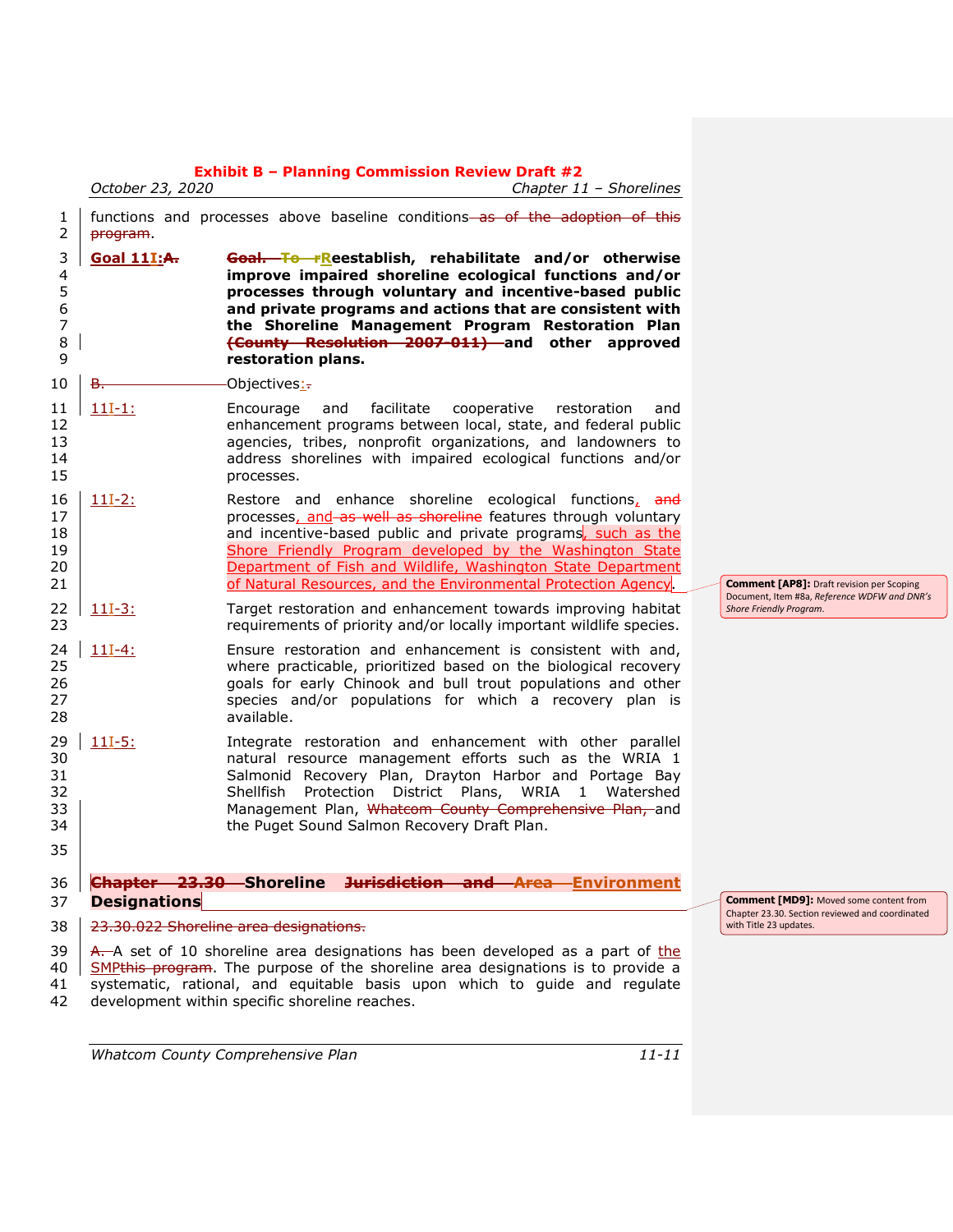|          | October 23, 2020<br>Chapter 11 - Shorelines                                                                                             |
|----------|-----------------------------------------------------------------------------------------------------------------------------------------|
| 1        | B. Shoreline area designations have been determined after consideration of:                                                             |
| 2        | 1. The ecological functions and processes that characterize the shoreline,                                                              |
| 3        | together with the degree of human alteration; and                                                                                       |
| 4        | 2. Existing development patterns together with WCC Title 20 $7$ Zoning <sub>7</sub>                                                     |
| 5        | designations, the County Comprehensive Plan designations, and other                                                                     |
| 6        | officially adopted plans; and                                                                                                           |
| 7        | 3. Federal and tribal ownership status; and                                                                                             |
| 8        | 4. The goals of Whatcom County citizens for their shorelines; and                                                                       |
| 9        | 5. Pursuant to RCW 90.58.100(4), in designating state-owned shorelines,                                                                 |
| 10       | consideration has been given to public demand for wilderness beaches,                                                                   |
| 11       | ecological study areas, and other recreational activities; and,                                                                         |
| 12       | 6. Other state policies in the <b>SMAA</b> et and the <b>SMPShoreline Master Program</b>                                                |
| 13       | Guidelines (RCW 90.58.020 and Chapter 173-26 WAC, respectively).                                                                        |
| 14       | 23.30.030-Urban Shoreline Area                                                                                                          |
| 15       | 23.30.031 Urban shoreline area - Purpose                                                                                                |
| 16       | The purpose of the urban shoreline area is to provide for intensive development of                                                      |
| 17       | water-oriented commercial, transportation, and industrial uses and accommodate                                                          |
| 18       | mixed use developments such as those consisting of urban density residential,                                                           |
| 19       | commercial, and industrial uses, while protecting existing shoreline ecological                                                         |
| 20       | functions and processes and restoring shoreline ecological functions and/or                                                             |
| 21       | processes in areas that have been previously degraded.                                                                                  |
| 22       | 23.30.032 Urban shoreline area - Designation Criteria                                                                                   |
| 23       | The urban shoreline area is applied to shoreline areas zoned commercial, industrial,                                                    |
| 24       | and urban density residential within urban growth areas and limited-industrial or                                                       |
| 25       | commercial areas in Limited Areas of More Intense Rural Development (LAMIRDs),                                                          |
| 26       | if they:                                                                                                                                |
| 27       | A. Are currently characterized by high intensity development and/or uses; are                                                           |
| 28       | designated by the Comprehensive Plan for high intensity uses or intensive                                                               |
| 29       | uses related to commerce, transportation or navigation; or are suitable and                                                             |
| 30       | planned for high intensity mixed use; and                                                                                               |
| 31       | B. Do not contain limitations to urban use such as geologic hazards, and have                                                           |
| 32       | adequate utilities and access; and                                                                                                      |
| 33       | C. Do not provide important ecological functions that would be significantly                                                            |
| 34       | compromised by high intensity residential, commercial, or industrial use.                                                               |
| 35       | 23.30.033 Urban shoreline area - Policies                                                                                               |
| 36       | Development within urban shoreline areas shall be consistent with the following                                                         |
| 37       | policies:                                                                                                                               |
| 38<br>39 | Policy 11J-1:A.<br>New urban character development should be directed toward<br>already developed or developing areas where compatible. |
|          | $11 - 12$<br>Whatcom County Comprehensive Plan                                                                                          |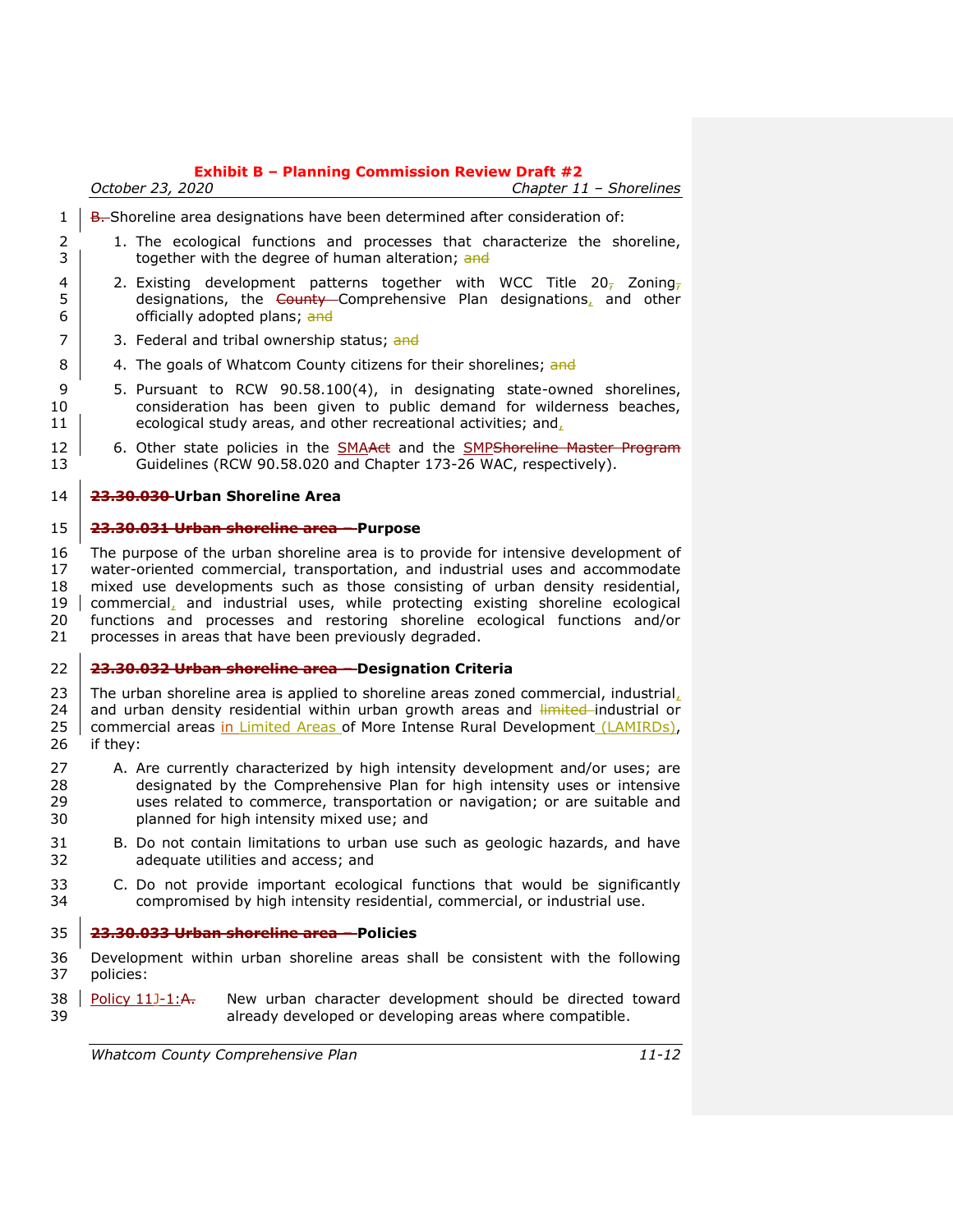|                                                 | October 23, 2020   | Chapter $11$ - Shorelines                                                                                                                                                                                                                                    |
|-------------------------------------------------|--------------------|--------------------------------------------------------------------------------------------------------------------------------------------------------------------------------------------------------------------------------------------------------------|
| $\mathbf{1}$<br>$\mathcal{L}$<br>$\overline{4}$ | Policy $11J-2:B$ . | First priority should be given to water-dependent uses. Second<br>priority should be given to water-related and then water-<br>enjoyment uses. Non-water-oriented uses should not be allowed<br>except as part of mixed use developments. Non-water-oriented |
| -5                                              |                    | uses may also be allowed in limited situations where they do not                                                                                                                                                                                             |
| -6                                              |                    | conflict with or limit opportunities for water-oriented uses or on                                                                                                                                                                                           |
| 7                                               |                    | sites where there is no direct access to the shoreline, or where                                                                                                                                                                                             |

**8 the needs of existing and future water-dependent uses are met.** 

#### **23.30.040 Urban Resort Shoreline Area**

#### **23.30.041 Urban resort shoreline area – Purpose**

 The purpose of the urban resort shoreline area is to provide for intensive residential and commercial uses geared to the needs of tourists and day visitors while protecting existing shoreline ecological functions and processes. Emphasis is on hotels, motels, shops, restaurants, commercial rental campgrounds, rental cabins, and shoreline-related recreation facilities.

#### **23.30.042 Urban resort shoreline area – Designation Criteria**

 The urban resort shoreline area is applied to shoreline areas identified in the Comprehensive Plan as suitable for resort commercial development with substantial features that might reasonably attract resort development compatible with other development in the area, and which have existing and/or planned infrastructure 21 sufficient to support such development.

#### **23.30.043 Urban resort shoreline area – Policies**

- Development within urban resort shoreline areas shall be consistent with the following policies:
- Policy  $11K-1:$ A. Scale and design of resort development should assure compatibility with allowed uses of adjacent shoreline areas and shoreline ecological functions and processes.
- 28 | Policy  $11K-2:B$ . Buildings over 35 feet in height may be permitted if additional open space, view areas, public access and/or other amenities are provided.

#### **23.30.050 Urban Conservancy Shoreline Area**

#### **23.30.051 Urban conservancy shoreline area – Purpose**

 The purpose of the urban conservancy shoreline area is to protect shoreline ecological functions and processes in urban growth areas and Limited Areas of More 35 Intense Rural Development  $(LAMIRDs)$  that are not designated for high intensity  $36$  residential use and are not generally suitable for water-dependent uses. The residential use and are not generally suitable for water-dependent uses. The 37 primary management goal is to preserve shoreline ecological functions and processes by avoiding forms of development that would be incompatible with 39 existing functions and processes, as well as identify and focus restoration efforts in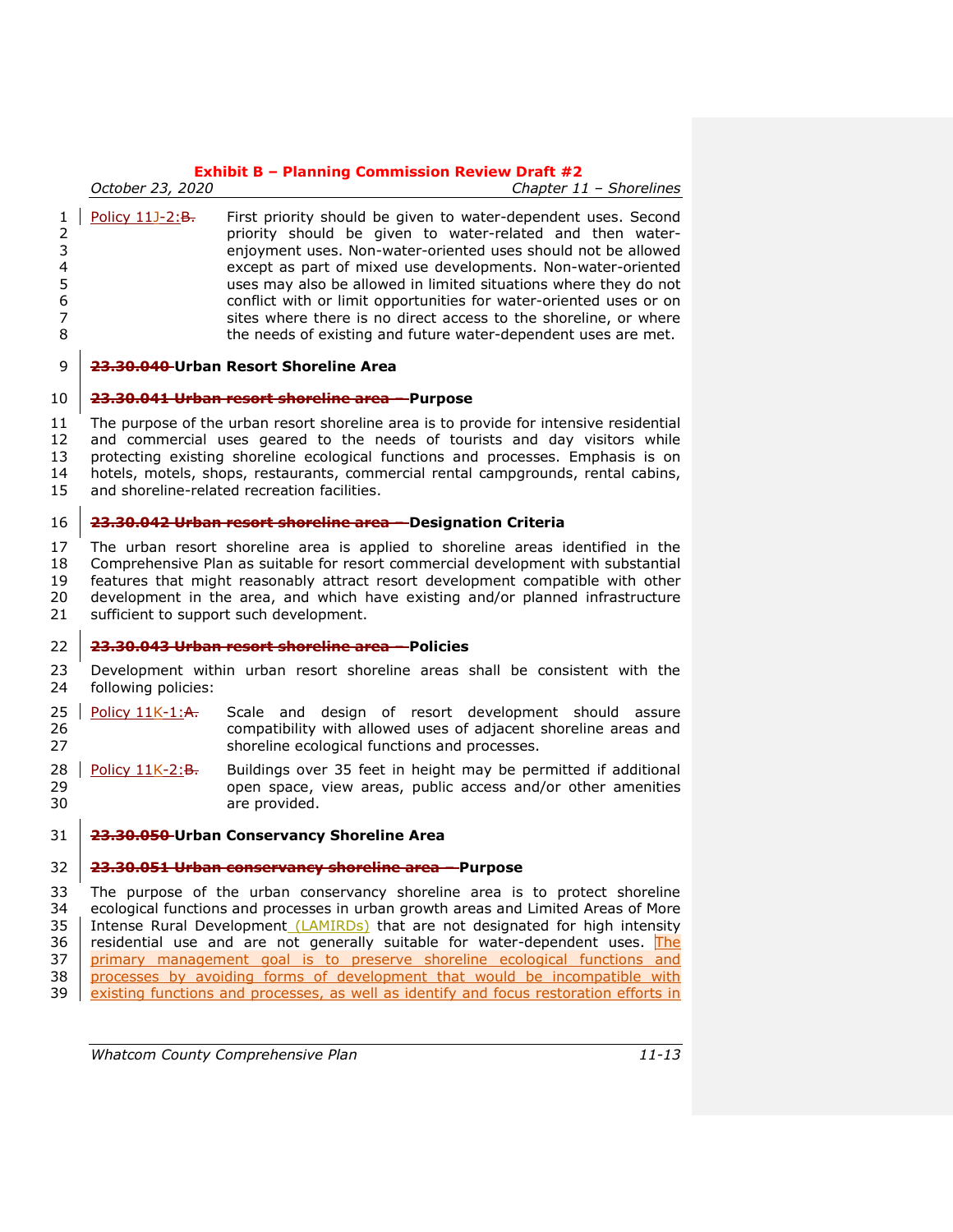*October 23, 2020 Chapter 11 – Shorelines*

1 areas where benefits to overall functions and processes can be realized. This policy 2 should be furthered by maintaining most of the area's natural character.

#### **23.30.052 Urban conservancy shoreline area – Designation Criteria**

 The urban conservancy shoreline area is applied to shoreline areas inside urban growth areas where any of the following characteristics apply:

- A. They support or retain important shoreline ecological functions and/or processes, even though partially developed.
- B. They have the potential for development at an intensity and character that is compatible with preserving and restoring ecological functions. They are generally not designated for high intensity residential use, commercial use, or industrial use.
- $\parallel$  C. They are characterized by critical areas or  $\frac{1}{100}$  indicate the presence of other valuable or sensitive ecological resources.

#### **23.30.053 Urban conservancy shoreline area – Policies**

- Development within urban conservancy shoreline areas shall be consistent with the following policies:
- 17 Policy 11L-1:A. Primary permitted uses should consist of low intensity residential uses or other low intensity uses that preserve the natural character of the area or promote preservation of open space and critical areas.
- 21 Policy 11L-2: $B$ . Moderate to high intensity residential use may be permitted if 22 the proposed uses and design result in substantial open space, public access and/or restoration of shoreline ecological functions and/or processes, and if compatible with surrounding uses.
- 25 | Policy 11L-3: $\epsilon$ . Public access and public recreation facilities are a preferred use if they will not cause substantial ecological impacts and when restoration of ecological functions is incorporated.
- 28 Policy 11L-4: $\theta$ . Low intensity commercial uses may be permitted if the specific 29  $\vert$  uses and design result in substantial open space, public access, **and/or restoration of ecological functions, and if compatible with** surrounding uses.

#### **23.30.060 Shoreline Residential Area**

#### **23.30.061 Shoreline residential area – Purpose**

 The shoreline residential shoreline area accommodates residential development and accessory structures that are consistent with this chapter.

#### **23.30.062 Shoreline residential area – Designation Criteria**

 The shoreline residential shoreline area is applied to shorelines if they have been predominantly developed with single-family or multifamily residential uses or are

**Comment [CES10]:** Copied from Conservancy Shoreline Area, as these two are similar though intended for different areas with different levels of existing development.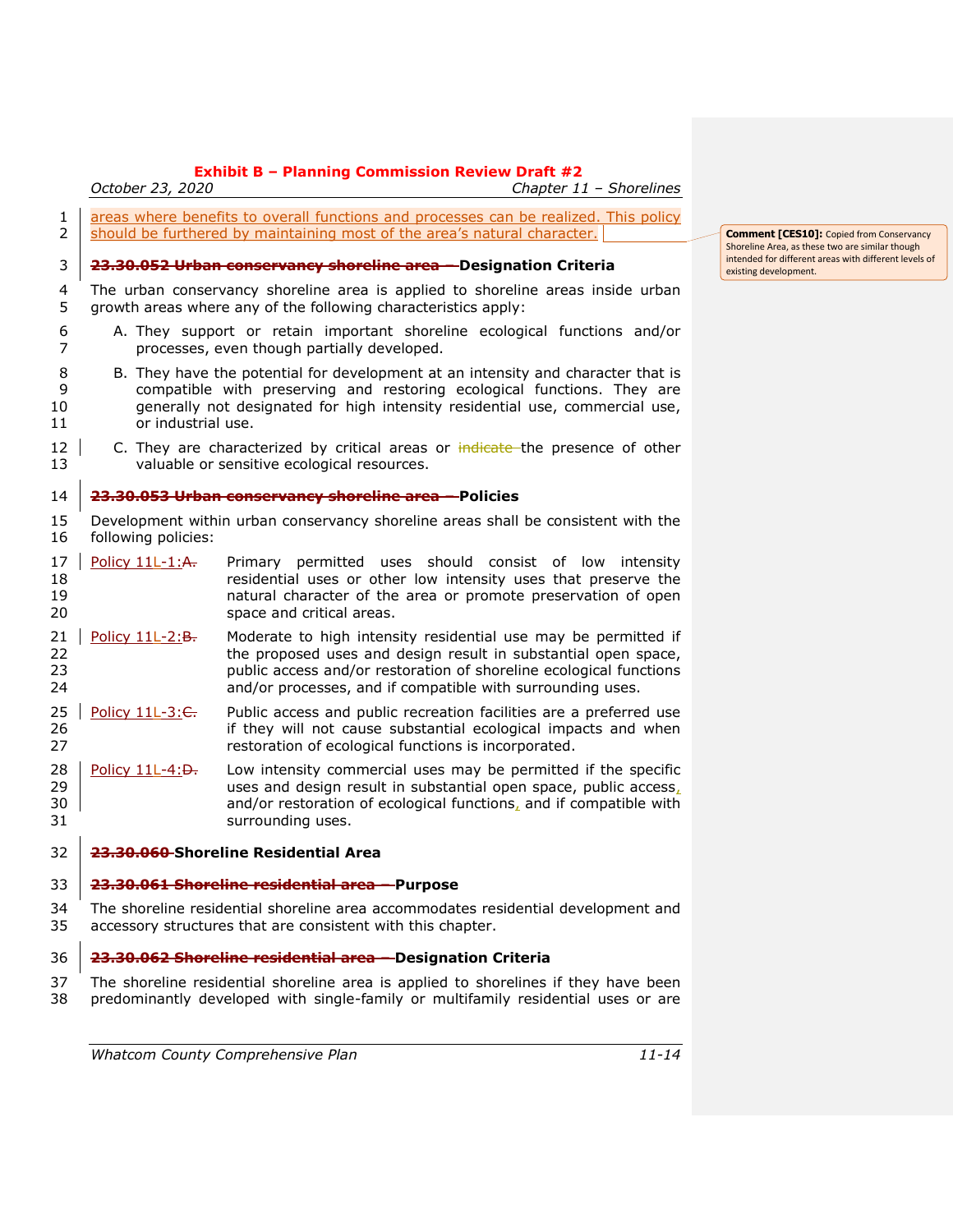*October 23, 2020 Chapter 11 – Shorelines*

 planned and platted for residential development. The designation is generally applied to residential densities of greater than one unit per acre.

## **23.30.063 Shoreline residential area – Policies**

 Development within shoreline residential shoreline areas shall be consistent with the following policies:

- 6 Policy  $11M-1:$ A. The scale and density of new uses and development should be compatible with, and protect or enhance, the existing residential character of the area while sustaining shoreline ecological functions and processes.
- 10 Policy 11M-2:B. Public or private outdoor recreation facilities should be encouraged if compatible with the character of the area. Preferred uses include water-dependent and water-enjoyment recreation facilities that provide opportunities for substantial numbers of people to access and enjoy the shoreline.
- 15 | Policy  $11M-3: \bigoplus$  Commercial development should be limited to water-oriented uses. Non-water-oriented commercial uses may be permitted as part of mixed use developments where the primary use is 18 **18 residential**; provided<sub>7</sub> that such uses should provide a **Substantial benefit with respect to the goals and policies of the** the substantial benefit with respect to the goals and policies of the 20 SMPthis program, such as providing public access or restoring degraded shorelines.

#### **23.30.070 Rural Shoreline Area**

#### **23.30.071 Rural shoreline area – Purpose**

 The purpose of the rural shoreline area is to protect shoreline ecological functions in areas having a rural character characterized by open space and low density 26 development including, but not limited to: residences, agriculture, forestry, and outdoor recreation. Uses should be compatible with the physical capabilities and limitations, natural resources, and shoreline ecological functions and processes of the area.

#### **23.30.072 Rural shoreline area – Designation Criteria**

 The rural shoreline area is applied to shoreline areas outside urban growth areas, particularly areas designated as Rural in the Whatcom County Comprehensive Plan, and includes areas:

 A. Where the shoreline currently accommodates residential uses outside urban growth areas and is characterized by low density development, pasture, agriculture, woodlots, home occupations, and cottage industries. The distribution of rural land use is adjacent to agricultural, forestry, and urban land uses and often provides a transition between urban areas and commercial agriculture and forestry uses. Natural vegetative cover and topography have been altered in many rural areas, but substantial ecological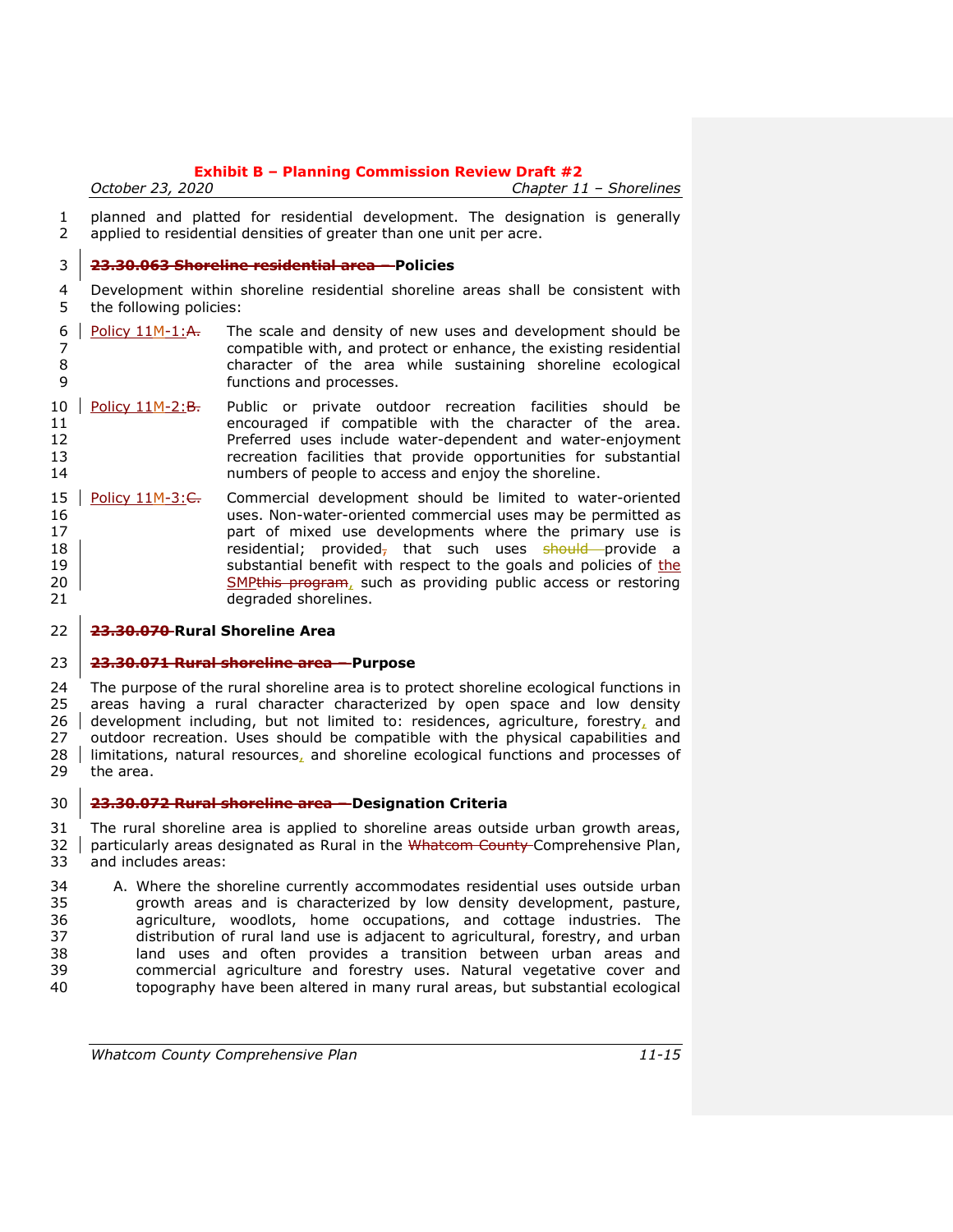|                                                    |                                                                                              | October 23, 2020                                                                                       | Chapter 11 - Shorelines                                                                                                                                                                                                                                                                                                                                                                                                                                                                                                                                                        |
|----------------------------------------------------|----------------------------------------------------------------------------------------------|--------------------------------------------------------------------------------------------------------|--------------------------------------------------------------------------------------------------------------------------------------------------------------------------------------------------------------------------------------------------------------------------------------------------------------------------------------------------------------------------------------------------------------------------------------------------------------------------------------------------------------------------------------------------------------------------------|
| 1<br>$\overline{2}$                                |                                                                                              | present.                                                                                               | functions, and/or the potential for restoration of ecological functions, are                                                                                                                                                                                                                                                                                                                                                                                                                                                                                                   |
| 3<br>4                                             |                                                                                              | B. That are now used or potentially usable for a mix of agriculture, forestry, and<br>residential use. |                                                                                                                                                                                                                                                                                                                                                                                                                                                                                                                                                                                |
| 5<br>6<br>7                                        |                                                                                              |                                                                                                        | C. Where residential development is or should be of low density, because of<br>limitations by physical features, <i>infrastructure</i> , the presence of critical areas,<br>and/or lack of utilities or access.                                                                                                                                                                                                                                                                                                                                                                |
| 8                                                  |                                                                                              |                                                                                                        | D. That have high recreational value or unique historic or cultural resources.                                                                                                                                                                                                                                                                                                                                                                                                                                                                                                 |
| 9<br>10                                            |                                                                                              |                                                                                                        | E. Where low intensity outdoor recreation use or development would be<br>appropriate and compatible with other uses and the physical environment.                                                                                                                                                                                                                                                                                                                                                                                                                              |
| 11<br>12                                           |                                                                                              | uses.                                                                                                  | F. Where the shoreline has been developed with low intensity water-dependent                                                                                                                                                                                                                                                                                                                                                                                                                                                                                                   |
| 13                                                 |                                                                                              |                                                                                                        | 23.30.073 Rural shoreline area - Policies                                                                                                                                                                                                                                                                                                                                                                                                                                                                                                                                      |
| 14<br>15                                           | Development within rural shoreline areas shall be consistent with the following<br>policies: |                                                                                                        |                                                                                                                                                                                                                                                                                                                                                                                                                                                                                                                                                                                |
| 16<br>17<br>18<br>19                               |                                                                                              | Policy 11N-1:A.                                                                                        | Uses in rural areas should protect or enhance the rural character<br>of the shoreline and sustain the shoreline ecological functions<br>and processes by limiting building density and height, and<br>providing effective setbacks, buffers, and open space.                                                                                                                                                                                                                                                                                                                   |
| 20<br>21<br>22<br>23                               |                                                                                              | Policy 11N-2: B.                                                                                       | Residential development consistent with the rural character of<br>the area is permitted, provided it includes measures to protect<br>ecological functions and processes. Related uses consistent with<br>the rural character of the area are permitted.                                                                                                                                                                                                                                                                                                                        |
| 24<br>25<br>26<br>27<br>28<br>29<br>30             |                                                                                              | Policy 11N-3: C.                                                                                       | Public or private outdoor recreation facilities should<br>be<br>encouraged if compatible with the rural character of the area<br>and developed in a manner that maintains shoreline ecological<br>functions and processes. Preferred uses include water-oriented<br>recreation facilities that do not deplete shoreline resources over<br>time, such as boating facilities, angling, wildlife viewing trails,<br>and swimming beaches.                                                                                                                                         |
| 31<br>32<br>33<br>34<br>35<br>36<br>37<br>38<br>39 |                                                                                              | Policy 11N-4: D.                                                                                       | Industrial or commercial development should be limited to <sub>7</sub><br>water-oriented commercial and industrial uses in the limited<br>locations where such uses have been established or at sites in<br>rural communities that possess appropriate shoreline conditions<br>and services sufficient to support such developments. Non-<br>water-dependent uses should only be allowed when they<br>provide a substantial benefit with respect to the goals and<br>policies of the SMPthis program, such as providing public access<br>and/or restoring degraded shorelines. |
| 40<br>41<br>42                                     |                                                                                              | Policy 11N-5:E.                                                                                        | Agriculture and forestry consistent with rural character and the<br>maintenance of shoreline ecological functions and processes<br>should be encouraged.                                                                                                                                                                                                                                                                                                                                                                                                                       |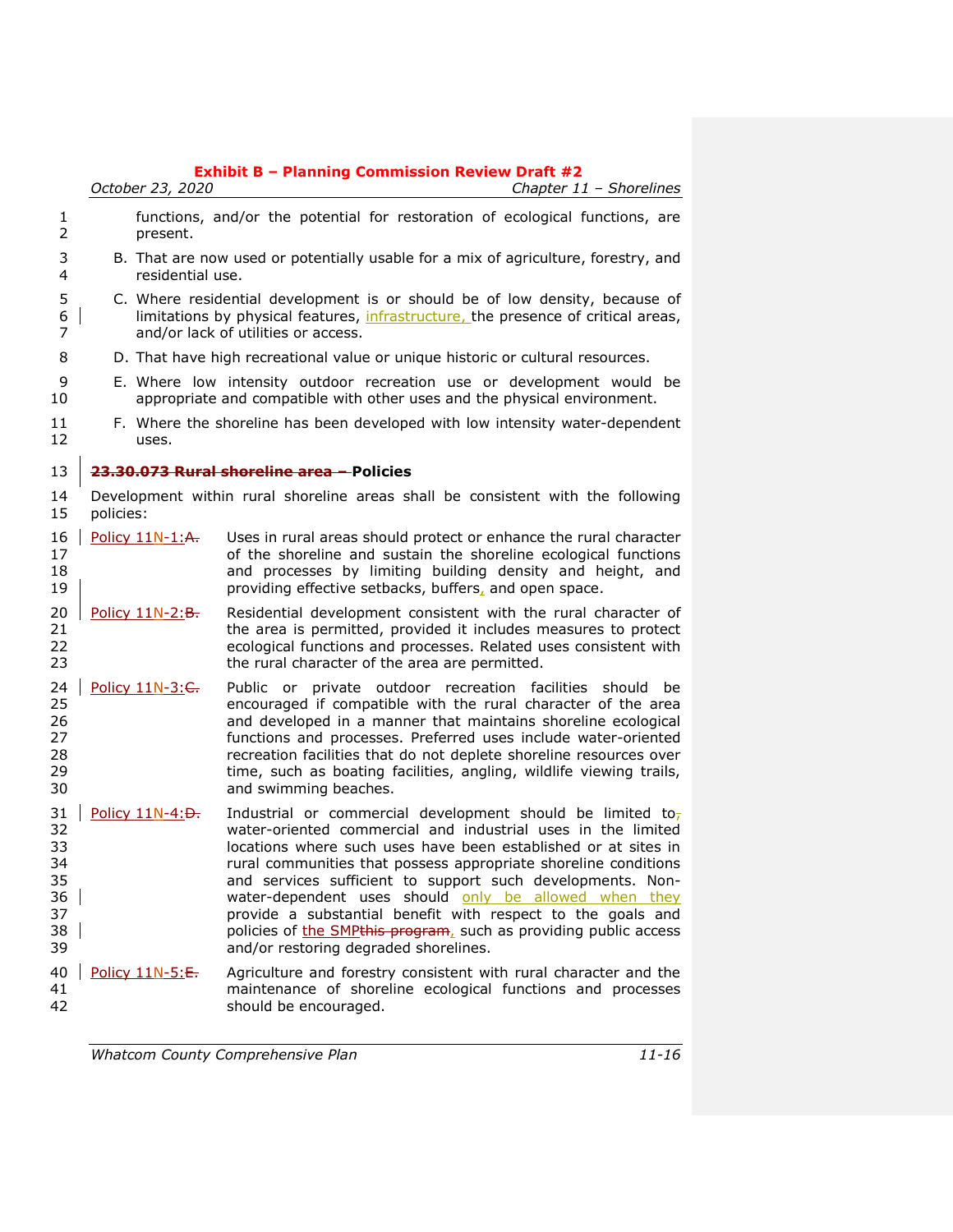*October 23, 2020 Chapter 11 – Shorelines*

## **23.30.080 Resource Shoreline Area**

#### **23.30.081 Resource shoreline area – Purpose**

 The purpose of the resource shoreline area is to protect shoreline ecological 4 | functions and processes in areas designated in the Whatcom County 5 Comprehensive Plan as agriculture resource lands, rural forestry, commercial forestry, and mineral resource lands and to protect the economic base of those lands and limit incompatible uses.

#### **23.30.082 Resource shoreline area – Designation Criteria**

 The resource shoreline area is applied to shoreline areas designated as agriculture, 10 rural forestry, commercial forestry, and mineral resource lands in the Whatcom 11 | County Comprehensive Plan and includes areas where the shoreline currently accommodates ongoing resource management, where natural vegetation cover has been altered but substantial ecological functions, or the potential for restoring ecological functions, are present.

#### **23.30.083 Resource shoreline area – Policies**

- Development within resource shoreline areas shall be consistent with the following policies:
- Policy  $110-1.4$ . Uses in resource areas should protect the economic base of those lands, limit incompatible uses, and sustain the shoreline area ecological processes and functions by limiting uses and intensity. Residential use is generally limited to one dwelling per existing parcel. The dwelling may be located within the shoreline 23 jurisdiction, only where no other building site is feasible on the 24 parcel.
- 25 Policy  $110-2:8$ . Public or private outdoor recreation facilities should be permitted if they do not displace designated resource lands and 27 if they are developed in a manner that maintains shoreline ecological functions. Preferred uses include water-dependent and water-enjoyment recreation facilities.
- 30 Policy  $110-3: \bigoplus$  Industrial or commercial use and development should be limited to uses that serve resource uses. Such uses may be located within the shoreline only if they are water-dependent, water-**and Struts** related, or if no other feasible location exists within the contiguous property.

#### **23.30.090 Conservancy Shoreline Area**

#### **23.30.091 Conservancy shoreline area – Purpose**

 The purpose of the conservancy shoreline area is to retain shoreline ecological 38 functions in areas outside of urban growth areas and LAMIRDs where important ecological processes have not been substantially degraded by human activities. 40 Gonservancy areas are designated outside of urban growth areas. The primary

**Comment [CES11]:** Clarification, as per the SMA, Conservancy is only to be applied outside of urban areas.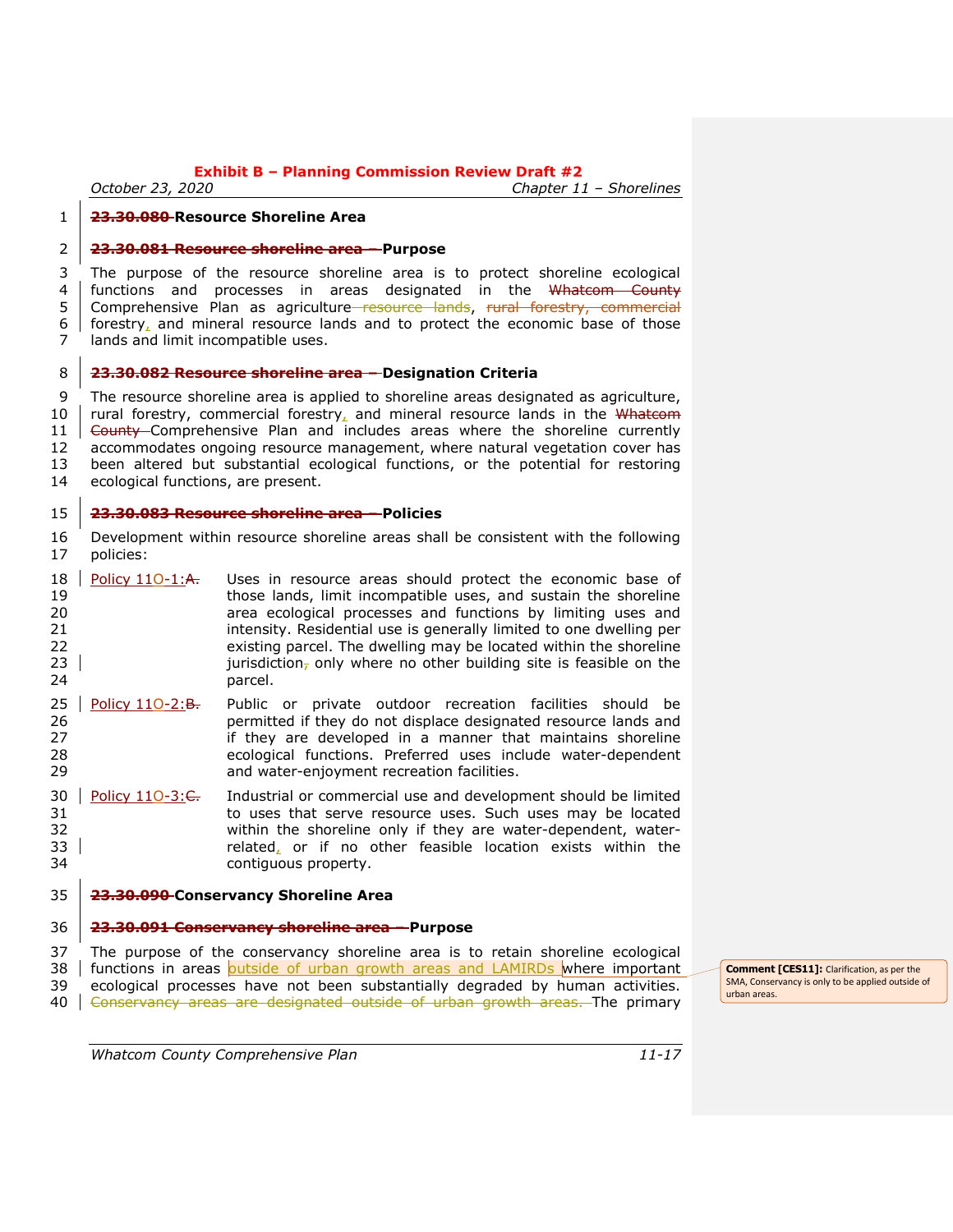*October 23, 2020 Chapter 11 – Shorelines*

 management goal is to preserve shoreline ecological functions and processes by avoiding forms of development that would be incompatible with existing functions and processes, as well as identify and focus restoration efforts in areas where benefits to overall functions and processes can be realized. This policy should be furthered by keeping overall intensity of development or use low, and by maintaining most of the area's natural character.

# **23.30.092 Conservancy shoreline area – Designation Criteria**

- The conservancy shoreline area is applied to shoreline areas outside urban growth 9 areas and LAMIRDs that include areas:
- A. Where development activities and uses are buffered from and do not substantially degrade ecological processes and functions.
- B. Where ecological functions are more intact than in areas designated rural or resource.
- C. Of outstanding scenic quality or other aesthetic qualities of high value to the region, which would likely be diminished unless development is strictly controlled.
- D. Containing critical areas or other sensitive natural or cultural features that require more than normal restrictions on development and use.
- E. Having the potential to influence ecological processes in a manner that will produce ecosystem-wide benefits upon restoration.
- F. That contain valuable or sensitive natural or cultural features that preclude more than a low overall density of residents, recreation use, structures, or livestock, as well as extensive alterations to topography or other features.
- G. Have recreational value to the region that would likely be diminished unless development is strictly controlled.

#### **23.30.093 Conservancy shoreline area – Policies**

27 Development within conservancy shoreline areas shall be consistent with the 28 following policies: following policies:

- 29 | Policy 11P-1:A. Natural ecological processes should be protected and renewable resources managed so that ecological functions and the resource base are maintained. Nonrenewable resources should only be consumed in a manner compatible with conservation of other resources and other appropriate uses.
- Policy 11P-2: $\frac{B}{B}$ . Permitted uses should be limited to those compatible with each other and with conservation of shoreline ecological processes and resources.
- 37 Policy 11P-3: $\epsilon$ . Shorelines should be protected from harmful concentrations of **people, livestock, buildings, or structures** that would adversely impact shoreline ecological functions and processes. **Comment [AP12]:** Revised for clarity and

usability.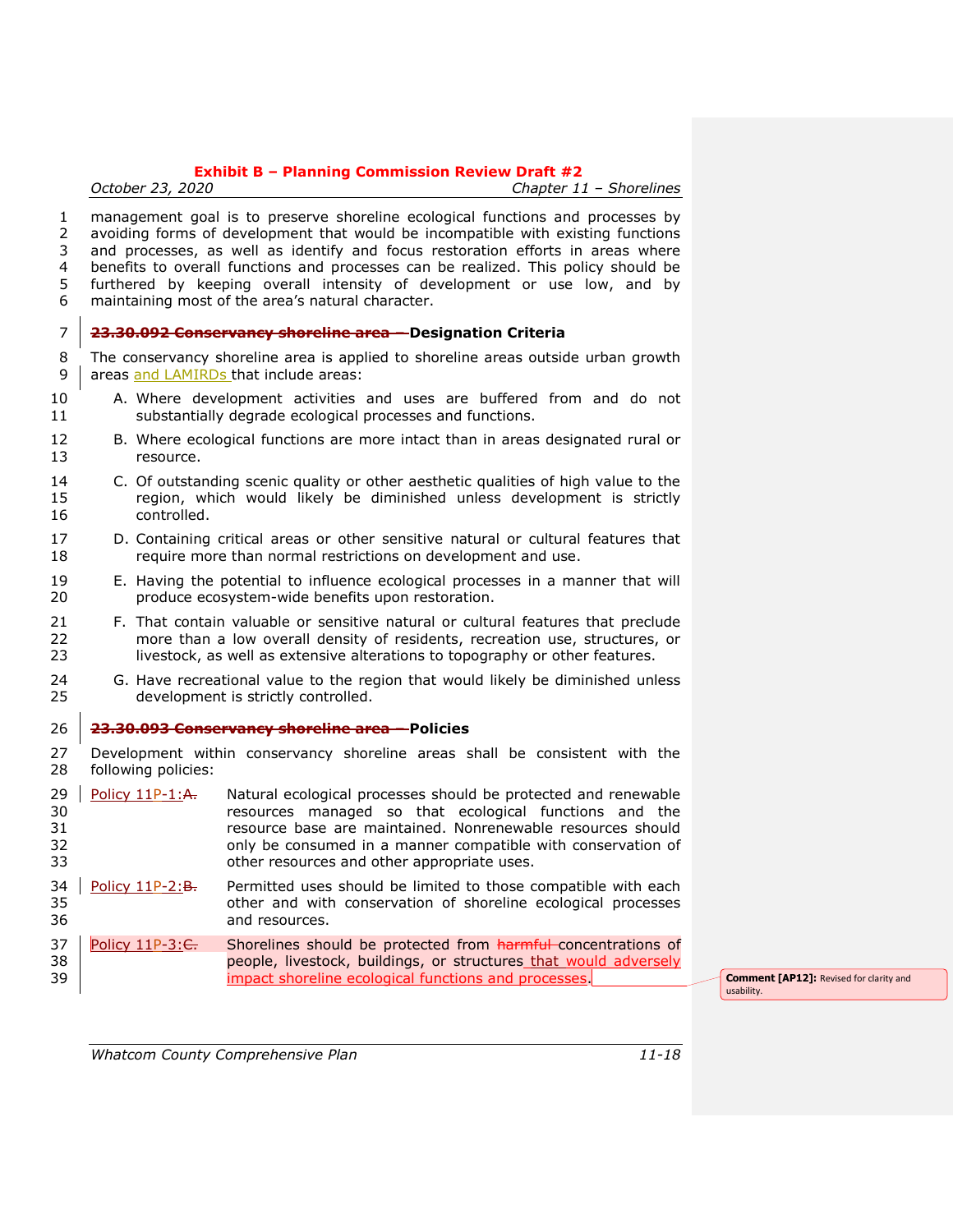|                               | October 23, 2020       | Chapter 11 - Shorelines                                                                                                                                                                                                                                                                                                                                           |
|-------------------------------|------------------------|-------------------------------------------------------------------------------------------------------------------------------------------------------------------------------------------------------------------------------------------------------------------------------------------------------------------------------------------------------------------|
| 1<br>2<br>3                   | Policy 11P-4: D.       | Opportunities for ecological restoration should be pursued,<br>prioritizing those areas with the greatest potential to restore<br>ecosystem-wide processes and functions.                                                                                                                                                                                         |
| $\overline{\mathcal{A}}$<br>5 | Policy $11P-5: E$      | Outstanding recreational or scenic values should be protected<br>from incompatible development.                                                                                                                                                                                                                                                                   |
| 6                             |                        | 23.30.100-Natural Shoreline Area                                                                                                                                                                                                                                                                                                                                  |
| 7                             |                        | 23.30.101 Natural shoreline area - Purpose                                                                                                                                                                                                                                                                                                                        |
| 8<br>9<br>10                  | ecologically intact.   | The purpose of the natural shoreline area is to ensure long-term preservation of<br>ecologically intact shorelines inside or outside urban growth areas-that are                                                                                                                                                                                                  |
| 11                            |                        | 23.30.102 Natural shoreline area - Designation Criteria                                                                                                                                                                                                                                                                                                           |
| 12<br>13                      | characteristics apply: | The natural shoreline area is applied to shoreline areas where any of the following                                                                                                                                                                                                                                                                               |
| 14<br>15<br>16<br>17<br>18    |                        | A. The majority of natural ecological shoreline functions and/or processes are<br>retained, often evidenced by the shoreline configuration and the presence of<br>native vegetation. Generally, but not necessarily, they include ecologically<br>intact shorelines that are free of structural shoreline modifications,<br>structures, and intensive human uses. |
| 19<br>20<br>21                |                        | B. Forested areas that generally include native vegetation with diverse plant<br>communities, multiple canopy layers, and the presence of large woody debris<br>available for recruitment to adjacent water bodies.                                                                                                                                               |
| 22<br>23<br>24                | development.           | C. Valuable functions are provided for the larger aquatic and terrestrial<br>environments, which could be lost or significantly reduced by human                                                                                                                                                                                                                  |
| 25<br>26                      |                        | D. Ecosystems or geologic types that are of particular scientific and educational<br>interest are represented.                                                                                                                                                                                                                                                    |
| 27<br>28                      |                        | E. Largely undisturbed areas of wetlands, estuaries, unstable bluffs, coastal<br>dunes, and spits are present.                                                                                                                                                                                                                                                    |
| 29<br>30<br>31                |                        | F. New development, extractive uses, or physical modifications cannot be<br>supported without significant adverse impacts to ecological functions and/or<br>processes or risk to human safety.                                                                                                                                                                    |
| 32                            |                        | <del>23.30.103 Natural shoreline area --</del> Policies                                                                                                                                                                                                                                                                                                           |
| 33<br>34                      | policies:              | Development within natural shoreline areas shall be consistent with the following                                                                                                                                                                                                                                                                                 |
| 35<br>36<br>37<br>38<br>39    | Policy 110-1:A.        | Preservation of the area's ecological functions, natural features<br>and overall character must receive priority over any other<br>potential use. Uses should not degrade shoreline ecological<br>functions or processes or the natural character of the shoreline<br>area. New development or significant vegetation removal that                                |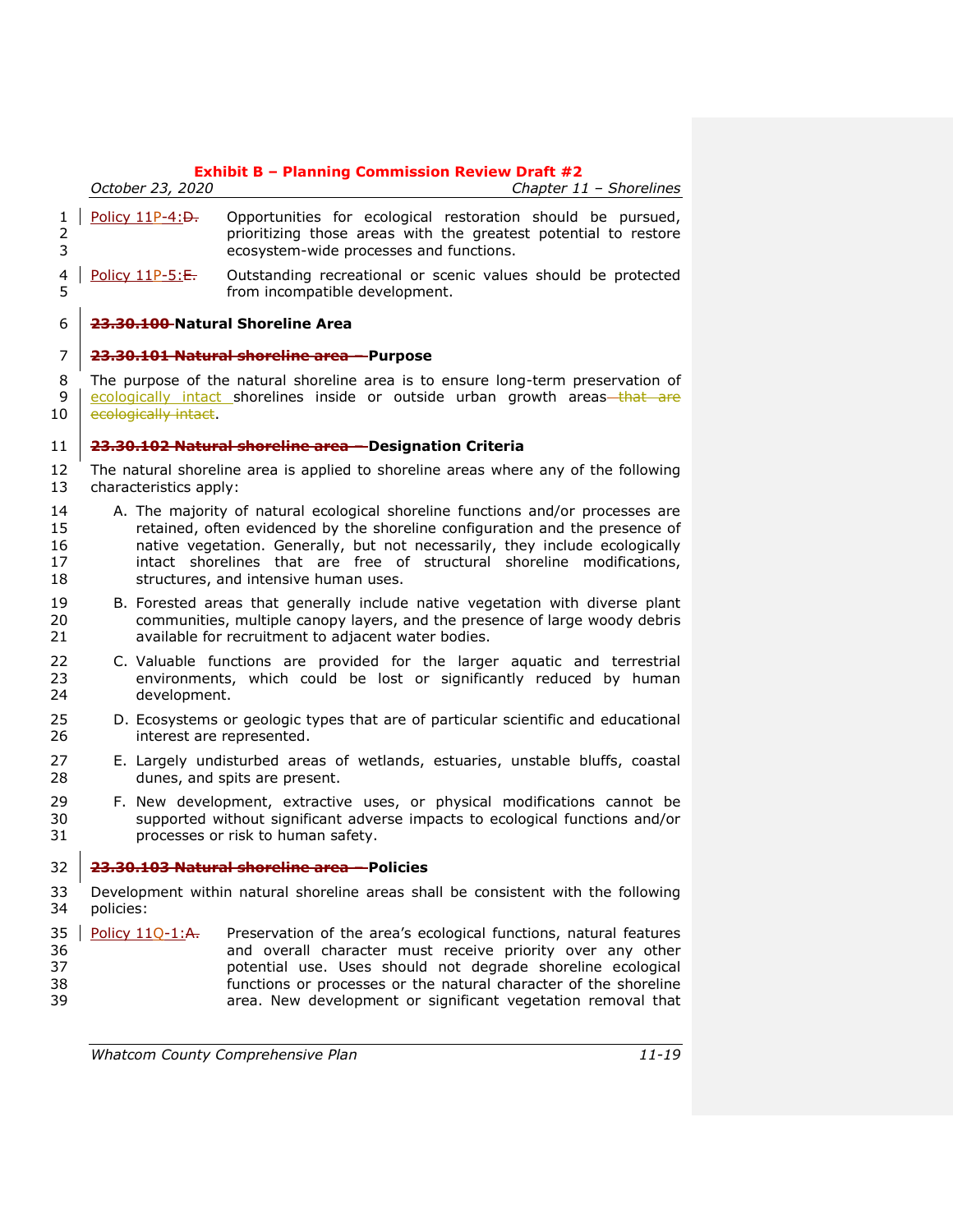|                                        | October 23, 2020                                                                               | Chapter 11 - Shorelines                                                                                                                                                                                                                                                                                               |
|----------------------------------------|------------------------------------------------------------------------------------------------|-----------------------------------------------------------------------------------------------------------------------------------------------------------------------------------------------------------------------------------------------------------------------------------------------------------------------|
| 1<br>$\overline{2}$<br>3               |                                                                                                | would reduce the capability of the shoreline to perform a full<br>range of ecological functions or processes should not be<br>permitted.                                                                                                                                                                              |
| 4<br>5<br>6<br>$\overline{7}$<br>8     | Policy 110-2:B.                                                                                | Private and/or public enjoyment of natural shoreline areas<br>should be encouraged and facilitated through low intensity<br>recreational, scientific, historical, cultural, and educational<br>research uses; provided, that no significant ecological impact on<br>the area will result.                             |
| 9<br>10<br>11<br>12<br>13              | Policy 110-3: C.                                                                               | Agricultural and forestry uses of a very low intensity nature may<br>be consistent with the natural shoreline area when such use is<br>subject to appropriate limitations or conditions to assure that<br>the use does not expand or alter practices in a manner<br>inconsistent with the purpose of the designation. |
| 14<br>15<br>16<br>17<br>18<br>19<br>20 | Policy 110-4: D.                                                                               | The following uses should not be permitted in the natural<br>shoreline area:<br>1. Commercial uses.<br>2. Industrial uses.<br>3. Non-water-oriented recreation.<br>4. Roads, utility corridors, and parking areas that can be<br>located outside of natural shoreline areas.                                          |
| 21                                     |                                                                                                | 23.30.110-Aquatic Shoreline Area                                                                                                                                                                                                                                                                                      |
| 22                                     |                                                                                                | 23.30.111 Aquatic shoreline area - Purpose                                                                                                                                                                                                                                                                            |
| 23<br>24<br>25                         | mark.                                                                                          | The purpose of the aquatic shoreline area is to protect, restore, and manage the<br>characteristics and resources of the areas waterward of the ordinary high water                                                                                                                                                   |
| 26                                     | 23.30.112 Aquatic shoreline area-Designation Criteria                                          |                                                                                                                                                                                                                                                                                                                       |
| 27<br>28<br>29<br>30                   | water column.                                                                                  | The aquatic shoreline area is defined as the area waterward of the ordinary high<br>water mark of all streams, rivers, lakes, and marine water-bodies, and lakes,<br>constituting shorelines of the state together with their underlying lands and their                                                              |
| 31                                     |                                                                                                | 23.30.113 Aquatic shoreline area - Policies                                                                                                                                                                                                                                                                           |
| 32<br>33                               | Development within aquatic shoreline areas shall be consistent with the following<br>policies: |                                                                                                                                                                                                                                                                                                                       |
| 34<br>35                               | Policy 11R-1:A.                                                                                | New over-water structures should only be permitted for water-<br>dependent uses, public access, or ecological restoration. The                                                                                                                                                                                        |

36 size of new over-water structures should be limited to the<br>37 minimum necessary to support the structure's intended use. In minimum necessary to support the structure's intended use. In order to reduce the impacts of shoreline development and 39 increase effective use of water resources, multiple use of over-<br>40 water facilities should be encouraged. water facilities should be encouraged.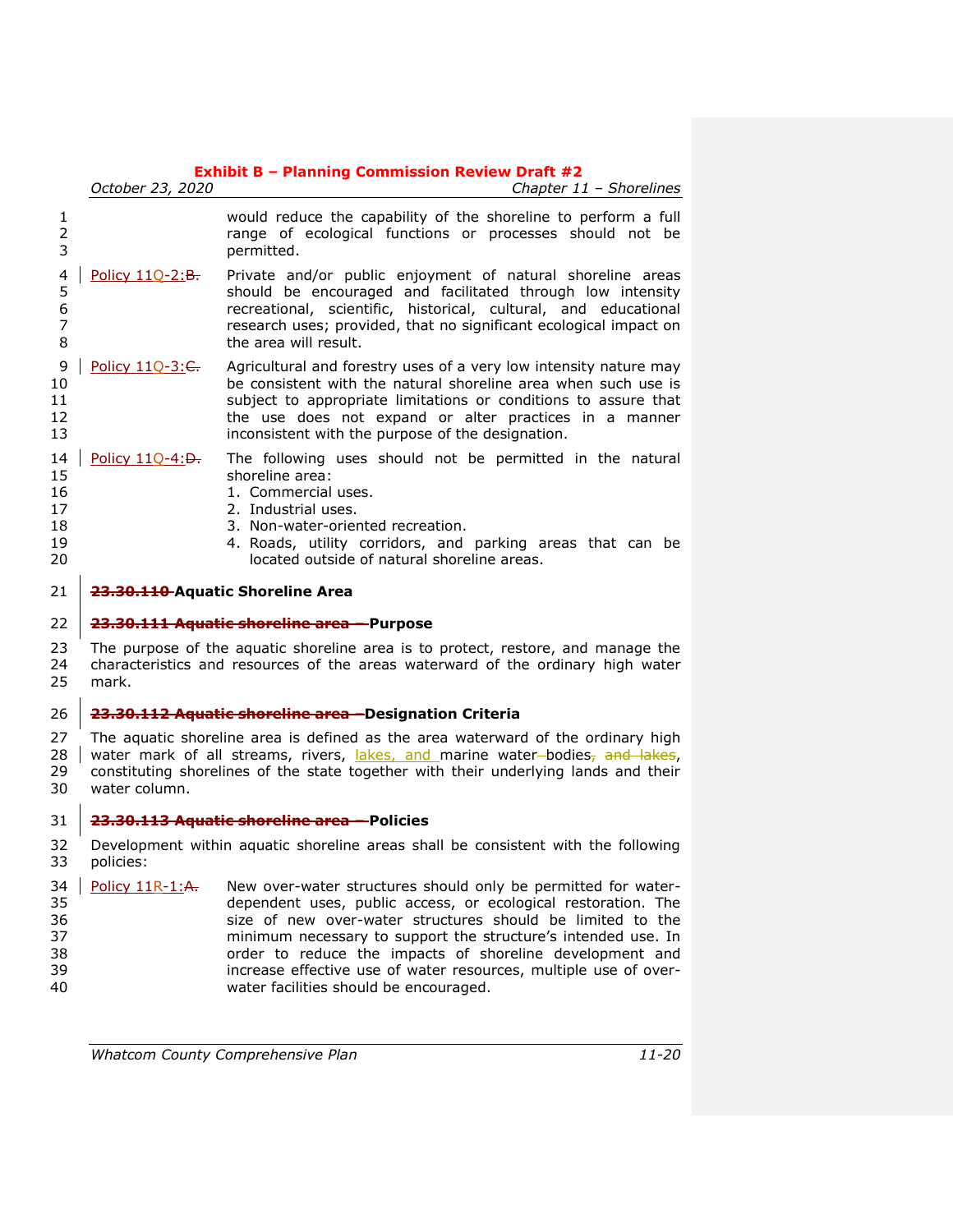|                                                          | October 23, 2020                                                                                                                                                                                                                                                                                                                 | <b>THE PERIOD COMMISSION INCORPORT</b><br>Chapter 11 - Shorelines                                                                                                                                                                                                                                                                                                                                                                                                                                            |                      |
|----------------------------------------------------------|----------------------------------------------------------------------------------------------------------------------------------------------------------------------------------------------------------------------------------------------------------------------------------------------------------------------------------|--------------------------------------------------------------------------------------------------------------------------------------------------------------------------------------------------------------------------------------------------------------------------------------------------------------------------------------------------------------------------------------------------------------------------------------------------------------------------------------------------------------|----------------------|
| 1<br>$\overline{2}$<br>3<br>$\overline{\mathbf{4}}$<br>5 | Policy 11R-2:B.                                                                                                                                                                                                                                                                                                                  | All developments and uses on navigable waters or their beds<br>should be located and designed to minimize interference with<br>surface navigation, to consider impacts to public views, and to<br>allow for the safe, unobstructed passage of fish and wildlife,<br>particularly those species dependent on migration.                                                                                                                                                                                       |                      |
| 6<br>$\overline{7}$<br>8<br>9<br>10<br>11                | Policy 11R-3: C.                                                                                                                                                                                                                                                                                                                 | Uses that adversely impact the ecological functions of critical<br>saltwater and freshwater habitats should not be permitted<br>except where necessary to achieve the objectives of RCW<br>90.58.020, and then only when all potential impacts are<br>mitigated as necessary to assure maintenance of shoreline<br>ecological functions and processes.                                                                                                                                                       |                      |
| 12<br>13<br>14                                           | Policy 11R-4: D.                                                                                                                                                                                                                                                                                                                 | Shoreline uses and modifications should be designed and<br>managed to prevent degradation of water quality and alteration<br>of natural conditions.                                                                                                                                                                                                                                                                                                                                                          |                      |
| 15                                                       |                                                                                                                                                                                                                                                                                                                                  | 23.30.120-Cherry Point Management Area                                                                                                                                                                                                                                                                                                                                                                                                                                                                       |                      |
| 16<br>17<br>18<br>19                                     | The pPolicies applicable to the Cherry Point Management Area are found in the<br>Shoreline Use and Modifications Policies section of this chapter; applicable 7<br>rregulations and standards, etc., applicable to the Cherry Point management area<br>are found in WCC 23.40.125100.170, except as otherwise specified therein. |                                                                                                                                                                                                                                                                                                                                                                                                                                                                                                              |                      |
| 20                                                       |                                                                                                                                                                                                                                                                                                                                  | <b>Shorelines of Statewide Significance</b>                                                                                                                                                                                                                                                                                                                                                                                                                                                                  | Commen<br>Chapter 23 |
| 21                                                       | with Title 2<br>23.40.010 Adoption of policy.                                                                                                                                                                                                                                                                                    |                                                                                                                                                                                                                                                                                                                                                                                                                                                                                                              |                      |
| 22<br>23<br>24<br>25<br>26<br>27                         |                                                                                                                                                                                                                                                                                                                                  | In accordance with RCW 90.58.020, the following management and administrative<br>policies are hereby adopted for all shorelines of statewide significance in<br>unincorporated Whatcom County, as defined in RCW 90.58.030(2)(e) and identified<br>in WCC 23.2.06040.020. Consistent with the policy contained in RCW 90.58.020,<br>preference shall be given to the uses that are consistent with the statewide interest<br>in such shorelines. In the following order or preference, Tthese are uses that: | Commen               |
| 28                                                       |                                                                                                                                                                                                                                                                                                                                  | A. Recognize and protect the statewide interest over local interest.                                                                                                                                                                                                                                                                                                                                                                                                                                         | 26-181 reco          |
| 29                                                       |                                                                                                                                                                                                                                                                                                                                  | B. Preserve the natural character of the shoreline.                                                                                                                                                                                                                                                                                                                                                                                                                                                          |                      |
| 30                                                       |                                                                                                                                                                                                                                                                                                                                  | C. Result in long-term over short-term benefit.                                                                                                                                                                                                                                                                                                                                                                                                                                                              |                      |
| 31                                                       |                                                                                                                                                                                                                                                                                                                                  | D. Protect the resources and ecology of the shoreline.                                                                                                                                                                                                                                                                                                                                                                                                                                                       |                      |
| 32                                                       |                                                                                                                                                                                                                                                                                                                                  | E. Increase public access to publicly owned areas of the shoreline.                                                                                                                                                                                                                                                                                                                                                                                                                                          |                      |
| 33                                                       |                                                                                                                                                                                                                                                                                                                                  | F. Increase recreational opportunities for the public in the shoreline.                                                                                                                                                                                                                                                                                                                                                                                                                                      |                      |
| 34                                                       |                                                                                                                                                                                                                                                                                                                                  | G. Provide for any other element as defined in RCW 90.58.100 deemed                                                                                                                                                                                                                                                                                                                                                                                                                                          |                      |
| 35                                                       |                                                                                                                                                                                                                                                                                                                                  | appropriate or necessary.<br>Uses that are not consistent with these policies should not be permitted on                                                                                                                                                                                                                                                                                                                                                                                                     |                      |

shorelines of statewide significance.

**t [MD13]:** Moved some content from 40. Section reviewed and coordinated 3 updates.

**Comment [CES14]:** The language of WAC 173- 26-181 recognizes an order of preference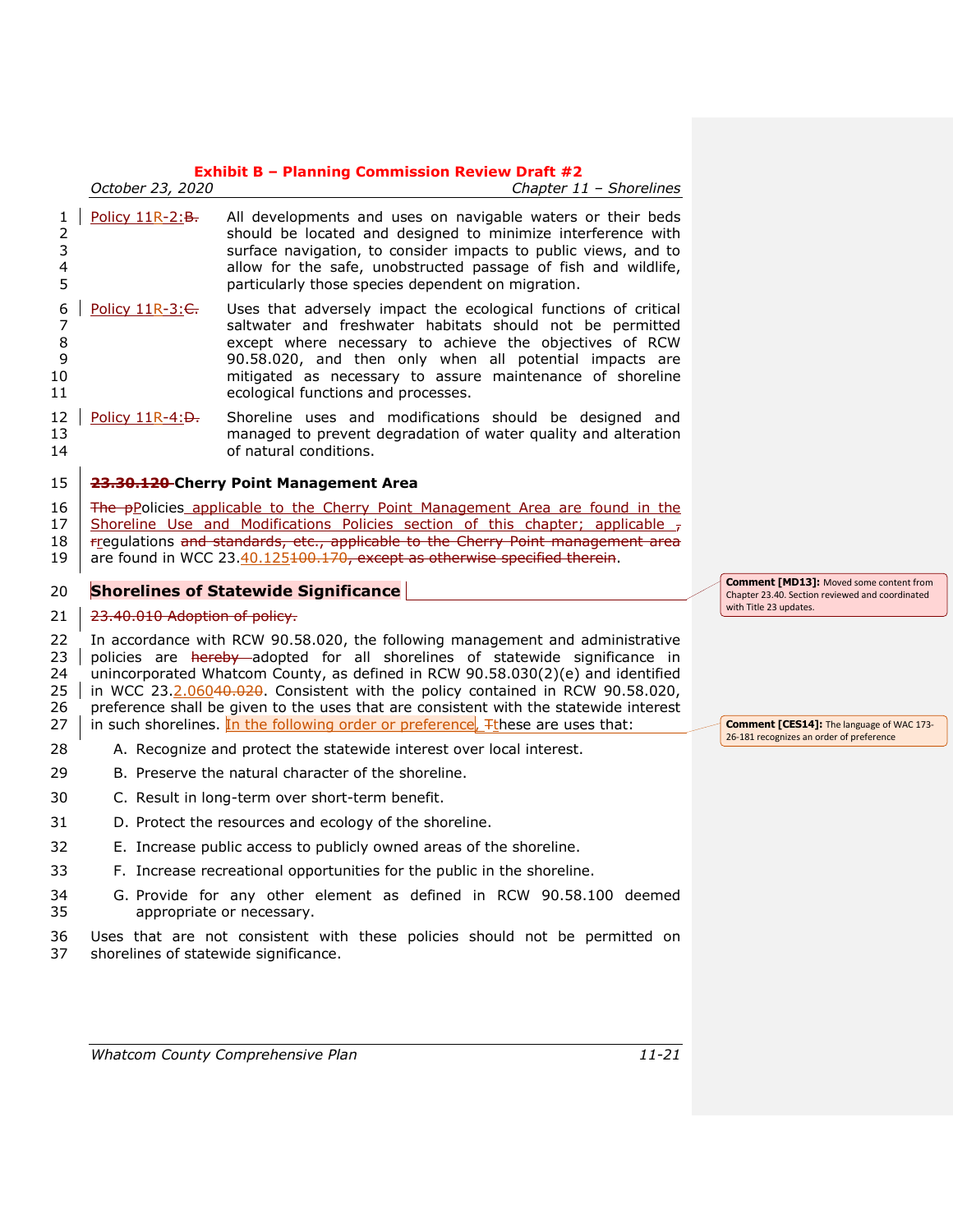*October 23, 2020 Chapter 11 – Shorelines*

## 1 **23.40.030 Policies for Shorelines of Statewide Significance**

 The statewide interest should be recognized and protected over the local interest in shorelines of statewide significance. To ensure that statewide interests are protected over local interests, the County shall review all development proposals within shorelines of statewide significance for consistency with RCW 90.58.030 and the following policies:

- 7 Policy  $11-1:A$ . Redevelopment of shorelines should be encouraged where it 8 restores or enhances shoreline ecological functions and 9 processes impaired by prior development activities.
- 10 | Policy  $11S-2:B$ . The Washington Departments of Fish and Wildlife and Ecology, 11 **11** the Lummi Nation, the Nooksack Tribe, and other resources 12 agencies should be consulted for development proposals that 13 could affect anadromous fisheries.
- 14 | Policy  $11S-3: \leftarrow$  Where commercial timber cutting takes place pursuant to WCC 15 23.40.11023.90.110 and RCW 90.58.150, reforestation should 16 take place as soon as possible.
- $17$  Policy  $11S-4P$ . Activities that use shoreline resources on a sustained yield or 18 non-consuming basis and that are compatible with other 19 appropriate uses should be given priority over uses not meeting 20 these criteria.
- 21 Policy 11S-5:E. The range of options for shoreline use should be preserved to 22 the maximum possible extent for succeeding generations. 23 | Development that consumes valuable, scarce, sensitive, or 24 irreplaceable natural resources should be protected to the 25 maximum extent feasible and should not be permitted if 26 alternative sites are available.
- 27 | Policy  $11S-6$ : F. Potential short-term economic gains or convenience should be 28 measured against potential long-term and/or costly impairment 29 of natural features.
- 30 | Policy  $11S-7:G$ . Protection or enhancement of aesthetic values should be 31 actively promoted in design review of new or expanding 32 development.
- 33 Policy 11S-8:<sup>H</sup>. Resources and ecological systems of shorelines of statewide 34 significance should be protected. Shorelands and submerged 35 lands should be protected to accommodate current and 36 projected demand for economic resources of statewide 37 | importance, such as commercial shellfish beds.

38 I. Those limited shorelines containing unique, scarce and/or 39 Sensitive resources should be protected to the maximum extent 40 feasible.

41 | Policy  $11S-9:3$ . Erosion and sedimentation from development sites should be 42 controlled to minimize adverse impacts on ecosystem processes. 43 If site conditions preclude effective erosion and sediment

**Comment [AP15]:** Incorporated into Policy 11X-5 above to avoid redundancy.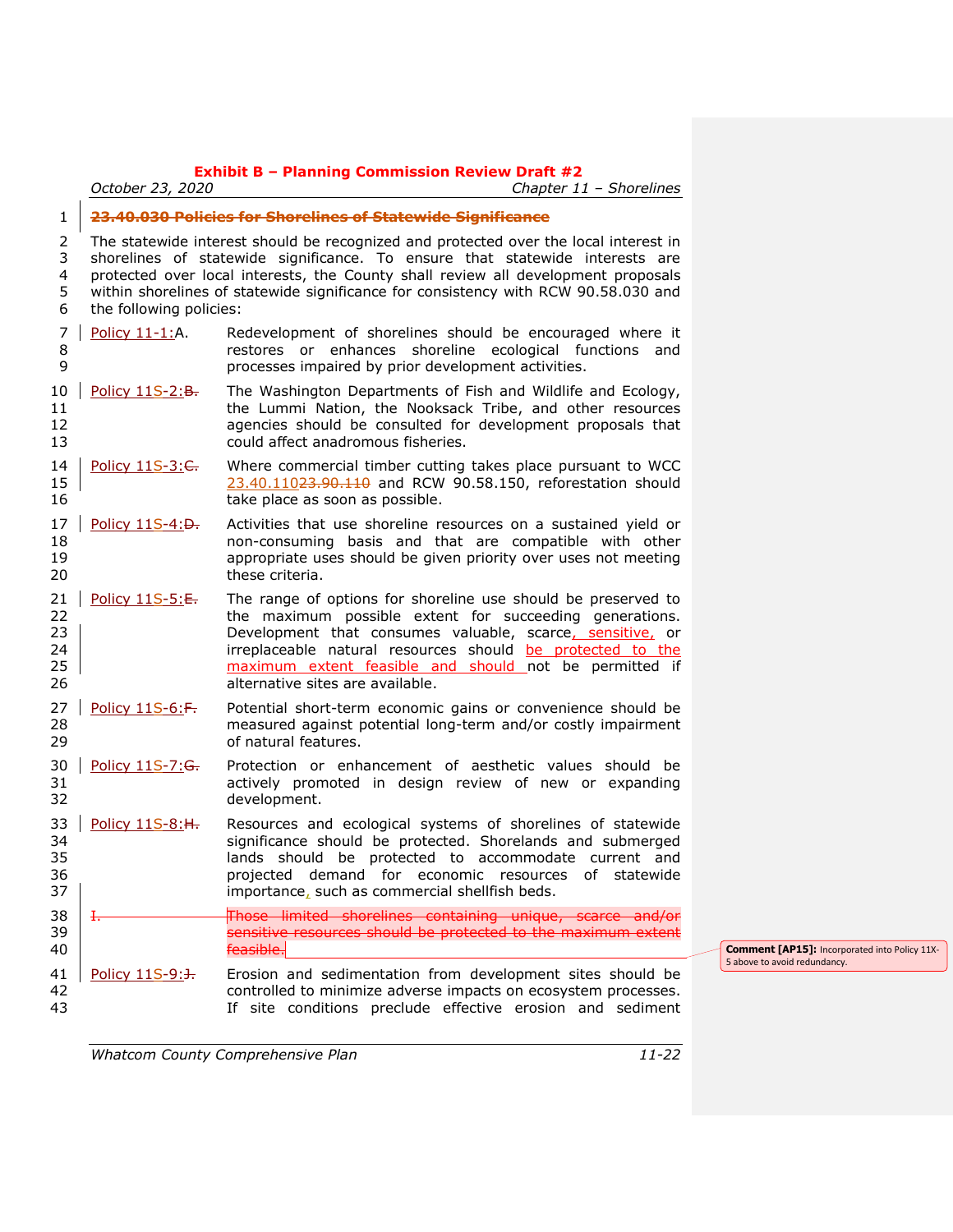|                                                                | October 23, 2020   | Chapter 11 - Shorelines                                                                                                                                                                                                                                                                                                                                                                                                                                                                                                                                                                                                                                                                 |  |
|----------------------------------------------------------------|--------------------|-----------------------------------------------------------------------------------------------------------------------------------------------------------------------------------------------------------------------------------------------------------------------------------------------------------------------------------------------------------------------------------------------------------------------------------------------------------------------------------------------------------------------------------------------------------------------------------------------------------------------------------------------------------------------------------------|--|
| $\mathbf{1}$<br>$\overline{2}$                                 |                    | control, excavations, land clearing, or other activities likely to<br>result in significant erosion should be severely limited.                                                                                                                                                                                                                                                                                                                                                                                                                                                                                                                                                         |  |
| 3<br>4<br>5<br>6                                               | Policy 11S-10:K.   | Public access development in extremely sensitive areas should<br>be restricted or prohibited. All forms of recreation or access<br>development should be designed to protect the resource base<br>upon which such uses in general depend.                                                                                                                                                                                                                                                                                                                                                                                                                                               |  |
| 7<br>8<br>9<br>10                                              | Policy 11S-11: L.  | Public and private developments should be encouraged to<br>provide trails, viewpoints, water access points and shoreline-<br>related recreation opportunities whenever possible. Such<br>development is recognized as a high priority use.                                                                                                                                                                                                                                                                                                                                                                                                                                              |  |
| 11<br>12<br>13                                                 | Policy 11S-12:M.   | Development not requiring a waterside or shoreline location<br>should be located inland so that lawful public enjoyment of<br>shorelines is enhancedpreserved.                                                                                                                                                                                                                                                                                                                                                                                                                                                                                                                          |  |
| 14<br>15                                                       | Policy 11S-13:N.   | Lodging and related facilities should be located inland and<br>provide for appropriate means of access to the shoreline.                                                                                                                                                                                                                                                                                                                                                                                                                                                                                                                                                                |  |
| 16                                                             |                    | <b>Chapter 23.90 General Policies and Regulations</b>                                                                                                                                                                                                                                                                                                                                                                                                                                                                                                                                                                                                                                   |  |
| 17<br>18                                                       | shorelines.        | The following general policies apply to all use and development activities on                                                                                                                                                                                                                                                                                                                                                                                                                                                                                                                                                                                                           |  |
| 19                                                             | 23.90.020-Land Use |                                                                                                                                                                                                                                                                                                                                                                                                                                                                                                                                                                                                                                                                                         |  |
| 20<br>21                                                       |                    | The following land use policies delineate the use preferences of the Act and this<br>program and are intended to support the goals and objectives of the program:                                                                                                                                                                                                                                                                                                                                                                                                                                                                                                                       |  |
| 22                                                             | А.                 | Policies.                                                                                                                                                                                                                                                                                                                                                                                                                                                                                                                                                                                                                                                                               |  |
| 23<br>24<br>25<br>26<br>27<br>28<br>29<br>30<br>31<br>32<br>33 | Policy 11T-1:-     | Single-family residences should be given preference for location<br>on shorelines in those limited instances when an alteration of<br>the shorelines is authorized (RCW 90.58.020). Single-family<br>residences occupied prior to January 1, 1992, and their<br>appurtenant structures should be protected against damage or<br>loss caused by shoreline erosion; provided, that measures to<br>protect single-family residences should be designed to minimize<br>harm to the shoreline environment. However, single-family<br>residences permitted after January 1, 1992, and their<br>appurtenant structures should be built in a manner so as to not<br>need protective structures. |  |
| 34<br>35<br>36<br>37<br>38<br>39<br>40<br>41                   | Policy $11T-2$ :   | Shoreline uses that are water-dependent or water-related<br>should be given preference (RCW 90.58.020). Such uses should<br>be located, designed, and maintained in a manner that<br>minimizes adverse impacts to shoreline ecological functions<br>and/or processes. Non-water-oriented development may be<br>allowed; provided, that existing water-dependent uses are not<br>displaced and the future supply of sites for water-dependent or<br>water-related uses is not compromised.                                                                                                                                                                                               |  |

**Comment [MD16]:** Moved most policy content from Chapter 23.90. Section reviewed and coordinated with Title 23 updates.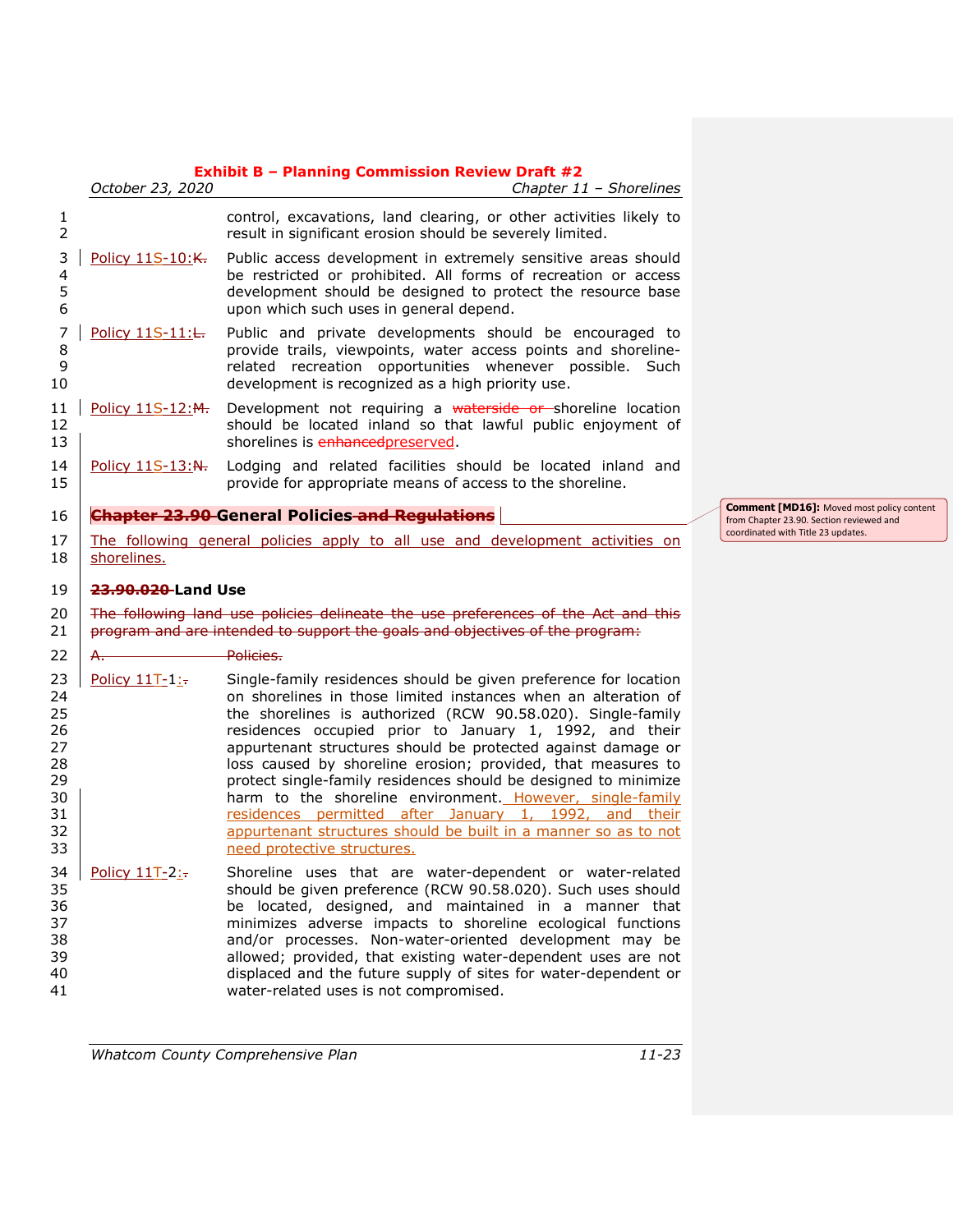|                                                                                                             | October 23, 2020 | LAMDR D – Fiammig Commission Review Dia<br>Chapter 11 - Shorelines                                                                                                                                                                                                                                                                                                                                                                                                                                                                                                                                                                                                                                                                                                                                                                                                                                                                                                                                                                                                                                                                                                                                                               |
|-------------------------------------------------------------------------------------------------------------|------------------|----------------------------------------------------------------------------------------------------------------------------------------------------------------------------------------------------------------------------------------------------------------------------------------------------------------------------------------------------------------------------------------------------------------------------------------------------------------------------------------------------------------------------------------------------------------------------------------------------------------------------------------------------------------------------------------------------------------------------------------------------------------------------------------------------------------------------------------------------------------------------------------------------------------------------------------------------------------------------------------------------------------------------------------------------------------------------------------------------------------------------------------------------------------------------------------------------------------------------------|
| 1<br>2<br>3<br>$\overline{4}$                                                                               | Policy 11T-3:    | Adequate space should be reserved on shorelines to meet the<br>current and projected demand for water-dependent uses, in<br>conjunction with areas provided in cities, towns and areas under<br>tribal jurisdiction.                                                                                                                                                                                                                                                                                                                                                                                                                                                                                                                                                                                                                                                                                                                                                                                                                                                                                                                                                                                                             |
| 5                                                                                                           |                  | 23.90.030-Ecological Protection and Critical Areas                                                                                                                                                                                                                                                                                                                                                                                                                                                                                                                                                                                                                                                                                                                                                                                                                                                                                                                                                                                                                                                                                                                                                                               |
| 6                                                                                                           | А.               | Policies.                                                                                                                                                                                                                                                                                                                                                                                                                                                                                                                                                                                                                                                                                                                                                                                                                                                                                                                                                                                                                                                                                                                                                                                                                        |
| 7<br>8<br>9<br>10<br>11<br>12<br>13<br>14<br>15<br>16<br>17<br>18<br>19<br>20<br>21<br>22<br>23<br>24<br>25 | Policy 11U-1:    | Shoreline use and development should be carried out in a<br>manner that prevents or mitigates adverse impacts so that the<br>resulting ecological condition does not become worse than the<br>current condition. This means assuring no net loss of ecological<br>functions and processes and protecting critical areas designated<br>in WCC Chapter 16.16, in a manner consistent with all relevant<br>constitutional and other legal limitations on the regulation of<br>private property. Permitted uses shall be designed and<br>conducted to minimize, insofar as practical, any resultant<br>damage to the ecology and environment (RCW 90.58.020).<br>Shoreline ecological functions that should be protected include,<br>but are not limited to, fish and wildlife habitat, food chain<br>support, and water temperature maintenance.<br>Shoreline<br>processes that should be protected include, but are not limited<br>to, water flow; littoral drift; erosion and accretion; infiltration;<br>ground water recharge and discharge; sediment delivery,<br>transport, and storage; large woody debris recruitment; organic<br>matter input; nutrient and pathogen removal; and stream<br>channel formation/maintenance. |
| 26<br>27<br>28                                                                                              | Policy 11U-2:-   | In assessing the potential for net loss of ecological functions or<br>processes, project-specific and cumulative impacts should be<br>considered.                                                                                                                                                                                                                                                                                                                                                                                                                                                                                                                                                                                                                                                                                                                                                                                                                                                                                                                                                                                                                                                                                |
| 29<br>30<br>31<br>32<br>33<br>34<br>35                                                                      | Policy 11U-3:-   | Development standards for density, frontage,<br>setbacks,<br>impervious surface, shoreline<br>stabilization,<br>vegetation<br>conservation, buffers, critical areas, and water quality should<br>protect existing shoreline ecological functions and processes.<br>During permit review, the administrator should consider the<br>impacts associated with<br>proposed<br>expected<br>shoreline<br>development when assessing compliance with this policy.                                                                                                                                                                                                                                                                                                                                                                                                                                                                                                                                                                                                                                                                                                                                                                        |
| 36                                                                                                          |                  | .90.040-Water Quality and Quantity                                                                                                                                                                                                                                                                                                                                                                                                                                                                                                                                                                                                                                                                                                                                                                                                                                                                                                                                                                                                                                                                                                                                                                                               |
| 37                                                                                                          | Α.               | Policies.                                                                                                                                                                                                                                                                                                                                                                                                                                                                                                                                                                                                                                                                                                                                                                                                                                                                                                                                                                                                                                                                                                                                                                                                                        |
| 38<br>39<br>40<br>41                                                                                        | Policy 11V-1:    | The location, construction, operation, and maintenance of all<br>shoreline uses and developments should maintain or enhance<br>the quantity and maintain or enhance the quality of surface and<br>ground-water over the long term.                                                                                                                                                                                                                                                                                                                                                                                                                                                                                                                                                                                                                                                                                                                                                                                                                                                                                                                                                                                               |
| 42<br>43                                                                                                    | Policy 11V-2:    | Shoreline use and development should minimize the need for<br>chemical<br>fertilizers, pesticides, or other similar<br>chemical                                                                                                                                                                                                                                                                                                                                                                                                                                                                                                                                                                                                                                                                                                                                                                                                                                                                                                                                                                                                                                                                                                  |

**Comment [CES17]:** Development shouldn't enhance the quantity of surface water. We're not supposed to *increase* stormwater runoff.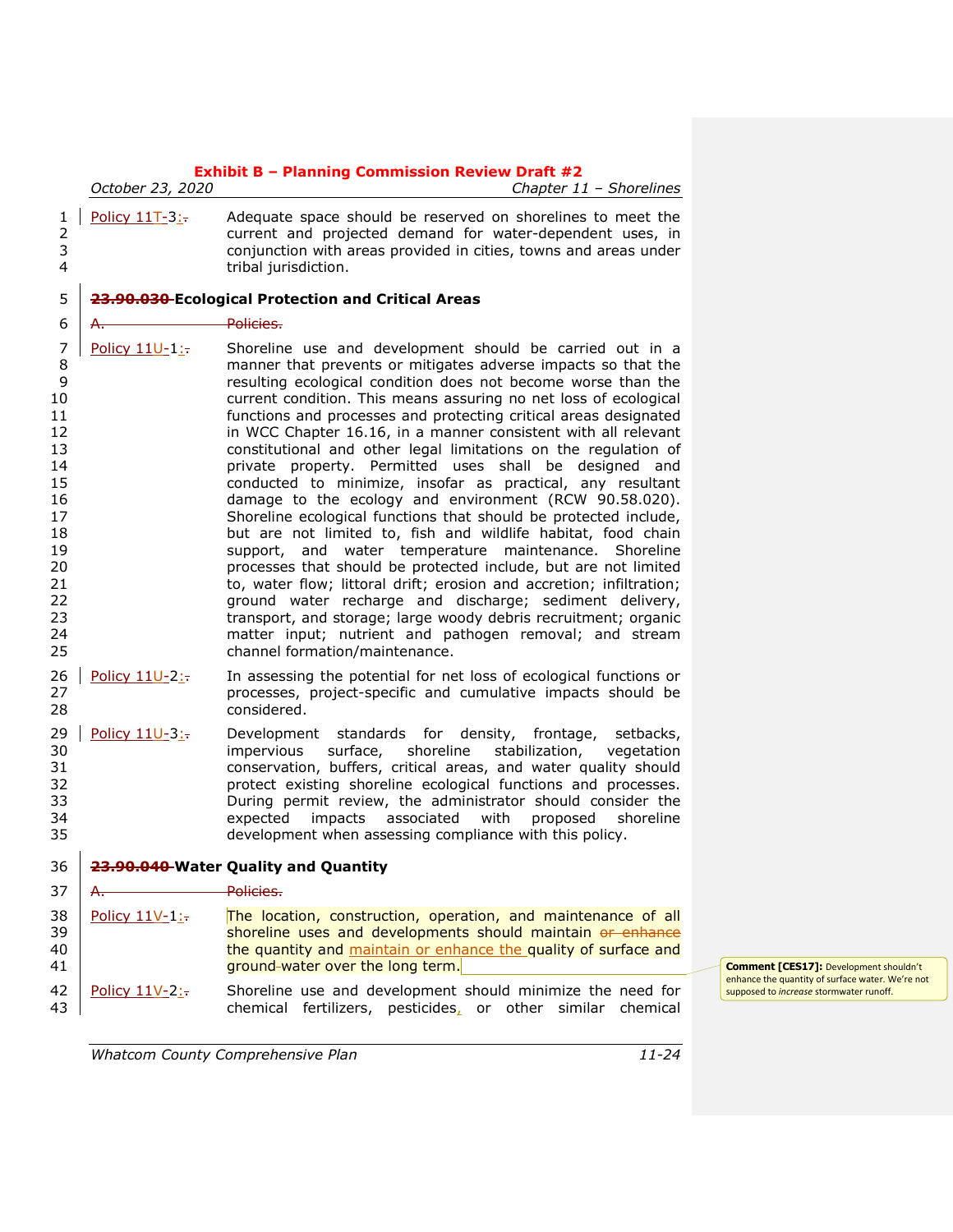|                                                    | October 23, 2020               | Chapter 11 - Shorelines                                                                                                                                                                                                                                                                                                                                                                                                                                                                                                                                               |
|----------------------------------------------------|--------------------------------|-----------------------------------------------------------------------------------------------------------------------------------------------------------------------------------------------------------------------------------------------------------------------------------------------------------------------------------------------------------------------------------------------------------------------------------------------------------------------------------------------------------------------------------------------------------------------|
| 1<br>$\overline{2}$<br>3                           |                                | treatments to prevent contamination of surface and ground<br>water and/or soils, and adverse effects on shoreline ecological<br>functions and values.                                                                                                                                                                                                                                                                                                                                                                                                                 |
| 4<br>5<br>6                                        | Policy 11V-3:-                 | Appropriate buffers along all wetlands, streams, lakes, and<br>marine water bodies should be provided and maintained in a<br>manner that avoids the need for chemical treatment.                                                                                                                                                                                                                                                                                                                                                                                      |
| 7                                                  | 23.90.050-Views and Aesthetics |                                                                                                                                                                                                                                                                                                                                                                                                                                                                                                                                                                       |
| 8                                                  | <del>A.</del>                  | Policies.                                                                                                                                                                                                                                                                                                                                                                                                                                                                                                                                                             |
| 9<br>10<br>11                                      | Policy 11W-1:-                 | Shoreline use and development activities should be designed<br>and operated to minimize obstructions of the public's visual<br>access to the water and shoreline.                                                                                                                                                                                                                                                                                                                                                                                                     |
| 12<br>13<br>14<br>15                               | Policy 11W-2:-                 | Shoreline use and development should not significantly detract<br>from shoreline scenic and aesthetic qualities that are derived<br>from natural or cultural features, such as shoreforms, vegetative<br>cover and historic sites/structures.                                                                                                                                                                                                                                                                                                                         |
| 16<br>17<br>18<br>19<br>20<br>21                   | Policy 11W-3:-                 | Aesthetic objectives should be implemented through regulations<br>and criteria for site planning, maximum height, setbacks, siting<br>buildings<br>accessories,<br>screening,<br>of<br>and<br>vegetation<br>conservation, architectural standards, sign control regulations,<br>appropriate development siting, designation of view corridors,<br>and maintenance of natural vegetative buffers.                                                                                                                                                                      |
| 22<br>23<br>24<br>25<br>26<br>27<br>28<br>29<br>30 | Policy 11W-4:-                 | To protect shoreline ecological functions and aesthetics,<br>vegetation conservation should be preferred over the creation or<br>maintenance of views from shoreline properties. Clearing,<br>thinning, and/or limbing for limited view corridors should only<br>be allowed where it does not adversely impact ecological and/or<br>aesthetic values, and/or slope stability. Vegetation conservation<br>should be preferred over the creation or maintenance of views<br>from property on the shoreline to protect shoreline ecological<br>functions and aesthetics. |
| 31                                                 |                                | 23.90.060-Vegetation Conservation                                                                                                                                                                                                                                                                                                                                                                                                                                                                                                                                     |
| 32                                                 | <del>A.</del>                  | <del>Policies.</del>                                                                                                                                                                                                                                                                                                                                                                                                                                                                                                                                                  |
| 33<br>34<br>35<br>36<br>37<br>38                   | Policy $11X-1$ :               | Where new developments and/or uses are proposed, native<br>shoreline vegetation should be conserved to maintain shoreline<br>ecological functions and/or processes and mitigate the direct,<br>indirect and/or cumulative impacts of shoreline development,<br>wherever feasible <i>Important functions of shoreline vegetation</i><br>include, but are not limited to:                                                                                                                                                                                               |
| 39<br>40                                           |                                | Providing shade necessary to maintain water temperatures<br>required by salmonids, forage fish, and other aquatic biota.                                                                                                                                                                                                                                                                                                                                                                                                                                              |
| 41                                                 |                                | Regulating microclimate in riparian and nearshore areas.                                                                                                                                                                                                                                                                                                                                                                                                                                                                                                              |
|                                                    |                                |                                                                                                                                                                                                                                                                                                                                                                                                                                                                                                                                                                       |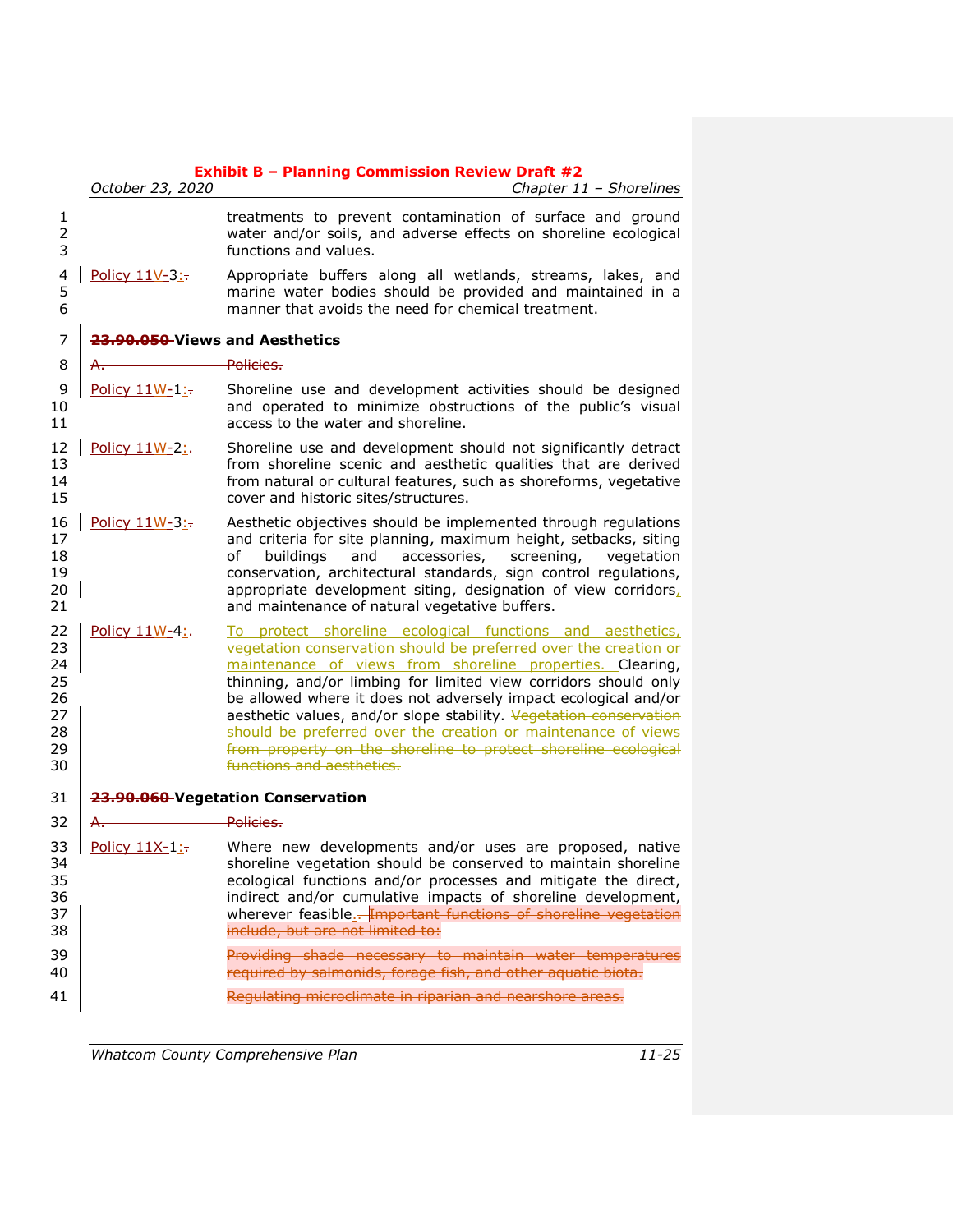| October 23, 2020                                                                                                                                                                                                                                                                                                                                                           | Chapter 11 - Shorelines                                                                                                                                                                                                                                                                                                                                                                                                                                                                            |  |
|----------------------------------------------------------------------------------------------------------------------------------------------------------------------------------------------------------------------------------------------------------------------------------------------------------------------------------------------------------------------------|----------------------------------------------------------------------------------------------------------------------------------------------------------------------------------------------------------------------------------------------------------------------------------------------------------------------------------------------------------------------------------------------------------------------------------------------------------------------------------------------------|--|
|                                                                                                                                                                                                                                                                                                                                                                            | Providing organic inputs necessary for aquatic life, including<br>providing food in the form of various insects and other benthic<br>macroinvertebrates.                                                                                                                                                                                                                                                                                                                                           |  |
|                                                                                                                                                                                                                                                                                                                                                                            | Stabilizing banks, minimizing erosion and sedimentation, and<br>reducing the occurrence/severity of landslides.                                                                                                                                                                                                                                                                                                                                                                                    |  |
|                                                                                                                                                                                                                                                                                                                                                                            | Reducing fine sediment input into the aquatic environment by<br>minimizing erosion, aiding infiltration, and retaining runoff.                                                                                                                                                                                                                                                                                                                                                                     |  |
|                                                                                                                                                                                                                                                                                                                                                                            | Improving water quality through filtration and vegetative uptake<br>of nutrients and pollutants.                                                                                                                                                                                                                                                                                                                                                                                                   |  |
|                                                                                                                                                                                                                                                                                                                                                                            | Providing a source of large woody debris to moderate flows,<br>create hydraulic roughness, form pools, and increase aquatic<br>diversity for salmonids and other species.                                                                                                                                                                                                                                                                                                                          |  |
|                                                                                                                                                                                                                                                                                                                                                                            | Providing habitat for wildlife, including connectivity for travel<br>and migration corridors.                                                                                                                                                                                                                                                                                                                                                                                                      |  |
|                                                                                                                                                                                                                                                                                                                                                                            |                                                                                                                                                                                                                                                                                                                                                                                                                                                                                                    |  |
|                                                                                                                                                                                                                                                                                                                                                                            | 23.90.070-Archaeological, Historic and Cultural Resources                                                                                                                                                                                                                                                                                                                                                                                                                                          |  |
| The following policies apply to cultural resources that are (a) listed on the national,<br>state, or local registers of historic places; (b) recorded by the Washington State<br>Department of Archaeology and Historic Preservation (DAHP), a Native American<br>tribe, and/or a local jurisdiction; or (c) undiscovered, inadvertently uncovered, or                     |                                                                                                                                                                                                                                                                                                                                                                                                                                                                                                    |  |
| Archaeological sites located in (as well as outside of) shoreline jurisdiction are<br>subject to RCW Chapter 27.44 (Indian graves and records) and RCW Chapter 27.53<br>(Archaeological sites and records). Shoreline uses or development that may impact<br>such sites shall comply with WAC Chapter 25-48 as well as the provisions of this<br>Shoreline Master Program. |                                                                                                                                                                                                                                                                                                                                                                                                                                                                                                    |  |
| Pursuant to RCW 27.53.070, information and documents pertaining to the location<br>of archaeological sites or resources are confidential and not considered public                                                                                                                                                                                                         |                                                                                                                                                                                                                                                                                                                                                                                                                                                                                                    |  |
| <del>A.</del>                                                                                                                                                                                                                                                                                                                                                              | Policies.                                                                                                                                                                                                                                                                                                                                                                                                                                                                                          |  |
| Policy 11X-1:-                                                                                                                                                                                                                                                                                                                                                             | The County should work with tribal, state, federal, and local<br>governments as appropriate to maintain an inventory of all<br>known significant local historic, cultural and archaeological sites<br>resources in observance of applicable state and federal laws<br>protecting such information from general public disclosure. As<br>appropriate, such sites should be protected, preserved and/or<br>restored for study, education, and/or public enjoyment to the<br>maximum possible extent. |  |
| Policy 11X-2:-                                                                                                                                                                                                                                                                                                                                                             | Site development plans should incorporate provisions for<br>historic, cultural and archaeological siteresource preservation,<br>restoration, and education with open space or recreation areas<br>whenever compatible and possible.                                                                                                                                                                                                                                                                |  |
|                                                                                                                                                                                                                                                                                                                                                                            | yet unrecorded.<br>records that require disclosure.                                                                                                                                                                                                                                                                                                                                                                                                                                                |  |

**Comment [MD18]:** Importance of veg has been established; don't need to repeat in a policy.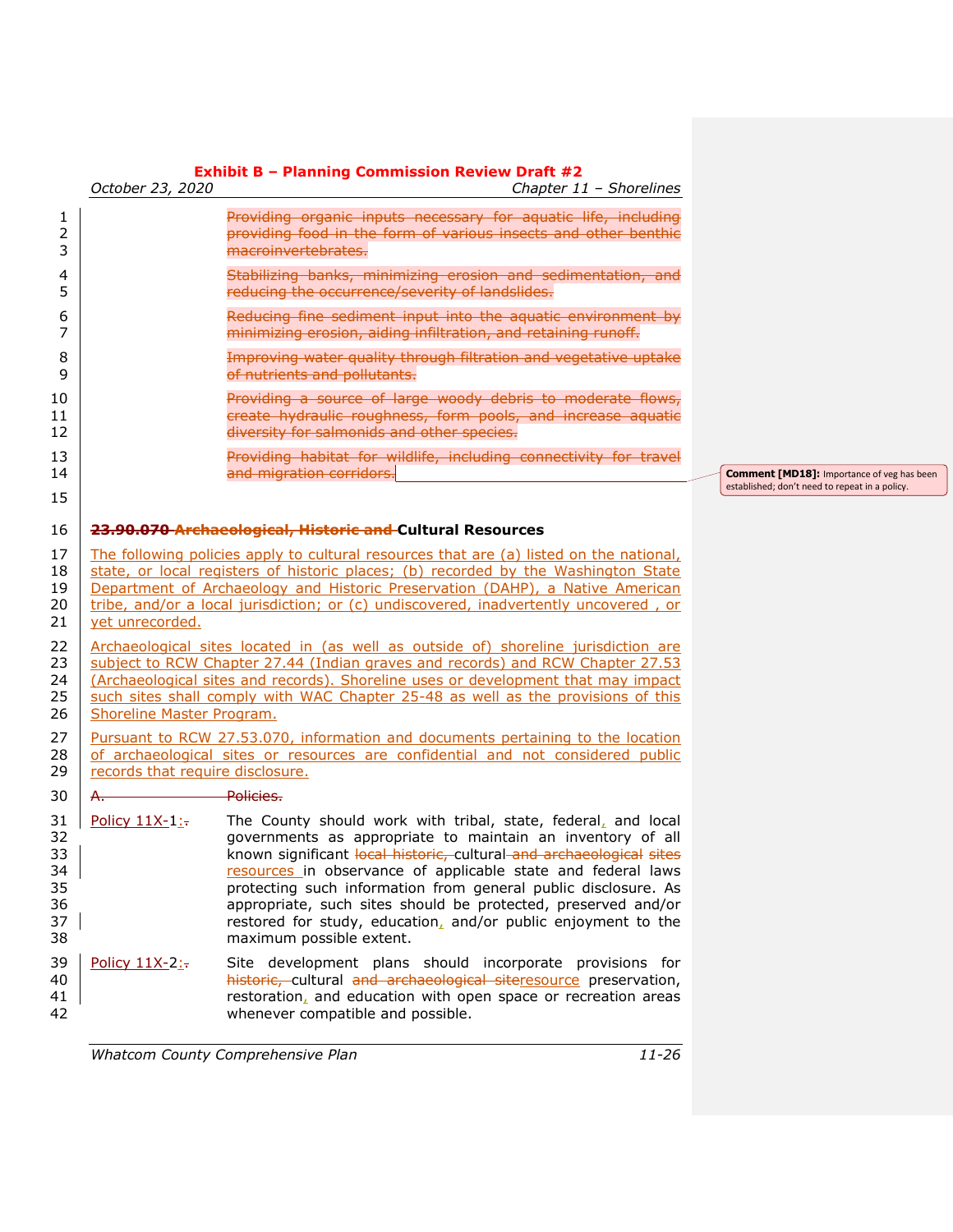|                                        | October 23, 2020     | Chapter 11 - Shorelines                                                                                                                                                                                                                                                                                                                                                                                                                                                                                        |
|----------------------------------------|----------------------|----------------------------------------------------------------------------------------------------------------------------------------------------------------------------------------------------------------------------------------------------------------------------------------------------------------------------------------------------------------------------------------------------------------------------------------------------------------------------------------------------------------|
| 1<br>2<br>3                            | 3.                   | Cooperation among involved private and public parties is<br>encouraged to achieve the archaeological, historical and cultural<br>element goals and objectives of this program.                                                                                                                                                                                                                                                                                                                                 |
| 4<br>5<br>6<br>7<br>8<br>9<br>10<br>11 | Policy 11X-3:4.      | Owners of property containing identified historic, cultural or<br>archaeological sitesresources are encouraged<br>to<br>make<br>development plans known well in advance of application, so that<br>appropriate agencies such as the Lummi Nation, Nooksack<br>Tribe, Washington State Department of Archaeology and Historic<br>Preservation, and others may have ample-adequate time to<br>assess the site and make arrangements to preserve historical,<br>cultural and archaeological values as applicable. |
| 12<br>13<br>14<br>15                   | Policy 11X-4:5.      | Private and public owners of historic sites should be encouraged<br>to provide public access and educational opportunities in a<br>manner consistent with long-term protection of both historic<br>values and shoreline ecological functions.                                                                                                                                                                                                                                                                  |
| 16<br>17<br>18<br>19<br>20             | Policy $11X-5:6$ .   | Historic, cultural, and archaeological site dDevelopment on sites<br>containing cultural resources should be planned and carried out<br>so as to prevent impacts to the resource. Impacts to<br>neighboring properties and other shore uses should be limited to<br>temporary or reasonable levels.                                                                                                                                                                                                            |
| 21<br>22<br>23<br>24<br>25             | Policy $11X-6:7$ .   | If development is proposed adjacent to an identified historic,<br>cultural or archaeological siteresource, then the proposed<br>development should be designed and operated so as to be<br>compatible with continued protection of the historic, cultural or<br>archaeologicalthat siteresource.                                                                                                                                                                                                               |
| 26<br>27<br>28<br>29                   | Policy 11X-7:8.      | The cultural resource provisions of this program are consistent<br>with Chapters 27.44 and 27.53 RCW and WAC 25-48-060. In<br>accordance with state law, all applicants are subject to these<br>requirements.                                                                                                                                                                                                                                                                                                  |
| 30<br>31<br>32<br>33                   | Policy 11X-8:        | The County shall consult with DAHP and affected Native<br>American tribes as appropriate in implementing the cultural<br>archaeological, and historic-resources goals, objectives, policies,<br>and regulations of this program-SMP.                                                                                                                                                                                                                                                                           |
| 34<br>35                               | <b>Policy 11X-9:</b> | In reviewing development proposals, the County shall take, or<br>cause project applicants to take, all required actions to:                                                                                                                                                                                                                                                                                                                                                                                    |
| 36<br>37                               |                      | 1. Minimize the risk of disturbing cultural resources within<br><b>Whatcom County shorelines.</b>                                                                                                                                                                                                                                                                                                                                                                                                              |
| 38<br>39<br>40<br>41<br>42             |                      | 2. Due to the limited and irreplaceable nature of the<br>resource(s), prevent the destruction of or damage to any site<br>having cultural, scientific, or educational value as identified<br>by the appropriate authorities, including affected Tribes and<br>the DAHP.                                                                                                                                                                                                                                        |

**Comment [AP19]:** This is captured in policies #1 and #4 (revised to #3).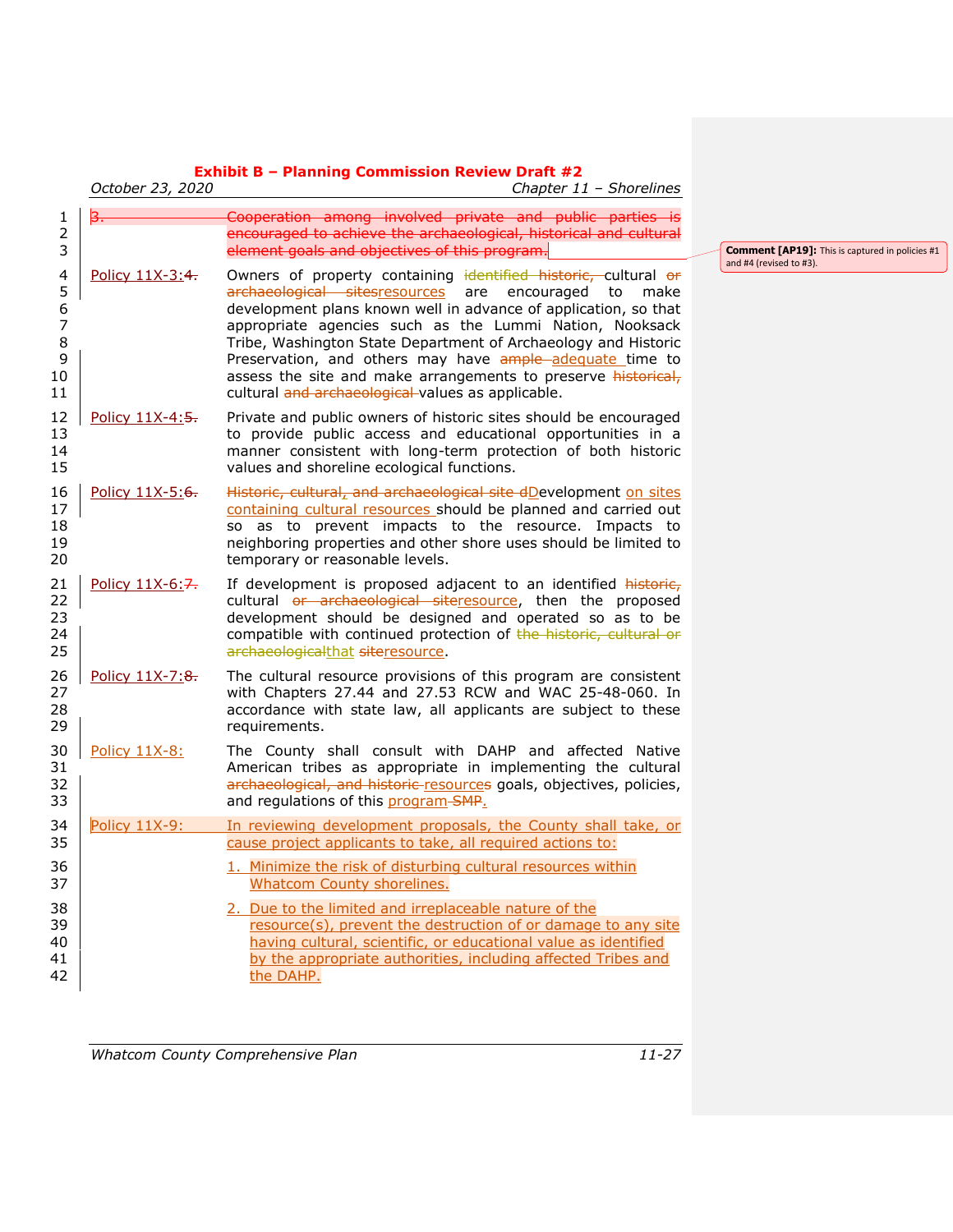|                                              | October 23, 2020                  | <b>Exhibit B - Planning Commission Review Draft #2</b><br>Chapter 11 - Shorelines                                                                                                                                                                                                                                                                                                                                                                                                                                     |                                                                                                |
|----------------------------------------------|-----------------------------------|-----------------------------------------------------------------------------------------------------------------------------------------------------------------------------------------------------------------------------------------------------------------------------------------------------------------------------------------------------------------------------------------------------------------------------------------------------------------------------------------------------------------------|------------------------------------------------------------------------------------------------|
| 1<br>2<br>3<br>4<br>5                        |                                   | 3. Consult with professional archaeologists, DAHP, and affected<br>Tribes before permitting or otherwise approving the use or<br>development of shoreline areas containing cultural resources.<br>This consultation shall be accomplished through the<br>regulations and procedures provided in WCC Title 23.                                                                                                                                                                                                         |                                                                                                |
| 6<br>7<br>8<br>9                             |                                   | 4. Consult with DAHP and affected Tribes and coordinate with<br>project archaeologists to establish site- and project-specific<br>procedures for protection and management of cultural<br>resources.                                                                                                                                                                                                                                                                                                                  |                                                                                                |
| 10<br>11                                     |                                   | 5. Make informed specific land use decisions based upon<br>information provided by DAHP and Tribes.                                                                                                                                                                                                                                                                                                                                                                                                                   |                                                                                                |
| 12<br>13<br>14                               |                                   | 6. Ensure the use of the best available information, technology,<br>and techniques in identifying, protecting, preserving, and<br>restoring cultural resources.                                                                                                                                                                                                                                                                                                                                                       | <b>Comment [CES20]: New policy based on</b><br>language of our MOU with DAHP and Lummi Nation. |
| 15                                           | <del>.90.080-</del> Public Access |                                                                                                                                                                                                                                                                                                                                                                                                                                                                                                                       |                                                                                                |
| 16                                           | <del>A.</del>                     | Policies.                                                                                                                                                                                                                                                                                                                                                                                                                                                                                                             |                                                                                                |
| 17<br>18<br>19                               | Policy 11Y-1:                     | Use and development that provide an opportunity for substantial<br>numbers of the-people to enjoy the shorelines of the state are a<br>preferred use.                                                                                                                                                                                                                                                                                                                                                                 |                                                                                                |
| 20<br>21<br>22<br>23<br>24<br>25<br>26<br>27 | Policy 11Y-2:-                    | Physical or visual access to shorelines should be incorporated in<br>all new development when the development would either<br>generate a demand for one or more forms of such access,<br>and/or would impair existing legal access opportunities or rights.<br>Public health and safety concerns should also be adequately<br>addressed and maintenance of shoreline ecological functions<br>and/or processes should be assured. As required by the<br>governing principles, all such conditions should be consistent | Comment [MD21]: Addressed in #6 below.                                                         |
| 28<br>29                                     |                                   | with all relevant constitutional and other legal limitations on<br>regulation of private property.                                                                                                                                                                                                                                                                                                                                                                                                                    |                                                                                                |
| 30<br>31<br>32<br>33                         | Policy 11Y-3:-                    | Public access should be provided for water-oriented uses and<br>non-water-dependent uses and developments that increase<br>public use of the shorelines and public aquatic lands, or that<br>would impair existing, legal access opportunities.                                                                                                                                                                                                                                                                       |                                                                                                |
| 34<br>35                                     | Policy $11Y-4$ :                  | Non-water-related uses or activities located on the shoreline<br>should provide public access as a public benefit.                                                                                                                                                                                                                                                                                                                                                                                                    |                                                                                                |
| 36<br>37<br>38<br>39<br>40                   | Policy 11Y-5:-                    | Public access area and/or facility requirements should be<br>commensurate with the scale and character of the development<br>and should be reasonable, effective, and fair to all affected<br>parties including but not limited to the land-owner and the<br>public.                                                                                                                                                                                                                                                  |                                                                                                |
| 41<br>42<br>43                               | Policy 11Y-6:-                    | Public access design should provide for public safety and<br>minimize potential impacts to private property, individual<br>privacy, and shoreline ecological functions and processes.                                                                                                                                                                                                                                                                                                                                 |                                                                                                |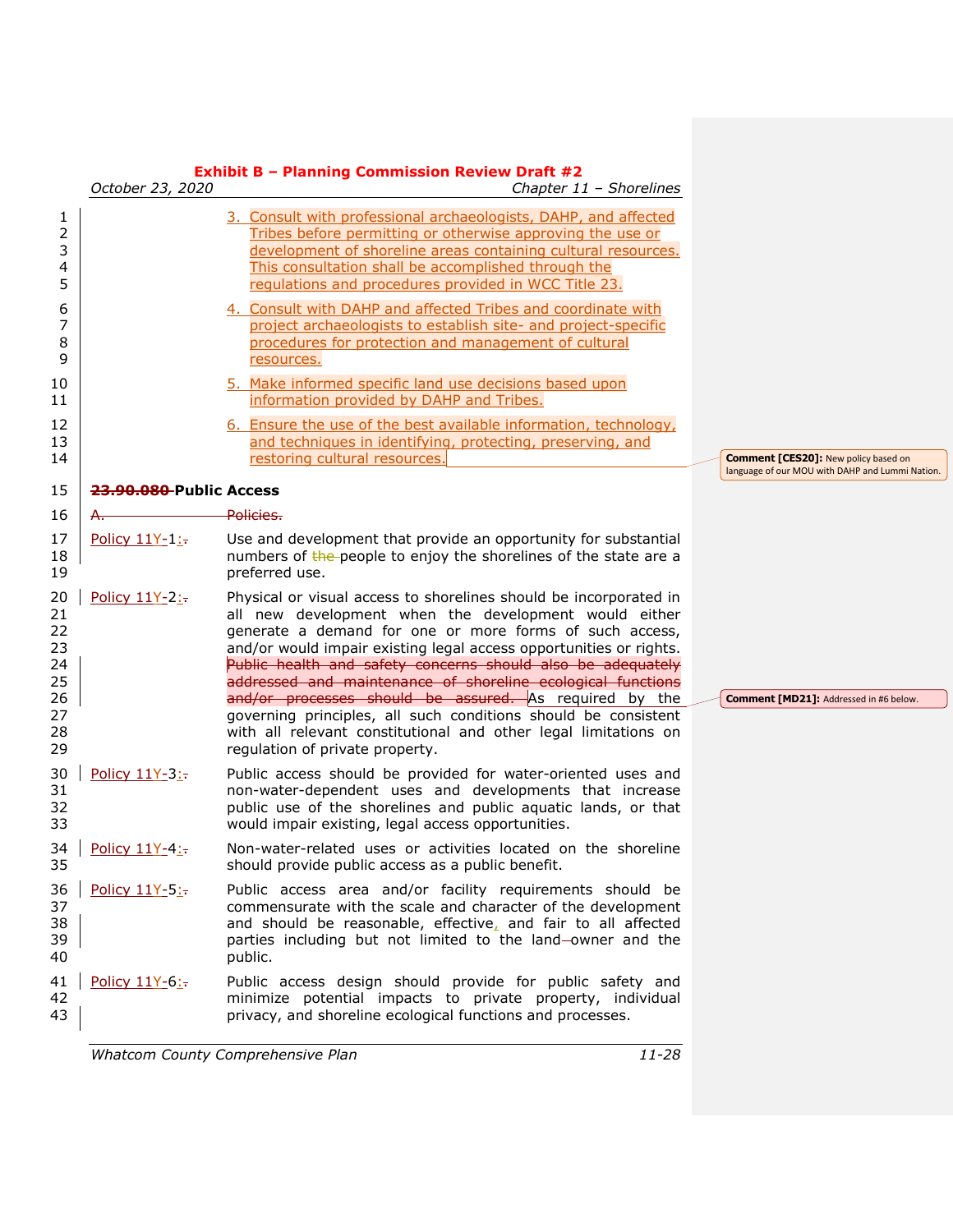|                                                                      | October 23, 2020        | Chapter 11 - Shorelines                                                                                                                                                                                                                                                                                                                                                                                                                                                                                                                                                                                                                                                                                                                                                    |
|----------------------------------------------------------------------|-------------------------|----------------------------------------------------------------------------------------------------------------------------------------------------------------------------------------------------------------------------------------------------------------------------------------------------------------------------------------------------------------------------------------------------------------------------------------------------------------------------------------------------------------------------------------------------------------------------------------------------------------------------------------------------------------------------------------------------------------------------------------------------------------------------|
| 1<br>2<br>3<br>$\overline{\mathbf{4}}$<br>5<br>6                     | Policy 11Y-7:           | Shoreline development by public entities, such as local<br>governments, port districts, state agencies, and public utility<br>districts, should provide public access measures as part of each<br>development project, unless such access is shown to be<br>incompatible due to reasons of safety, security, or impact to the<br>shoreline.                                                                                                                                                                                                                                                                                                                                                                                                                                |
| 7                                                                    | 23.90.090-Site Planning |                                                                                                                                                                                                                                                                                                                                                                                                                                                                                                                                                                                                                                                                                                                                                                            |
| 8                                                                    |                         | <del>Policies.</del>                                                                                                                                                                                                                                                                                                                                                                                                                                                                                                                                                                                                                                                                                                                                                       |
| 9<br>10<br>11<br>12<br>13<br>14<br>15<br>16                          | Policy $11Z-1$ :        | Development and use should be designed in a manner that<br>directs land alteration to the least sensitive portions of the site<br>to maximize vegetation conservation; minimize impervious<br>surfaces and runoff; protect riparian, nearshore and wetland<br>habitats; protect wildlife and habitats; protect archaeological,<br>historic, and cultural resources; and preserve aesthetic values.<br>This may be accomplished by minimizing the project footprint,<br>the use of clustering, and other appropriate design approaches.                                                                                                                                                                                                                                     |
| 17<br>18<br>19<br>20<br>21<br>22<br>23<br>24<br>25<br>26<br>27<br>28 | Policy 11Z-2:           | To maintain shoreline ecological functions and processes, Elow<br>impact and sustainable development practices such as rain<br>gardens <sub>7</sub> and pervious surfacing methods including, but not<br>limited to, porous paving blocks, porous concrete, and other<br>similar materials, should be incorporated in developments where<br>site conditions allow-to maintain shoreline ecological functions<br>and processes. Topographic modification, vegetation clearing,<br>use of impervious surfaces, and alteration of natural drainage or<br>other features should be limited to the minimum necessary to<br>accommodate approved uses and development. An engineering<br>geologist should be consulted prior to using infiltration practices<br>on shore bluffs. |
| 29<br>30<br>31<br>32<br>33<br>34<br>35<br>36<br>37                   | Policy 11Z-3:-          | Accessory development or use that does not require a shoreline<br>location should be located outside of shoreline jurisdiction unless<br>such development is required to serve approved water-oriented<br>uses and/or developments. When sited within shorelines<br>jurisdiction, uses and/or developments such as parking, service<br>buildings or areas, access roads, utilities, signs, and storage of<br>materials should be located inland away from the land/water<br>interface and landward of water-oriented developments and/or<br>other approved uses.                                                                                                                                                                                                           |
| 38<br>39<br>40<br>41                                                 | Policy 11Z-4:-          | Development should be located, designed, and managed so that<br>impacts on shoreline or upland uses are minimized through bulk<br>and scale restrictions, setbacks, buffers, and control of<br>proximity impacts such as noise or light and glare.                                                                                                                                                                                                                                                                                                                                                                                                                                                                                                                         |
| 42<br>43<br>44                                                       | Policy 11Z-5:           | Shoreline uses should not deprive other uses of reasonable<br>access to navigable waters. Public recreation activities such as<br>fishing, clam digging, swimming, boating, and wading, and                                                                                                                                                                                                                                                                                                                                                                                                                                                                                                                                                                                |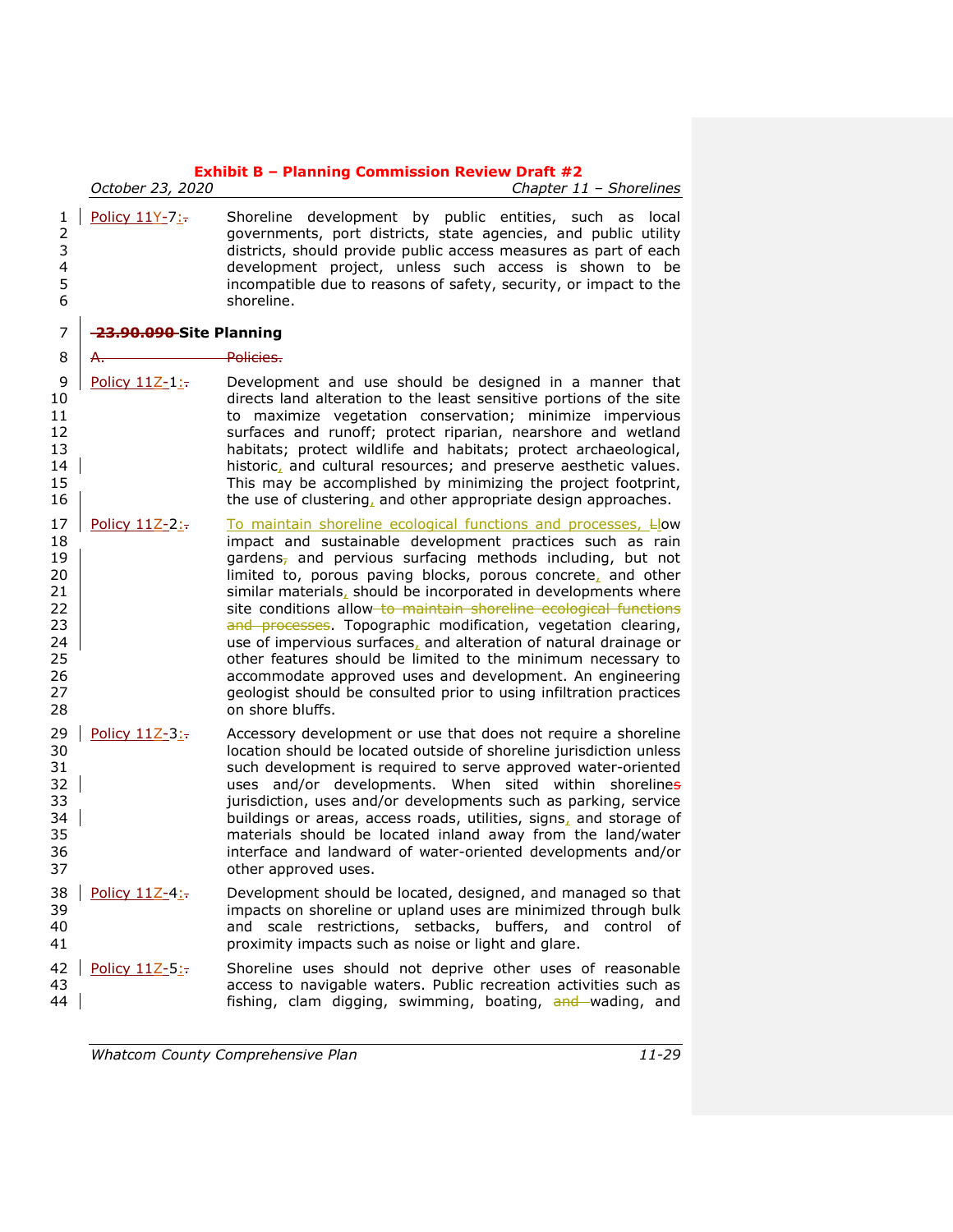|                                                          | October 23, 2020                     | Chapter 11 - Shorelines                                                                                                                                                                                                                                                                                                                                                                                                                                                                                                                              |
|----------------------------------------------------------|--------------------------------------|------------------------------------------------------------------------------------------------------------------------------------------------------------------------------------------------------------------------------------------------------------------------------------------------------------------------------------------------------------------------------------------------------------------------------------------------------------------------------------------------------------------------------------------------------|
| $\mathbf{1}$<br>$\overline{2}$<br>3                      |                                      | other water-related recreation should be preserved<br>and<br>enhanced. The rights of treaty tribes to resources within their<br>usual and accustomed areas should be accommodated.                                                                                                                                                                                                                                                                                                                                                                   |
| 4                                                        | <b>Climate Change/Sea Level Rise</b> |                                                                                                                                                                                                                                                                                                                                                                                                                                                                                                                                                      |
| 5<br>6<br>$\overline{7}$                                 | Policy 11AA-1:                       | Coordinate with Tribal, Federal, State, and local agencies to<br>address issues related to climate change and sea level rise as<br>related to shoreline management.                                                                                                                                                                                                                                                                                                                                                                                  |
| 8<br>9<br>10<br>11<br>12<br>13                           | Policy 11AA-2:                       | Whatcom County should plan and prepare for the likely impacts<br>of climate change on County-owned facilities, infrastructure, and<br>natural resources and ensure that projects for major<br>maintenance or replacement of utilities, roads, and other public<br>infrastructure consider the impacts of sea-level rise in the<br>location, design, and operation of the projects.                                                                                                                                                                   |
| 14<br>15<br>16<br>17<br>18<br>19                         | Policy 11AA-3:                       | Whatcom County should strive to increase resident and business<br>resiliency to the anticipated impacts of climate change by<br>implementing land use regulations based on best available<br>science, such as sea level rise, changes in rainfall patterns,<br>changes in flood volumes and frequencies, and changes in<br>average and extreme temperatures.                                                                                                                                                                                         |
| 20<br>21<br>22<br>23<br>24                               | Policy 11AA-4:                       | Habitat protection and restoration projects in shoreline<br>jurisdiction should consider implications of sea-level rise and<br>other climate change impacts to promote resiliency of habitats<br>and species. Those that promote climate change and sea-level<br>rise resiliency should be considered priority actions.                                                                                                                                                                                                                              |
| 25<br>26<br>27                                           | Policy 11AA-5:                       | Whatcom County should periodically assess the best available<br>sea level rise projections and incorporate them into future<br>program updates, as relevant.                                                                                                                                                                                                                                                                                                                                                                                         |
| 28<br>29<br>30<br>31<br>32                               | Policy 11AA-6:                       | Public infrastructure-such as transportation systems, utilities,<br>flood control works, and instream structures-and essential<br>public facilities in shoreline areas should be built in a manner<br>that accounts for increased sea level rise and storm surge, and<br>the flooding that may accompany it.                                                                                                                                                                                                                                         |
| 33<br>34<br>35<br>36<br>37<br>38<br>39<br>40<br>41<br>42 | Policy 11AA-7:                       | Whatcom County should evaluate opportunities to protect<br>shoreline investments and infrastructure from the impacts of<br>climate change, as necessary and feasible. Specifically, the<br>County should maintain shoreline protection and erosion control<br><u>by:</u><br>• Facilitating the installation and maintenance of native<br>vegetation along appropriate areas of shoreline;<br>• Revisiting development policies with the objective of<br>providing additional shoreline buffer area between developed<br>areas and the shoreline; and |

**Comment [CES22]:** New policies based on Scoping Document Topic #6a, Develop and/or<br>strengthen policies regarding climate change/sea<br>level rise, including the incorporation and use of new<br>data (as it becomes available), to review and revise, *if warranted, shoreline use regulations.*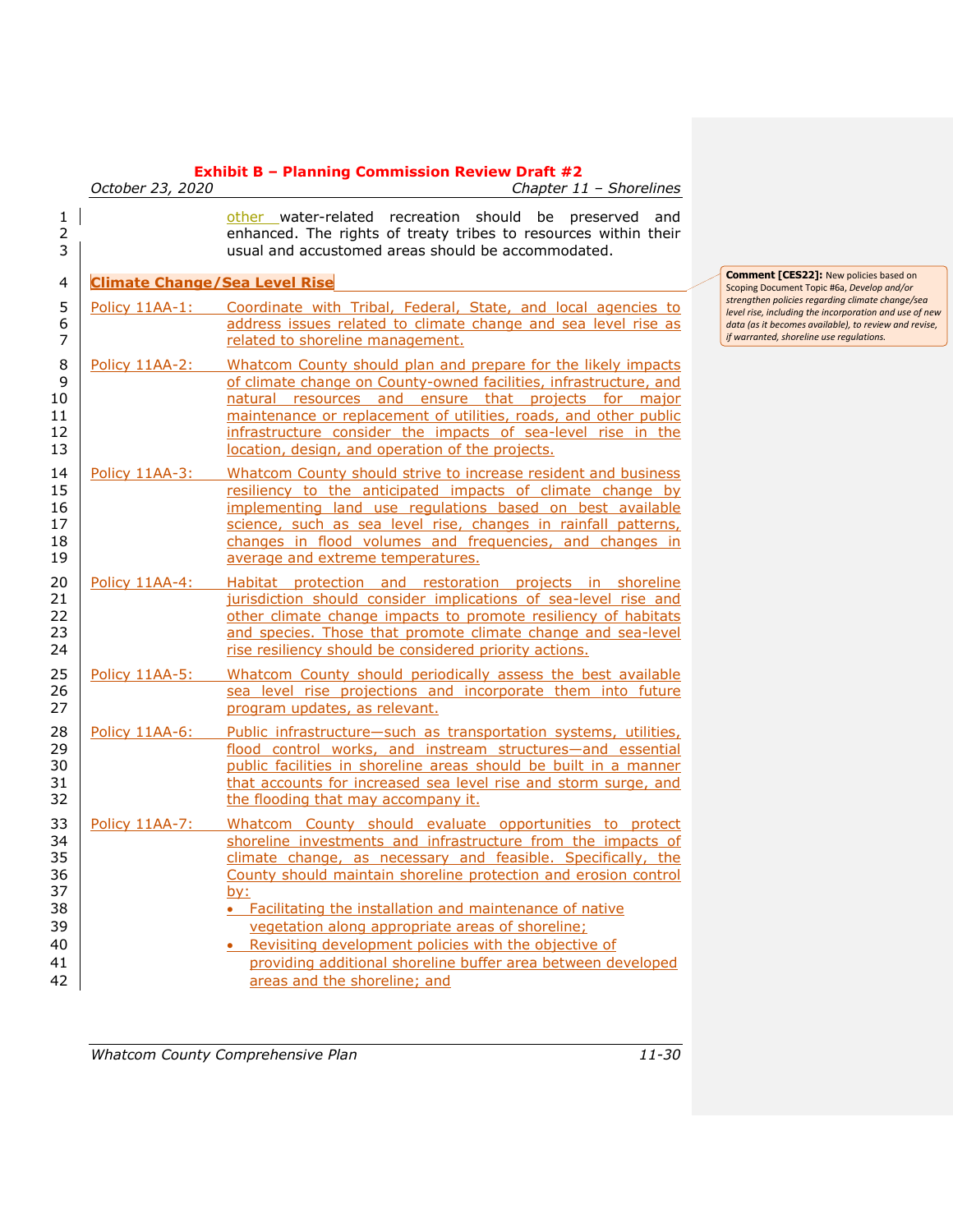|                                        | October 23, 2020          | Chapter 11 - Shorelines                                                                                                                                                                                                                                                                                                                                                                                                                     |
|----------------------------------------|---------------------------|---------------------------------------------------------------------------------------------------------------------------------------------------------------------------------------------------------------------------------------------------------------------------------------------------------------------------------------------------------------------------------------------------------------------------------------------|
| 1<br>2                                 |                           | . Only consider structural shoreline stabilization structures<br>when alternative options are unavailable.                                                                                                                                                                                                                                                                                                                                  |
| 3<br>4                                 | <b>Regulations</b>        | Chapter 23.100 Shoreline Use and Modification Policies and                                                                                                                                                                                                                                                                                                                                                                                  |
| 5<br>6                                 | activities on shorelines. | The following shoreline use and modification policies apply to specific development                                                                                                                                                                                                                                                                                                                                                         |
| 7<br>8                                 |                           | 23.100.020 Shoreline Bulk Provisions - Buffers, Setbacks, Height, Open<br><b>Space and Impervious Surface Coverage</b>                                                                                                                                                                                                                                                                                                                      |
| 9<br>10<br>11<br>12<br>13              |                           | Policy 11BB-1:A. Policies. Standards for density, setbacks, height, and other<br>provisions should ensure no net loss of shoreline ecological<br>functions and/or processes and preserve the existing character<br>of the shoreline consistent with the purpose of the shoreline<br>area designation.                                                                                                                                       |
| 14                                     | 23.100.030 Agriculture    |                                                                                                                                                                                                                                                                                                                                                                                                                                             |
| 15                                     | <del>A.</del>             | <del>Policies.</del>                                                                                                                                                                                                                                                                                                                                                                                                                        |
| 16<br>17<br>18<br>19<br>20<br>21<br>22 | Policy $11BB-1$ :         | This program The SMP recognizes the importance of agriculture<br>in Whatcom County and supports its continued economic<br>viability. The SMPThis program It allows for ongoing agricultural<br>activities and should protect agricultural lands from conflicting<br>uses such as intensive or unrelated residential, industrial, or<br>commercial uses <sub>7</sub> while also maintaining shoreline ecological<br>functions and processes. |
| 23<br>24<br>25<br>26<br>27             | Policy 11BB-2:-           | Agricultural uses and development in support of agricultural<br>uses should be conducted in such a manner as to assure no net<br>loss of shoreline ecological functions and processes and avoid<br>substantial adverse impacts on other shoreline resources and<br>values.                                                                                                                                                                  |
| 28<br>29                               | Policy 11BB-3:-           | Conversion of agricultural uses to other uses should comply with<br>all policies and regulations for nonagricultural uses.                                                                                                                                                                                                                                                                                                                  |
| 30                                     | 23.100.040 Aquaculture    |                                                                                                                                                                                                                                                                                                                                                                                                                                             |
| 31                                     | ₳.                        | <b>Policies</b>                                                                                                                                                                                                                                                                                                                                                                                                                             |
| 32<br>33<br>34<br>35<br>36             | <u>Policy 11CC-1:-</u>    | Aquaculture is a water-dependent use and, when consistent with<br>control of pollution, and avoidance of adverse impacts to the<br>environment, and preservation of habitat for resident native<br>species, is a preferred use of the shoreline (WAC 173-26-<br>$241(3)(b)$ ).                                                                                                                                                              |
| 37<br>38<br>39<br>40                   | Policy 11CC-2:-           | Potential locations for aquaculture activities are relatively<br>restricted because of specific requirements related to water<br>quality, temperature, oxygen content, currents, adjacent land<br>use, wind protection, commercial navigation, and salinity. The                                                                                                                                                                            |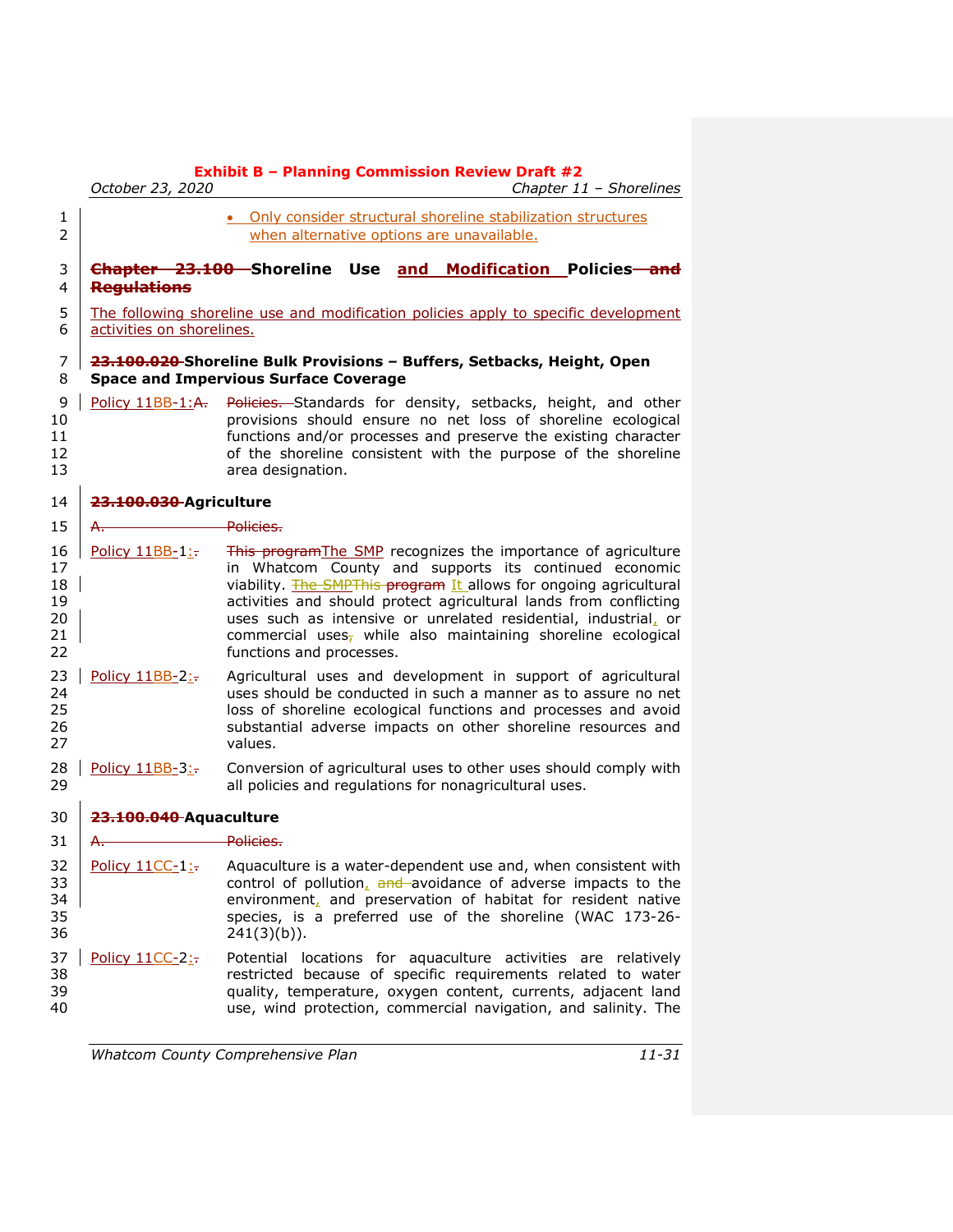|                                                        | October 23, 2020 | Chapter 11 - Shorelines                                                                                                                                                                                                                                                                                                                                                                                                                                                                                                                                                                                                                                                       |                                                                                                                                                                        |
|--------------------------------------------------------|------------------|-------------------------------------------------------------------------------------------------------------------------------------------------------------------------------------------------------------------------------------------------------------------------------------------------------------------------------------------------------------------------------------------------------------------------------------------------------------------------------------------------------------------------------------------------------------------------------------------------------------------------------------------------------------------------------|------------------------------------------------------------------------------------------------------------------------------------------------------------------------|
| 1<br>2<br>3<br>4<br>5<br>6<br>$\overline{7}$           |                  | technology associated with some forms of aquaculture is still<br>experimental and in formative states. Therefore, some latitude<br>should be given when implementing the policies of this<br>subsection and the regulations in of this section WCC<br>ChapterTitle 23.100 WCC; provided, that potential impacts on<br>existing uses and shoreline ecological functions and processes<br>should be given due consideration.                                                                                                                                                                                                                                                    |                                                                                                                                                                        |
| 8<br>9<br>10<br>11<br>12<br>13<br>14<br>15<br>16<br>17 | Policy 11CC-3:   | Preference should be given to those forms of aquaculture that<br>involve lesser environmental and visual impacts and lesser<br>impacts to native plant and animal species. In general, projects<br>that require no structures, submerged, structures or intertidal,<br>or no structures are preferred over those that involve<br>substantial floating structures. Projects that involve little or no<br>substrate modification are preferred over those that involve<br>substantial modification. Projects that involve little or no<br>supplemental food sources, pesticides, herbicides, or antibiotic<br>application are preferred over those that involve such practices. |                                                                                                                                                                        |
| 18<br>19                                               | Policy 11        | Community restoration projects associated with aquaculture<br>should be reviewed and permitted in a timely manner.                                                                                                                                                                                                                                                                                                                                                                                                                                                                                                                                                            | <b>Comment [AP23]:</b> Don't need, as all projects                                                                                                                     |
| 20<br>21<br>22<br>23<br>24<br>25<br>26<br>27<br>28     | Policy 11CC-54:  | Aquaculture activities should be designed, located and operated<br>in a manner that supports long-term beneficial use of the<br>shoreline and protects and maintains shoreline ecological<br>functions and processes. Aquaculture should not be permitted<br>where it would result in a net loss of shoreline ecological<br>functions; adversely affect the quality or extent of habitat for<br>native species, including eelgrass, kelp, and other macroalgae;<br>adversely impact other habitat conservation areas; or interfere<br>with navigation or other water-dependent uses.                                                                                          | should be reviewed and permitted in a timely<br>manner. Furthermore, we don't really know what a<br>"community restoration project associated with<br>aquaculture" is. |
| 29<br>30<br>31<br>32<br>33<br>34                       | Policy 11CC-65:  | Aquaculture that involves significant risk of cumulative adverse<br>effects on water quality, sediment quality, benthic and pelagic<br>organisms, and/or wild fish populations through potential<br>contribution of antibiotic resistant bacteria, or escapement of<br>nonnative species, or other adverse effects on ESA-listed<br>species should not be permitted.                                                                                                                                                                                                                                                                                                          |                                                                                                                                                                        |
| 35<br>36<br>37<br>38<br>39<br>40<br>41<br>42           | Policy 11CC-76:  | The County should actively seek substantive comment on any<br>shoreline permit application for aquaculture from all appropriate<br>federal, state, and local agencies; the Lummi Nation, Nooksack<br>Tribe, and other affected tribes; and the general public<br>regarding potential adverse impacts. Comments of nearby<br>residents or property owners directly affected by a proposal<br>should be considered and evaluated, especially in regard to use<br>compatibility and aesthetics.                                                                                                                                                                                  |                                                                                                                                                                        |
| 43<br>44                                               | Policy 11CC-87:  | The rights of treaty tribes to aquatic resources within their usual<br>and accustomed areas should be addressed through the permit                                                                                                                                                                                                                                                                                                                                                                                                                                                                                                                                            |                                                                                                                                                                        |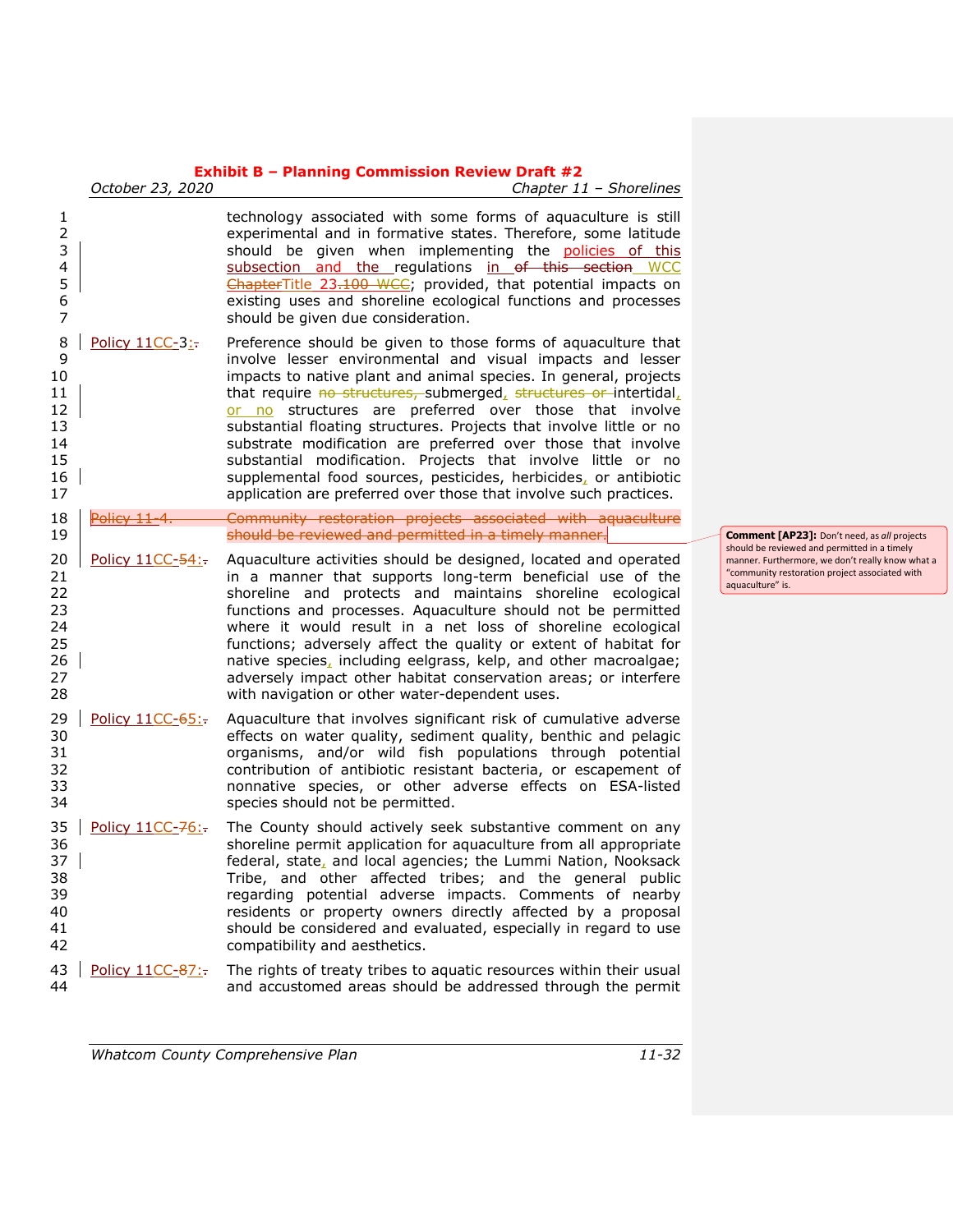|                                                                            | October 23, 2020                                                                                                                                                                                                                                                                                   | <b>EXIMPLE D - Planning Commission Review Drait #2</b><br>Chapter 11 - Shorelines                                                                                                                                                                                                                                                                                                                                                                                                                                                                                                                                                                                                                                                                                                                                                                |  |  |
|----------------------------------------------------------------------------|----------------------------------------------------------------------------------------------------------------------------------------------------------------------------------------------------------------------------------------------------------------------------------------------------|--------------------------------------------------------------------------------------------------------------------------------------------------------------------------------------------------------------------------------------------------------------------------------------------------------------------------------------------------------------------------------------------------------------------------------------------------------------------------------------------------------------------------------------------------------------------------------------------------------------------------------------------------------------------------------------------------------------------------------------------------------------------------------------------------------------------------------------------------|--|--|
| $\mathbf{1}$<br>$\overline{2}$                                             |                                                                                                                                                                                                                                                                                                    | Direct<br>coordination<br>the<br>review<br>hetween<br>process.<br>applicant/proponent and the tribe should be encouraged.                                                                                                                                                                                                                                                                                                                                                                                                                                                                                                                                                                                                                                                                                                                        |  |  |
| 3<br>4<br>5<br>6<br>$\overline{7}$                                         | Policy 11CC-98:-                                                                                                                                                                                                                                                                                   | Consideration should be given to both the potential beneficial<br>impacts and potential adverse impacts that aquaculture<br>development might have on the physical environment; on other<br>and approved land and water uses, including<br>existing<br>navigation; and on the aesthetic qualities of a project area.                                                                                                                                                                                                                                                                                                                                                                                                                                                                                                                             |  |  |
| 8<br>9<br>10<br>11<br>12                                                   |                                                                                                                                                                                                                                                                                                    | Policy 11CC-109: Legally established aquaculture enterprises, including authorized<br>experimental projects, should be protected from incompatible<br>uses that may seek to locate nearby. Use or developments that<br>have a high probability of damaging or destroying an existing<br>aquaculture operation may be denied.                                                                                                                                                                                                                                                                                                                                                                                                                                                                                                                     |  |  |
| 13<br>14<br>15<br>16<br>17                                                 |                                                                                                                                                                                                                                                                                                    | Policy 11CC-4410:-Experimental aquaculture projects in water-bodies should be<br>limited in scale and should be approved for a limited period of<br>time. Experimental aquaculture means an aquaculture activity<br>that uses methods or technologies that are unprecedented or<br>unproven in the state of Washington.                                                                                                                                                                                                                                                                                                                                                                                                                                                                                                                          |  |  |
| 18                                                                         |                                                                                                                                                                                                                                                                                                    | 23.100.050 Boating Facilities - Marinas and Launch Ramps                                                                                                                                                                                                                                                                                                                                                                                                                                                                                                                                                                                                                                                                                                                                                                                         |  |  |
| 19<br>20<br>21<br>22                                                       | Boating facilities, including mMarinas and launch ramp development, areis subject<br>to the following policies. DocksMoorage structures serving four or fewer single-<br>family residencesusers are only subject to the policies in Moorage Structures-<br><b>Docks, Piers, and Mooring Buoys.</b> |                                                                                                                                                                                                                                                                                                                                                                                                                                                                                                                                                                                                                                                                                                                                                                                                                                                  |  |  |
| 23                                                                         | <del>A.</del>                                                                                                                                                                                                                                                                                      | <del>Policies.</del>                                                                                                                                                                                                                                                                                                                                                                                                                                                                                                                                                                                                                                                                                                                                                                                                                             |  |  |
| 24<br>25<br>26<br>27<br>28<br>29<br>30                                     | Policy 11DD-1:-                                                                                                                                                                                                                                                                                    | Boating facilities, including marinas and launch ramps, are<br>water-dependent uses and should be given priority for shoreline<br>location. Boating facilities should also contribute to public access<br>and enjoyment of waters of the state. Shorelines particularly<br>suitable for marinas and launch ramps are limited, and should<br>be identified and reserved to prevent irreversible commitment<br>for other uses having less stringent site requirements.                                                                                                                                                                                                                                                                                                                                                                             |  |  |
| 31<br>32<br>33<br>34<br>35<br>36<br>37<br>38<br>39<br>40<br>41<br>42<br>43 | Policy 11DD-2:                                                                                                                                                                                                                                                                                     | Regional needs for marina and boat launch facilities should be<br>carefully considered in reviewing new proposals as well as in<br>allocating shorelines for such development. Such facilities<br>should be coordinated with park and recreation plans and,<br>where feasible, collocated with port or other compatible water-<br>dependent uses. Review of such facilities should be coordinated<br>with recreation providers, including cities, adjacent counties,<br>port districts, the Whatcom County Pparks and Revereation<br>department, the Washington State Parks and Recreation<br>Commission, and the Washington State Department of Natural<br>Resources to avoid unnecessary duplication and to efficiently<br>provide recreational resources while minimizing adverse impacts<br>to shoreline ecological functions and processes. |  |  |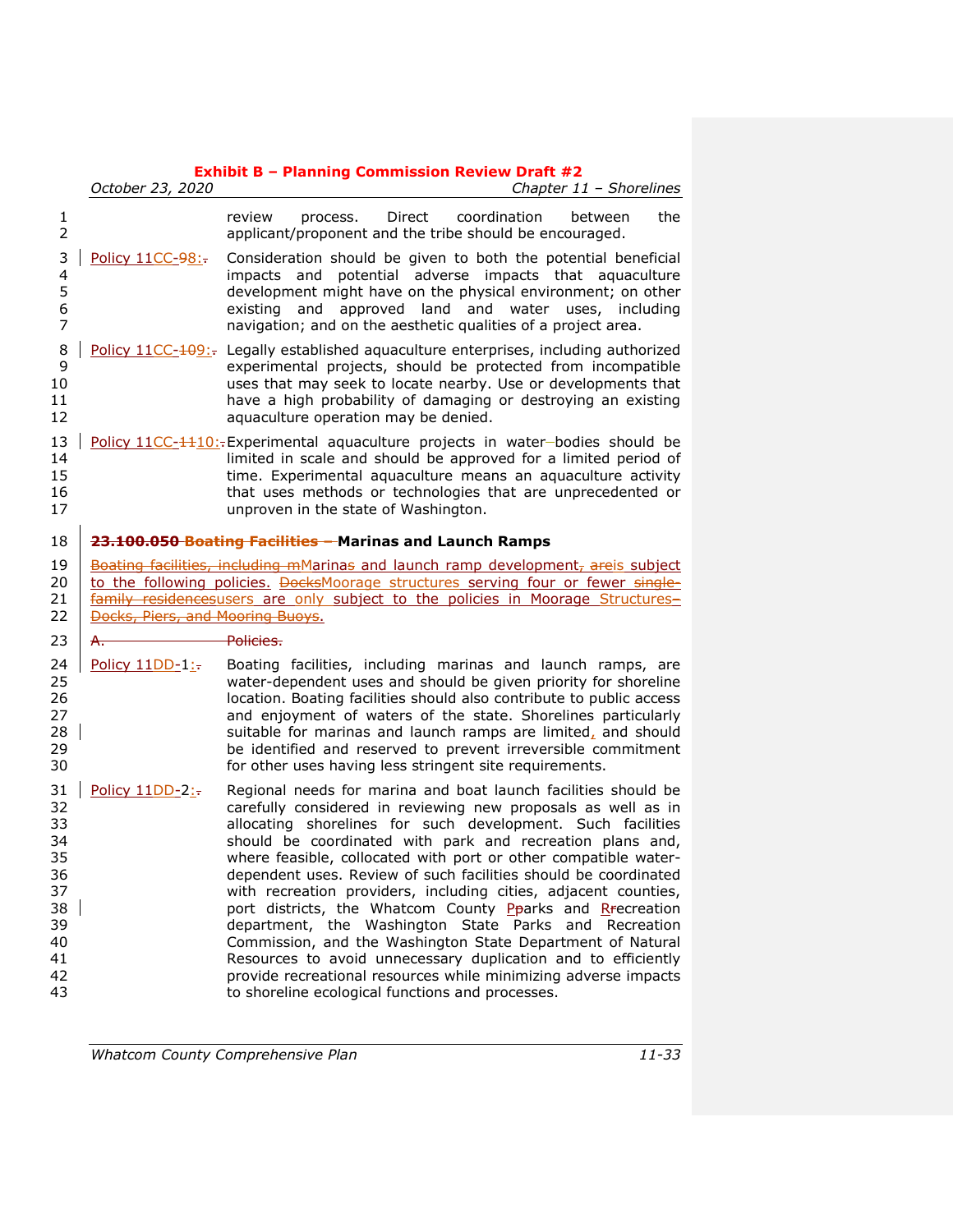|                                                    | October 23, 2020 | <b>THE PERIOD COMMISSION NUMBER</b><br>Chapter 11 - Shorelines                                                                                                                                                                                                                                                                                                                                                                                                                                                                                                      |
|----------------------------------------------------|------------------|---------------------------------------------------------------------------------------------------------------------------------------------------------------------------------------------------------------------------------------------------------------------------------------------------------------------------------------------------------------------------------------------------------------------------------------------------------------------------------------------------------------------------------------------------------------------|
| 1<br>2<br>3<br>4                                   | Policy 11DD-3:   | Upland boat storage is preferred over new in-water moorage.<br>Mooring buoys are preferred over docks and piers. Boating<br>facilities that minimize the amount of shoreline modification are<br>preferred.                                                                                                                                                                                                                                                                                                                                                         |
| 5<br>6<br>7<br>8                                   | Policy 11DD-4:-  | Boating facilities should provide physical and visual public<br>shoreline access and provide for multiple uses, including water-<br>related use, to the extent compatible with shoreline ecological<br>functions and processes and adjacent shoreline use.                                                                                                                                                                                                                                                                                                          |
| 9<br>10<br>11                                      | Policy 11DD-5:   | Accessory uses at marinas or launch ramps should be limited to<br>water-oriented uses, or uses that provide physical or visual<br>shoreline access for substantial numbers of the general public.                                                                                                                                                                                                                                                                                                                                                                   |
| 12<br>13<br>14<br>15<br>16<br>17<br>18<br>19<br>20 | Policy 11DD-6:-  | New or expanding boating facilities including marinas, launch<br>ramps, and accessory uses should only be sited where suitable<br>environmental conditions are present and should avoid critical<br>saltwater habitat including kelp beds,and eelgrass beds, and<br>spawning and holding areas for forage fish (such as herring, surf<br>sandlance);<br>subsistence, commercial,<br>smelt<br>and<br>and<br>recreational shellfish beds; mudflats, intertidal habitats with<br>vascular plants; and areas with which priority species have a<br>primary association. |
| 21<br>22<br>23<br>24<br>25                         | Policy 11DD-7:   | Boating facilities should be located and designed to avoid<br>adverse effects upon coastal, riverine, and nearshore processes<br>such as erosion, littoral or riparian transport, and accretion, and<br>should, where feasible, enhance degraded, scarce, and/or<br>valuable shore features including accretion shoreforms.                                                                                                                                                                                                                                         |
| 26<br>27<br>28<br>29<br>30                         | Policy 11DD-8:   | Launch ramps are preferred over marinas on accretion shores<br>because associated impacts are often reversible and such<br>structures will not normally interfere with littoral drift and<br>accretion unless offshore defense structures or dredging are also<br>required.                                                                                                                                                                                                                                                                                         |
| 31<br>32<br>33<br>34<br>35<br>36<br>37             | Policy 11DD-9:   | Nonregulatory methods to protect, enhance, and restore<br>shoreline ecological functions and processes and other shoreline<br>be<br>should<br>encouraged<br>during<br>the<br>resources<br>design,<br>development, and operation of boating facilities. Nonregulatory<br>methods may include public facility and resource planning,<br>education, voluntary protection and enhancement projects, or<br>incentive programs.                                                                                                                                           |
| 38<br>39<br>40                                     | Policy 11DD-10:- | Boating facilities should be located, designed, and operated so<br>that other appropriate water-dependent uses are not adversely<br>affected.                                                                                                                                                                                                                                                                                                                                                                                                                       |
| 41<br>42<br>43                                     | Policy 11DD-11:- | Location and design of boating facilities should not unduly<br>obstruct navigable waters and should avoid adverse effects to<br>recreational opportunities such as fishing, shellfish gathering,                                                                                                                                                                                                                                                                                                                                                                    |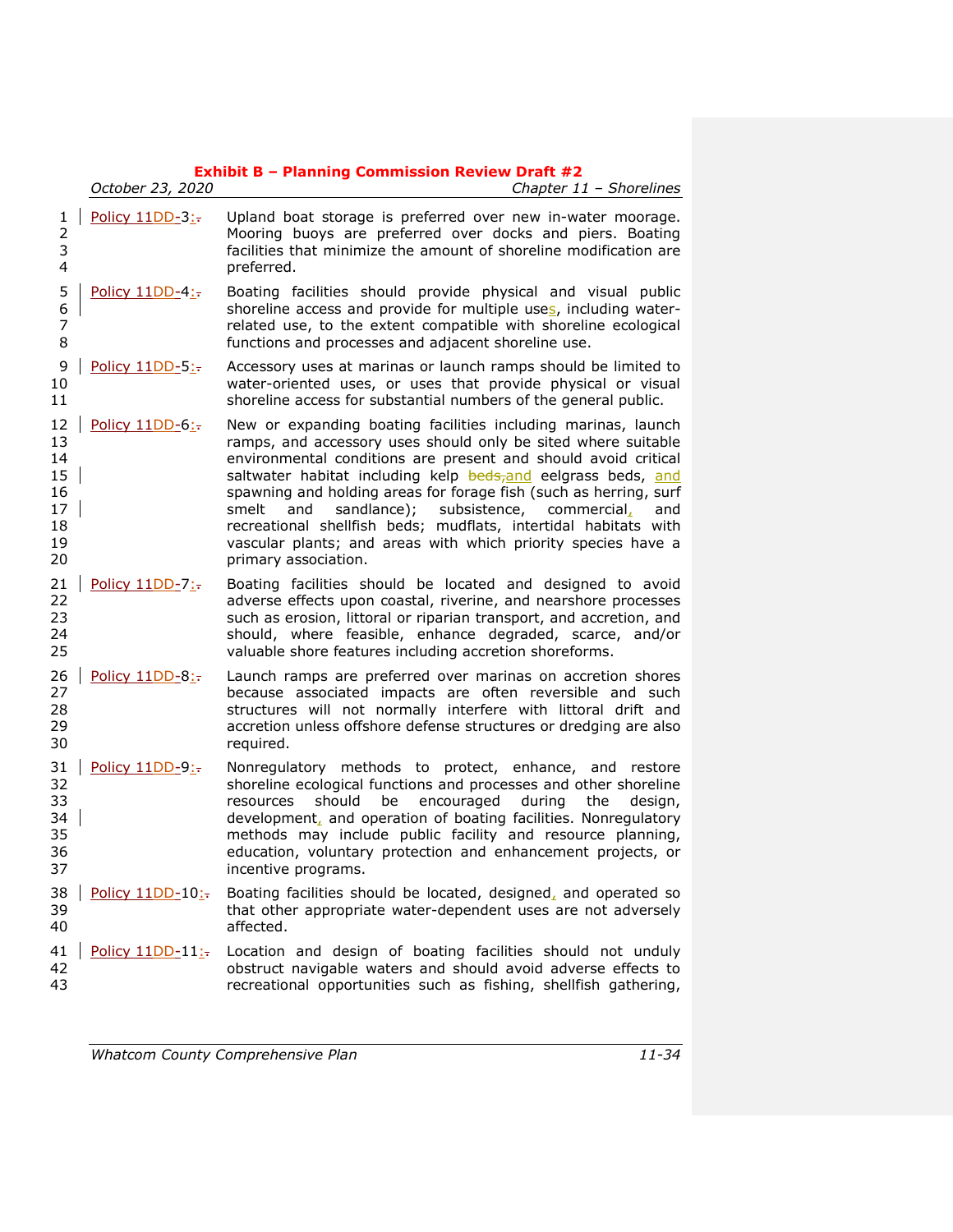|                                         | October 23, 2020          | Chapter 11 - Shorelines                                                                                                                                                                                                                                              |             |  |  |  |
|-----------------------------------------|---------------------------|----------------------------------------------------------------------------------------------------------------------------------------------------------------------------------------------------------------------------------------------------------------------|-------------|--|--|--|
| 1<br>$\overline{2}$                     |                           | pleasure boating, commercial aquaculture, swimming, beach<br>walking, picnicking, and shoreline viewing.                                                                                                                                                             |             |  |  |  |
| 3<br>$\overline{\mathcal{A}}$<br>5<br>6 | Policy 11DD-12:-          | Boating facilities should be located, designed, constructed, and<br>maintained, and operated to avoid adverse proximity impacts<br>such as noise, light and glare; aesthetic impacts to adjacent<br>land uses; and impacts to public visual access to the shoreline. |             |  |  |  |
| 7                                       | Policy 11DD-13:           | Live-aboards should be regulated so as to prevent adverse                                                                                                                                                                                                            |             |  |  |  |
| 8                                       |                           | impacts to public health and safety.                                                                                                                                                                                                                                 | Con<br>supp |  |  |  |
| 9                                       | 23.100.060-Commercial Use |                                                                                                                                                                                                                                                                      | stan        |  |  |  |
| 10<br>11                                |                           | Commercial development in shoreline areas shall be subject to the policies and<br>regulations of this section and Chapter 23.90 WCC.                                                                                                                                 |             |  |  |  |
| 12                                      | ₳.                        | Policies.                                                                                                                                                                                                                                                            |             |  |  |  |
| 13<br>14<br>15                          | Policy 11EE-1:-           | In securing shoreline locations for commercial uses, preference<br>should be given first to water-dependent commercial uses, then<br>to water-related and water-enjoyment commercial uses.                                                                           |             |  |  |  |
| 16<br>17<br>18                          | Policy 11EE-2:-           | Restoration of impaired shoreline ecological functions and<br>processes should be encouraged as part of commercial<br>development.                                                                                                                                   |             |  |  |  |
| 19<br>20                                | Policy 11EE-3:-           | Commercial development should ensure visual compatibility with<br>adjacent noncommercial properties.                                                                                                                                                                 |             |  |  |  |
| 21<br>22<br>23<br>24                    | Policy 11EE-4:-           | Commercial uses located in the shoreline should provide public<br>access in accordance with constitutional or other legal<br>limitations unless such improvements are demonstrated to be<br>infeasible or present hazards to life and property.                      |             |  |  |  |
| 25                                      | 23.100.070-Dredging       |                                                                                                                                                                                                                                                                      |             |  |  |  |
| 26                                      | <del>A.</del>             | Policies.                                                                                                                                                                                                                                                            |             |  |  |  |
| 27<br>28<br>29<br>30                    | Policy 11FF-1:            | Dredging should be permitted for water-dependent uses of<br>economic importance to the region and/or essential public<br>facilities only when necessary and when alternatives are<br>infeasible or less consistent with the SMPthis program.                         |             |  |  |  |
| 31<br>32                                | Policy $11FF-2$ :         | Dredging to provide water-oriented recreation should not be<br>permitted.                                                                                                                                                                                            |             |  |  |  |
| 34<br>35                                | 33   Policy 11FF-3:       | Minor dredging as part of ecological restoration or enhancement,<br>beach nourishment, public access, or public recreation should be<br>permitted if consistent with the SMPthis program.                                                                            |             |  |  |  |
| 36<br>37<br>38                          | Policy 11FF-4:-           | New development should be sited and designed to avoid or,<br>where avoidance is not possible, to minimize the need for new<br>maintenance dredging.                                                                                                                  |             |  |  |  |
|                                         |                           |                                                                                                                                                                                                                                                                      |             |  |  |  |

**Comment [CES24]:** New policy added to support regulating live-aboards, per #17j, "Add standards for live-aboards in marinas."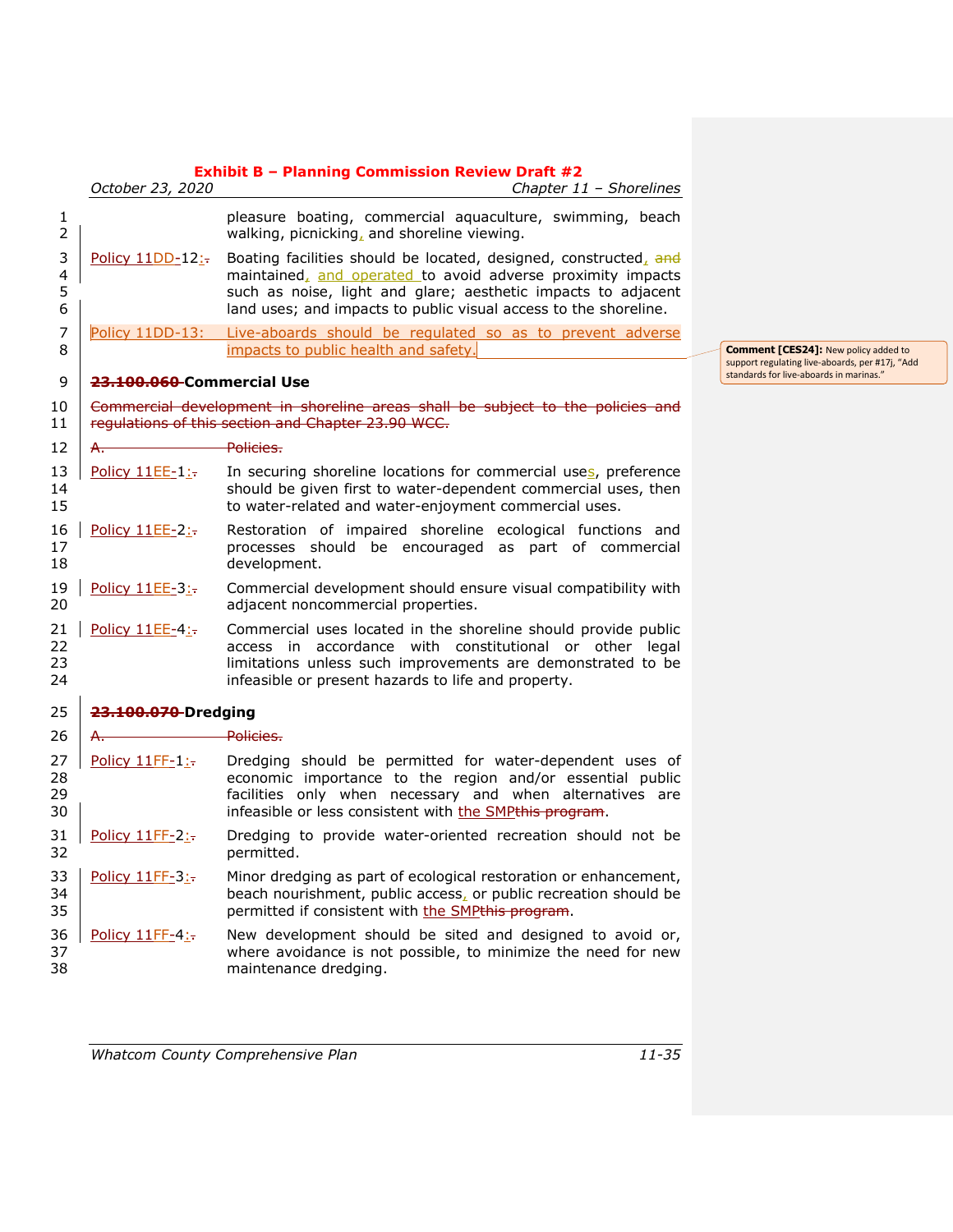|                                        | <b>EXNIDIT B – Planning Commission Review Draft <math>#Z</math></b><br>October 23, 2020<br>Chapter 11 - Shorelines |                                                                                                                                                                                                                                                                                                                                                                                                            |  |  |  |
|----------------------------------------|--------------------------------------------------------------------------------------------------------------------|------------------------------------------------------------------------------------------------------------------------------------------------------------------------------------------------------------------------------------------------------------------------------------------------------------------------------------------------------------------------------------------------------------|--|--|--|
| 1<br>2<br>3                            | Policy 11FF-5:                                                                                                     | Dredging of bottom materials for the primary purpose of<br>material for landfill, construction,<br>obtaining<br>beach<br>.or<br>nourishment should not be permitted.                                                                                                                                                                                                                                       |  |  |  |
| 4<br>5                                 | Policy 11FF-6:-                                                                                                    | Spoil disposal on land away from the shoreline is generally<br>preferred over open water disposal.                                                                                                                                                                                                                                                                                                         |  |  |  |
| 6<br>$\overline{7}$<br>8<br>9<br>10    | Policy 11FF-7:-                                                                                                    | Long-term cooperative management<br>programs<br>that<br>rely<br>natural<br>and<br>involve<br>primarily<br>on<br>processes-<br><del>land</del><br>ownerslandowners and applicable local, state, and federal<br>agencies and tribes <sub>7</sub> should be pursued to prevent or minimize<br>conditions which make dredging necessary.                                                                       |  |  |  |
| 11                                     |                                                                                                                    | <del>23.100.080 F</del> lood Control Works and Instream Structures                                                                                                                                                                                                                                                                                                                                         |  |  |  |
| 12                                     | А.                                                                                                                 | Policies.                                                                                                                                                                                                                                                                                                                                                                                                  |  |  |  |
| 13                                     | Policy 11GG-1:-                                                                                                    | Purpose and Need.                                                                                                                                                                                                                                                                                                                                                                                          |  |  |  |
| 14<br>15<br>16<br>17                   | <del>a.,</del>                                                                                                     | New or expanding development or uses in the shoreline,<br>including subdivision of land, that would likely require structural<br>flood control works within a stream, channel migration zone, or<br>floodway should not be allowed.                                                                                                                                                                        |  |  |  |
| 18<br>19<br>20<br>21                   | Policy 11GG-2b-                                                                                                    | Flood control works and instream structures should be planned<br>and designed to be compatible with appropriate multiple uses of<br>stream resources over the long term, especially in shorelines of<br>statewide significance.                                                                                                                                                                            |  |  |  |
| 22<br>23<br>24                         | Policy 11GG-3e-                                                                                                    | Flood control works should only be allowed in the shoreline if<br>they are necessary to protect existing development and where<br>nonstructural flood hazard reduction measures are infeasible.                                                                                                                                                                                                            |  |  |  |
| 25<br>26<br>27<br>28<br>29<br>30<br>31 | Policy 11GG-4 <del>d.</del>                                                                                        | Flood control works to protect existing development should be<br>permitted only when the primary use being protected is<br>consistent with the SMPthis program, and the works can be<br>developed in a manner that is compatible with multiple use of<br>streams and associated resources for the long term, including<br>shoreline ecological functions, fish and wildlife management,<br>and recreation. |  |  |  |
| 32                                     | 23.100.090-Forest Practices                                                                                        |                                                                                                                                                                                                                                                                                                                                                                                                            |  |  |  |
| 33                                     | A.,                                                                                                                | Policies.                                                                                                                                                                                                                                                                                                                                                                                                  |  |  |  |
| 34<br>35<br>36<br>37<br>38             | Policy 11HH-1:-                                                                                                    | Forest lands should<br>be reserved<br>for<br>long-term<br>forest<br>management and such other uses as are compatible with the<br>dominant-primary use. Other more intensive and incompatible<br>uses tending to impair the dominant-primary use should be<br>discouraged from locating on forest lands.                                                                                                    |  |  |  |
|                                        | oo lo u www.o                                                                                                      |                                                                                                                                                                                                                                                                                                                                                                                                            |  |  |  |

 $39$  Policy 11HH-2: Forest practices should maintain high levels of water quality, as well as surface and ground-water movement patterns. well as surface and ground-water movement patterns.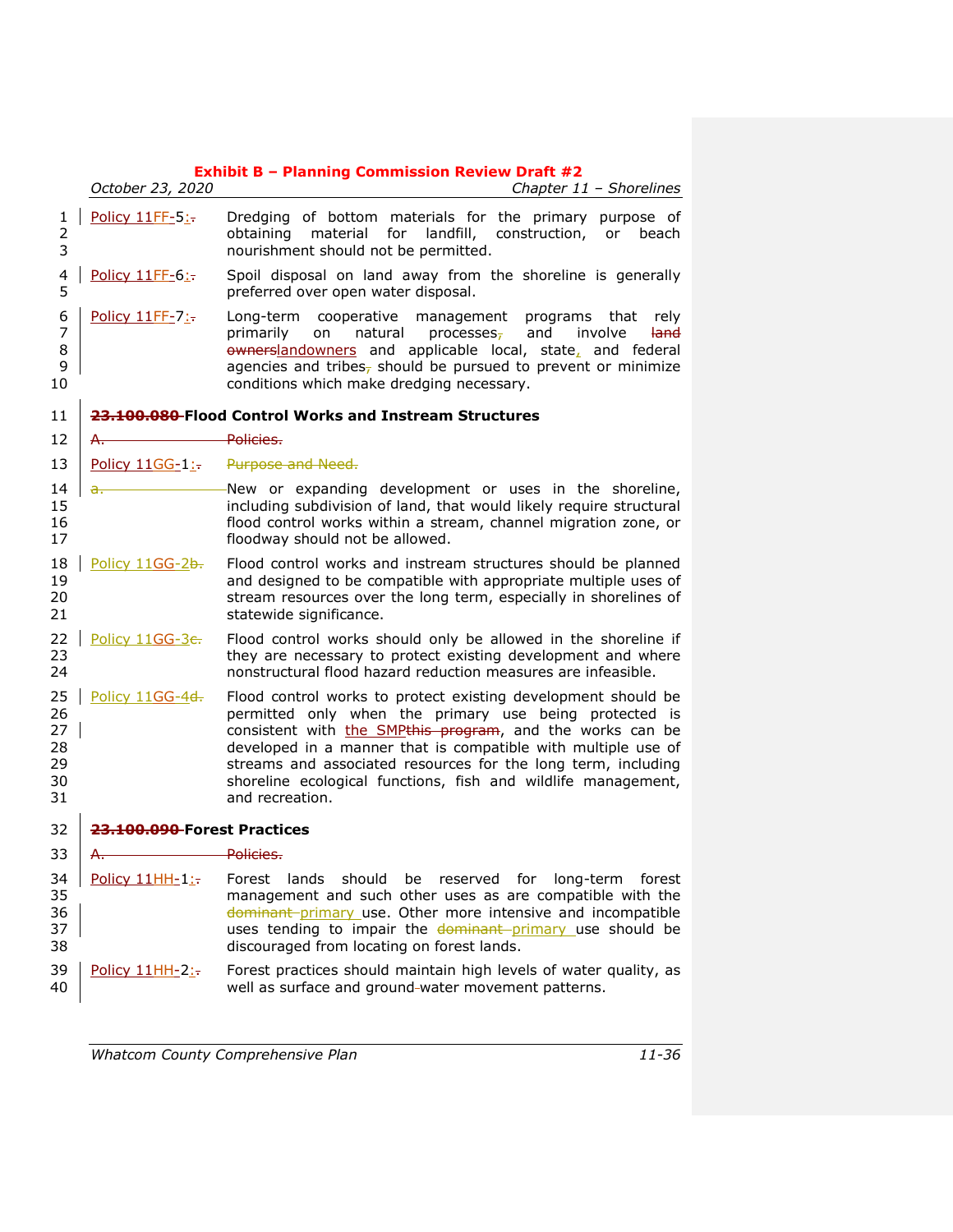|                                                          | October 23, 2020        | Chapter 11 - Shorelines                                                                                                                                                                                                                                                                                                                                                                                                                                                                                                                                                                                                                            |  |
|----------------------------------------------------------|-------------------------|----------------------------------------------------------------------------------------------------------------------------------------------------------------------------------------------------------------------------------------------------------------------------------------------------------------------------------------------------------------------------------------------------------------------------------------------------------------------------------------------------------------------------------------------------------------------------------------------------------------------------------------------------|--|
| 1<br>2                                                   | Policy 11HH-3:-         | Forest practices should minimize damage to wetlands, fish and<br>wildlife species, and habitats, especially aquatic habitats.                                                                                                                                                                                                                                                                                                                                                                                                                                                                                                                      |  |
| 3<br>4<br>5                                              |                         | Extreme caution must be observed whenever chemicals are to<br>be used along shorelines; such use should be avoided altogether<br>if possible.                                                                                                                                                                                                                                                                                                                                                                                                                                                                                                      |  |
| 6<br>$\overline{7}$                                      | Policy 11HH-4:5.        | Forest practices should maintain or improve the quality of soils<br>and minimize erosion.                                                                                                                                                                                                                                                                                                                                                                                                                                                                                                                                                          |  |
| 8<br>9<br>10<br>11                                       | <u>Policy 11HH-5:6.</u> | Where slopes are extremely steep or soils are subject to sliding,<br>rapid erosion, or high water table, special practices should be<br>employed to minimize damage to shoreland and water features-<br>and adjacent properties.                                                                                                                                                                                                                                                                                                                                                                                                                   |  |
| 12                                                       |                         | 23.100.100-Industrial and Port Development                                                                                                                                                                                                                                                                                                                                                                                                                                                                                                                                                                                                         |  |
| 13<br>14                                                 |                         | The following policies apply to industrial and port development in shoreline areas<br>outside of the Cherry Point management area.                                                                                                                                                                                                                                                                                                                                                                                                                                                                                                                 |  |
| 15                                                       | <del>A.</del>           | Policies.                                                                                                                                                                                                                                                                                                                                                                                                                                                                                                                                                                                                                                          |  |
| 16<br>17<br>18<br>19                                     | Policy $11II-1$ :       | Shoreline sites particularly suitable for development such as<br>deep-water harbors with access to adequate rail, highway, and<br>utility systems should be reserved for water-dependent or<br>water-related industrial and port development.                                                                                                                                                                                                                                                                                                                                                                                                      |  |
| 20<br>21<br>22<br>23<br>24<br>25<br>26<br>27<br>28<br>29 | Policy $11II-2$ :       | In order to provide adequate shoreline for future water-<br>dependent and<br>water-related uses, industrial<br>port<br>or<br>development at deep-water sites should be limited to those uses<br>that produce the greatest long-term economic base. Industrial<br>and port development that is consistent with this programthe<br>SMP should be protected from encroachment or interference by<br>incompatible uses with less stringent siting requirements, such<br>as residential or commercial uses. Mixed use development,<br>including non-water-dependent uses, should only be allowed<br>when they include and support water-dependent uses. |  |
| 30<br>31<br>32<br>33<br>34<br>35<br>36                   | Policy 11II-3:-         | Regional needs for port facilities should be carefully considered<br>in reviewing new port proposals and in allocating shorelines for<br>such development. Such reviews or allocations should be<br>coordinated with port districts, adjacent counties and cities, and<br>the state. Existing, officially designated State Harbor Areas<br>should be used for new port development to the maximum<br>extent whenever possible.                                                                                                                                                                                                                     |  |
| 37<br>38<br>39                                           | Policy 11II-4:-         | Multiple use of industrial and port facilities is encouraged to limit<br>duplicative facilities and reduce adverse impacts. Multiple use<br>should be implemented in the following manner:                                                                                                                                                                                                                                                                                                                                                                                                                                                         |  |
| 40<br>41<br>42<br>43                                     |                         | a. Cooperative use of piers, cargo handling, storage, parking<br>and other accessory facilities among private or public entities<br>should be required in industrial or port facilities whenever<br>feasible. New facilities for water-dependent uses should be                                                                                                                                                                                                                                                                                                                                                                                    |  |

**Comment [MD25]:** Addressed by existing policy #2 in Water Quality and Quantity.

**Comment [CES26]:** Discuss w/ P/C: Policies 11II1 & 2 read like they were intended to apply in the CPMA, as they talk about deep water sites, which are only found in Cherry Point. Also, it sounds like they were intended to preserve the Cherry Point area for uses requiring deepwater ports. Should they moved to that section, or should we amend the "outside of CPMA" text to apply to all areas, including CPMA? Staff is hesitant to amend anything having to do with Cherry Point given Council's parallel process.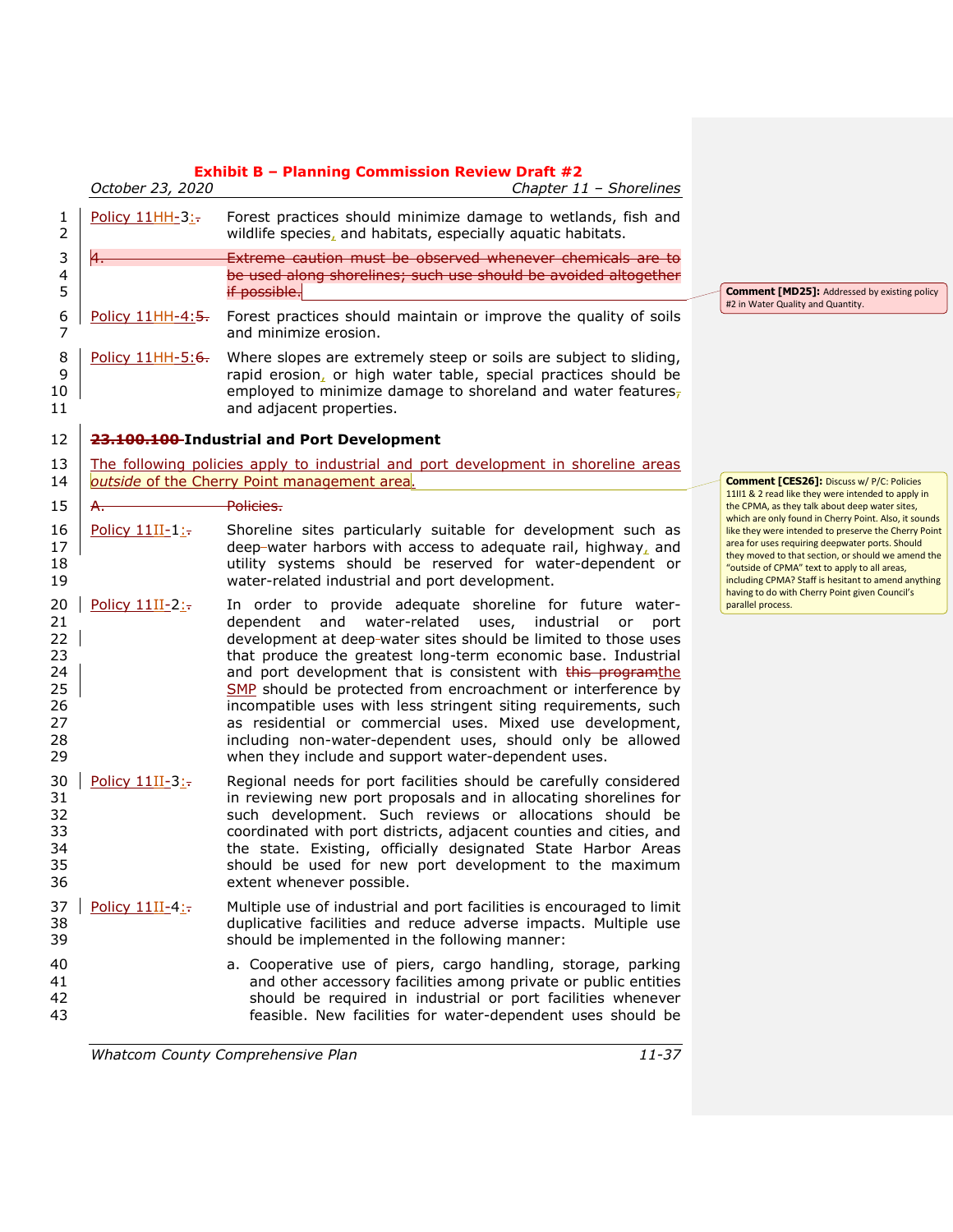|                                                    | October 23, 2020  | <b>Exhibit B - Planning Commission Review Draft #2</b><br>Chapter 11 - Shorelines                                                                                                                                                                                                                                                                                                                                                                                                                                                   |                                                                                                                                                                                                                                                                                                                                                                     |
|----------------------------------------------------|-------------------|-------------------------------------------------------------------------------------------------------------------------------------------------------------------------------------------------------------------------------------------------------------------------------------------------------------------------------------------------------------------------------------------------------------------------------------------------------------------------------------------------------------------------------------|---------------------------------------------------------------------------------------------------------------------------------------------------------------------------------------------------------------------------------------------------------------------------------------------------------------------------------------------------------------------|
| 1<br>2                                             |                   | allowed only after assessment of the potential for shared use<br>of existing facilities.                                                                                                                                                                                                                                                                                                                                                                                                                                            |                                                                                                                                                                                                                                                                                                                                                                     |
| 3<br>4<br>5<br>6<br>7<br>8                         |                   | b. Industrial<br>developments<br>and<br>should<br>provide<br>port<br>opportunities for physical and/or visual public shoreline<br>access in accordance with the public access policies,<br>including recreational use of undeveloped shorelines not<br>needed for port or industry operations; provided, that such<br>uses are safely compatible with facility operations.                                                                                                                                                          |                                                                                                                                                                                                                                                                                                                                                                     |
| 9<br>10<br>11<br>12<br>13                          | Policy 11II-5:-   | Industrial and port development in the shoreline should be<br>located and designed to avoid significant adverse impacts to<br>other shoreline uses, resources, and values, including shoreline<br>geomorphic processes, water quality, fish and wildlife habitat,<br>commercial aquaculture, and the aquatic food chain.                                                                                                                                                                                                            |                                                                                                                                                                                                                                                                                                                                                                     |
| 14<br>15<br>16                                     | Policy 11II-6:-   | Restoration of impaired shoreline ecological functions and<br>processes should be encouraged as part of industrial and port<br>development.                                                                                                                                                                                                                                                                                                                                                                                         |                                                                                                                                                                                                                                                                                                                                                                     |
| 17                                                 |                   | <b>100.210 Cherry Point Management Area</b>                                                                                                                                                                                                                                                                                                                                                                                                                                                                                         | <b>Comment [CES27]:</b> These policies amended per<br>Council's pending draft fossil fuel amendments.                                                                                                                                                                                                                                                               |
| 18                                                 |                   | Policies.                                                                                                                                                                                                                                                                                                                                                                                                                                                                                                                           |                                                                                                                                                                                                                                                                                                                                                                     |
| 19                                                 | Policy $11TT-1$ : | Purpose and Intent.                                                                                                                                                                                                                                                                                                                                                                                                                                                                                                                 |                                                                                                                                                                                                                                                                                                                                                                     |
| 20<br>21<br>22<br>23<br>24<br>25<br>26<br>27<br>28 |                   | a. The purpose of the Cherry Point management area is to<br>provide a regulatory framework that recognizes and balances<br>the special port, industrial, and natural resource needs<br>associated with the development of this marine resource.<br>This subsection and WCC 23.100.21040.125 (Cherry Point<br>Management Area) identifyies policies and regulations,<br>respectively, for water-dependent industrial activities that<br>apply in addition to specific other elements of the SMPthis<br>program as referenced herein. |                                                                                                                                                                                                                                                                                                                                                                     |
| 29<br>30<br>31<br>32<br>33<br>34                   |                   | b. Washington State natural resource agencies and Whatcom<br>County have identified certain portions of the Cherry Point<br>management area as providing herring spawning habitat and<br>other key habitat characteristics that warrant special<br>consideration due to their importance to regional fisheries<br>and other elements of the aquatic environment.                                                                                                                                                                    | <b>Comment [CES28]:</b> Discuss w/ P/C: Polices                                                                                                                                                                                                                                                                                                                     |
| 35<br>36<br>37<br>38                               |                   | c. Development of the Cherry Point major port/industrial urban<br>growth area will accommodate uses that require marine<br>access for marine cargo transfer, including oil and other<br>materials. For this reason, w                                                                                                                                                                                                                                                                                                               | 11TT-1(a) & (b), which speak to the purpose of this<br>environment designation, really ought to be moved<br>to the Shoreline Environment Designations, CPMA<br>section. Each of the other designations have their<br>purposes stated therein. But again, staff is hesitant<br>to amend anything having to do with Cherry Point<br>given Council's parallel process. |
| 39<br>40<br>41<br>42                               |                   | i. Water-dependent terminal facilities are encouraged as the<br>preferred use in the Cherry Point management area. Due<br>to the environmental sensitivity of the area, it is the<br>policy of Whatcom County to limit the number of piers to                                                                                                                                                                                                                                                                                       |                                                                                                                                                                                                                                                                                                                                                                     |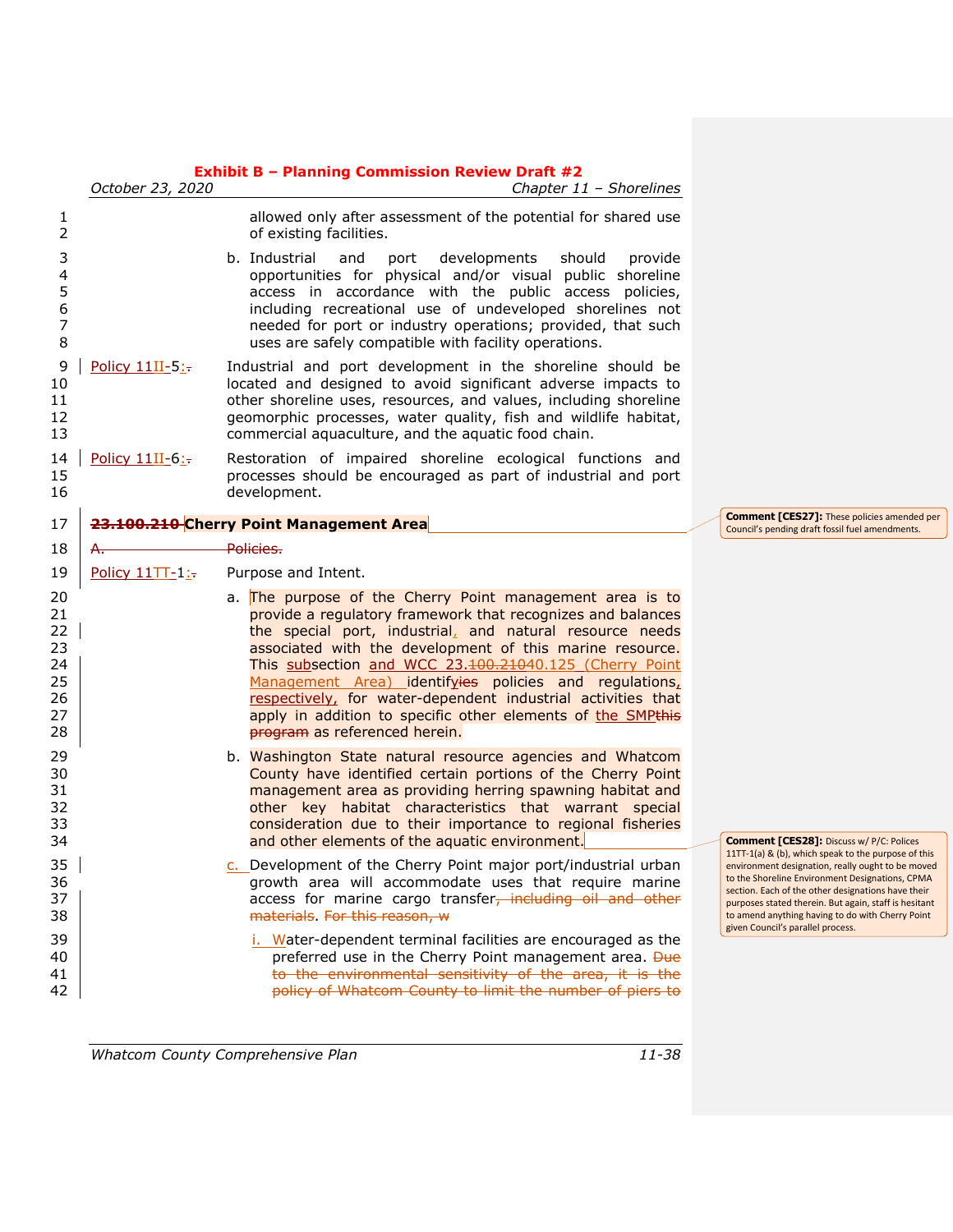|                                                    | October 23, 2020 | Chapter 11 - Shorelines                                                                                                                                                                                                                                                                                                                                                                                                                                                                                                            |
|----------------------------------------------------|------------------|------------------------------------------------------------------------------------------------------------------------------------------------------------------------------------------------------------------------------------------------------------------------------------------------------------------------------------------------------------------------------------------------------------------------------------------------------------------------------------------------------------------------------------|
| 1<br>2                                             |                  | one pier, in addition to those in operation or approved as<br>of January 1, 1998.                                                                                                                                                                                                                                                                                                                                                                                                                                                  |
| 3<br>4<br>5<br>6<br>7<br>8                         |                  | ii. Existing legal fossil fuel refineries should be allowed to<br>continue and maintain their operations with limited<br>expansions subject to environmental review, greenhouse<br>gas emission mitigation, and conformance with the<br>Shoreline Master Program and other applicable land use<br>designation.                                                                                                                                                                                                                     |
| 9<br>10<br>11<br>12                                |                  | iii. It is the policy of Whatcom County to limit the number of<br>industrial piers at Cherry Point to the existing three piers<br>in operation or approved as of January 1, 1998, taking<br>into account the need to:                                                                                                                                                                                                                                                                                                              |
| 13<br>14<br>15<br>16                               |                  | • Act conservatively in land use matters at Cherry Point<br>to prevent further harm to habitat important to the<br><b>Cherry Point Herring stock and Southern Resident</b><br>Orcas;                                                                                                                                                                                                                                                                                                                                               |
| 17<br>18<br>19                                     |                  | • Optimally implement the Shoreline Master Program<br>policy regarding shorelines of statewide significance<br>per WCC 23.40;                                                                                                                                                                                                                                                                                                                                                                                                      |
| 20<br>21                                           |                  | • Encourage the continued County use of best available<br>science;                                                                                                                                                                                                                                                                                                                                                                                                                                                                 |
| 22<br>23<br>24<br>25<br>26<br>27                   |                  | • Support and remain consistent with the state<br>Department of Natural Resources' withdrawal of<br>Cherry Point tidelands and bedlands from the general<br>leasing program and the species recovery goals of the<br><b>Cherry Point Aquatic Reserve designation and</b><br>Management Plan:                                                                                                                                                                                                                                       |
| 28                                                 |                  | • Recognize federal actions upholding treaty rights;                                                                                                                                                                                                                                                                                                                                                                                                                                                                               |
| 29                                                 |                  | Protect traditional commercial and tribal fishing; and                                                                                                                                                                                                                                                                                                                                                                                                                                                                             |
| 30<br>31<br>32                                     |                  | Prevent conflicts with vessel shipment operations of<br>$\bullet$<br>existing refineries that could lead to catastrophic oil or<br>fuel spills.                                                                                                                                                                                                                                                                                                                                                                                    |
| 33<br>34<br>35<br>36<br>37<br>38<br>39<br>40<br>41 |                  | e. Whatcom County should consider participation with local,<br>state, and federal agencies, tribal governments and other<br>stakeholders in the development of a plan to address<br>integrated management of the uplands and public aquatic<br>lands within the Cherry Point management area. The<br>development of such a plan could provide a forum and<br>process for addressing aquatic resources by all stakeholders.<br>Elements of the plan could be adopted as future<br>amendments to the SMPthis program as appropriate. |
| 42<br>43                                           |                  | d. Whatcom County should ensure that shoreline development<br>applicants demonstrate conformance with the State of                                                                                                                                                                                                                                                                                                                                                                                                                 |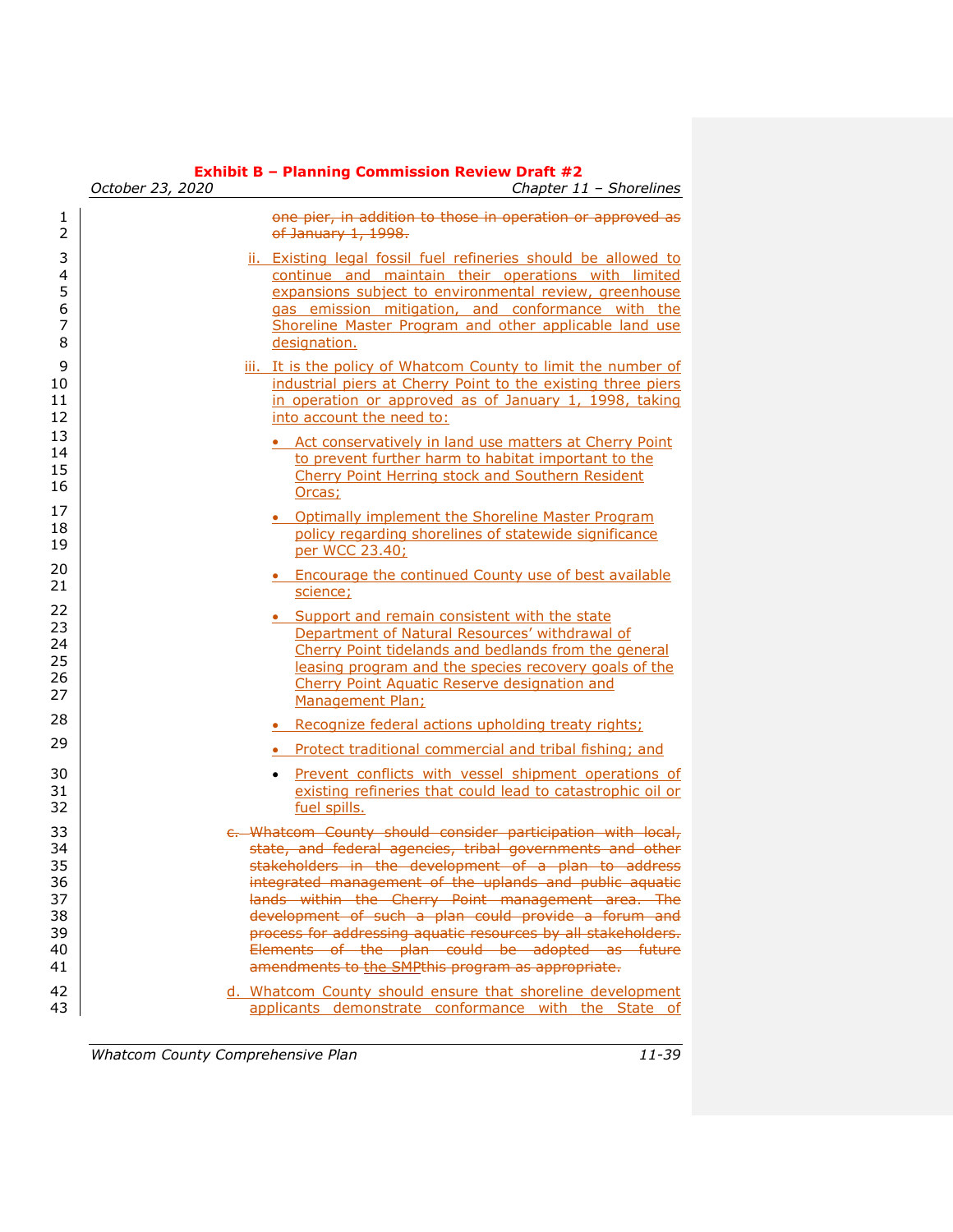|                                                                                                                            | <b>Exhibit B - Planning Commission Review Draft #2</b><br>October 23, 2020<br>Chapter 11 - Shorelines |                                                                                                                                                                                                                                                                                                                                                                                                                                                                                                                                                                                                                                                                                                                                                                                                                                                                                                                                                                                                                                                                                                                                                                                                                                               |                                                                                                             |  |  |  |
|----------------------------------------------------------------------------------------------------------------------------|-------------------------------------------------------------------------------------------------------|-----------------------------------------------------------------------------------------------------------------------------------------------------------------------------------------------------------------------------------------------------------------------------------------------------------------------------------------------------------------------------------------------------------------------------------------------------------------------------------------------------------------------------------------------------------------------------------------------------------------------------------------------------------------------------------------------------------------------------------------------------------------------------------------------------------------------------------------------------------------------------------------------------------------------------------------------------------------------------------------------------------------------------------------------------------------------------------------------------------------------------------------------------------------------------------------------------------------------------------------------|-------------------------------------------------------------------------------------------------------------|--|--|--|
| 1<br>2                                                                                                                     |                                                                                                       | Washington Department of Natural Resources Cherry Point<br><b>Aquatic Reserve Management Plan.</b>                                                                                                                                                                                                                                                                                                                                                                                                                                                                                                                                                                                                                                                                                                                                                                                                                                                                                                                                                                                                                                                                                                                                            |                                                                                                             |  |  |  |
| 3<br>4<br>5<br>6<br>$\overline{7}$<br>8<br>9<br>10<br>11<br>12<br>13<br>14<br>15<br>16<br>17<br>18<br>19<br>20<br>21<br>22 |                                                                                                       | ethe. All development that is to be located within the Cherry<br>Point Management Area, as defined-identified in WCC<br>23.20.020(E)Chapter 23.110 WCC, shall be subject to the<br>policies in this subsection and the regulations found in WCC<br>23.40.12523.100.210. Development that is to be located<br>within the Cherry Point Management Areathis section, and<br>shall not be subject to: the General Policies of this chapter;<br>the Shoreline Use and Modification Policies of this chapter,<br>except for those in the Cherry Point Management Area<br>subsection; policies and the regulations found in WCC<br>Chapter 23.930 and WCC Chapter 23.40, 23.100.010 through<br>23.100.160 except WCC 23.40.125, nor Chapter 23.90 WCC,<br>unless otherwise referenced in this subsection. The policies<br>and regulations found in this subsection are applicable only<br>within the geographic boundaries of the Cherry Point<br>management area and do not apply elsewhere in the County.<br>In the event that the provisions of this subsection conflict<br>with other applicable referenced provisions of the SMPthis<br>program, the policies and regulations that are most<br>protective of shoreline resources shall prevail. | Comme                                                                                                       |  |  |  |
| 23<br>24<br>25<br>26<br>27<br>28                                                                                           | Policy 11TT-2:-                                                                                       | Water-Dependent<br>Industrial<br>Development.<br>Only<br>water-<br>dependent facilities that serve industrial facilities should be<br>allowed in the Cherry Point management area. Industry within<br>the major port/industrial urban growth area, as designated in<br>the County-Comprehensive Plan, which is not water-dependent<br>should locate away from shoreline jurisdiction.                                                                                                                                                                                                                                                                                                                                                                                                                                                                                                                                                                                                                                                                                                                                                                                                                                                         | makes no<br>referenc<br>that any<br>comply v<br>the regul<br>says such<br>any othe<br>many oth<br>apply, su |  |  |  |
| 29<br>30<br>31                                                                                                             | Policy 11TT-3:-                                                                                       | Multiple Use Facilities. Facilities that allow for multiple use of<br>piers, cargo handling, storage, parking and other accessory<br>facilities are encouraged.                                                                                                                                                                                                                                                                                                                                                                                                                                                                                                                                                                                                                                                                                                                                                                                                                                                                                                                                                                                                                                                                               | resource<br>facilities,<br>deleted.                                                                         |  |  |  |
| 32                                                                                                                         | Policy 11TT-4:-                                                                                       | Public Access.                                                                                                                                                                                                                                                                                                                                                                                                                                                                                                                                                                                                                                                                                                                                                                                                                                                                                                                                                                                                                                                                                                                                                                                                                                |                                                                                                             |  |  |  |
| 33<br>34<br>35<br>36<br>37<br>38<br>39<br>40                                                                               |                                                                                                       | a. Where appropriate, industrial and port development within<br>the Cherry Point management area should provide public<br>beach and shoreline access in a manner that does not cause<br>interference with facility operations or present hazards to life<br>and property. This may be accomplished through individual<br>action or by joint, coordinated action with other developers<br>and landowners, for example, by setting aside a common<br>public access area.                                                                                                                                                                                                                                                                                                                                                                                                                                                                                                                                                                                                                                                                                                                                                                        |                                                                                                             |  |  |  |
| 41<br>42<br>43<br>44                                                                                                       |                                                                                                       | b. Special emphasis should be given to providing public beach<br>and shoreline access for recreational opportunities including<br>but not limited to crabbing, small craft launching, surf<br>fishing, picnicking, clamming, and beach walking.                                                                                                                                                                                                                                                                                                                                                                                                                                                                                                                                                                                                                                                                                                                                                                                                                                                                                                                                                                                               |                                                                                                             |  |  |  |

**Comment [CES29]:** Discuss w/ P/C: This policy<br>makes no sense. Other than updating the<br>references, we have not changed it. It basically says development in the CPMA only has to with the policies in this section of Ch. 11 and ations of WCC 23.40.125, and specifically development doesn't have to comply with r policies or regulations. But there are ner policies and regulations that should ch as ecological protection, cultural s, vegetation management, moorage etc. Staff believes this policy ought to be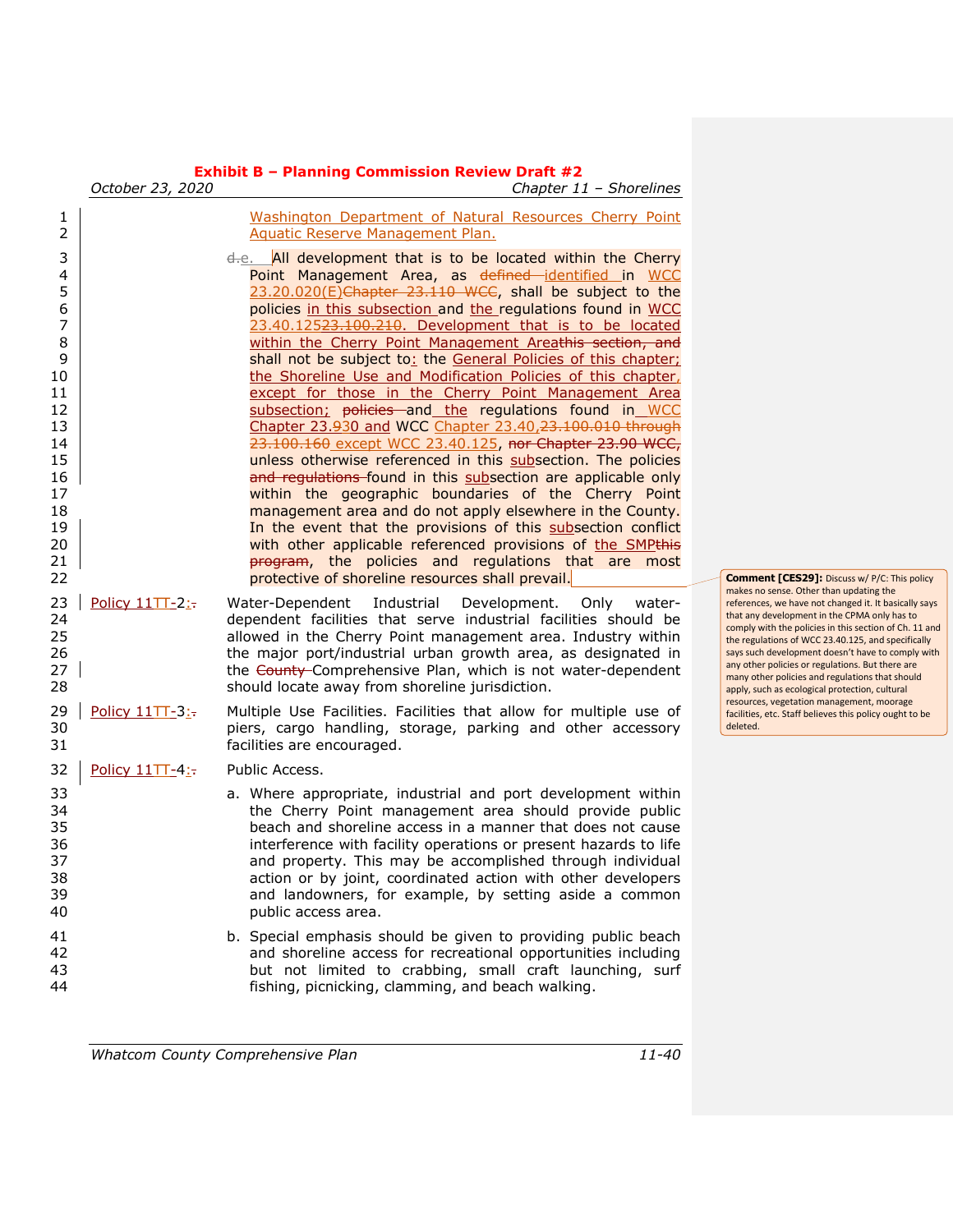|                                                           | October 23, 2020  | Chapter 11 - Shorelines                                                                                                                                                                                                                                                                                                                                                                                                                                                                                                                                                                           |
|-----------------------------------------------------------|-------------------|---------------------------------------------------------------------------------------------------------------------------------------------------------------------------------------------------------------------------------------------------------------------------------------------------------------------------------------------------------------------------------------------------------------------------------------------------------------------------------------------------------------------------------------------------------------------------------------------------|
| 1<br>$\overline{2}$<br>3                                  |                   | c. Public access within the Cherry Point management area<br>should be consistent with the Whatcom County Parks and<br>Recreation Open Space Plan.                                                                                                                                                                                                                                                                                                                                                                                                                                                 |
| 4<br>5<br>6<br>$\overline{7}$<br>8<br>9<br>10<br>11<br>12 | Policy 11TT-5:    | Shoreline Ecological Functions and Processes. In recognition of<br>the diverse and vital ecological resources in the Cherry Point<br>management area, consideration of probable effects of all<br>development proposals on shoreline ecological functions and<br>processes should be assessed with the other long-term<br>statewide interests. New port development that requires dredge<br>and fill should not be permitted in the Cherry Point management<br>area due to potential adverse effects on ecological functions,<br>including fish and shellfish habitat and geohydraulic processes. |
| 13<br>14<br>15<br>16                                      | Policy $11TT-6$ : | Aesthetics. All development should be designed to avoid or<br>minimize negative visual impacts on the scenic character of the<br>and to ensure visual compatibility with<br>area<br>adjacent<br>nonindustrial zoned properties.                                                                                                                                                                                                                                                                                                                                                                   |
| 17<br>18<br>19<br>20                                      | Policy 11TT-7:    | Site Development. All development should be constructed and<br>operated in a manner that, while permitting water-dependent<br>uses, also protects shoreline resources, their ecological<br>functions and processes, and that incorporates the following:                                                                                                                                                                                                                                                                                                                                          |
| 21<br>22<br>23                                            |                   | a. Low impact development approaches to avoid or minimize<br>adverse impact to topography, vegetation, water quality, fish<br>and wildlife habitat, and other natural site conditions;                                                                                                                                                                                                                                                                                                                                                                                                            |
| 24<br>25<br>26                                            |                   | b. Adequate temporary and permanent management measures<br>to control erosion and sediment impacts during construction<br>and operation; and                                                                                                                                                                                                                                                                                                                                                                                                                                                      |
| 27                                                        |                   | c. Adequate stormwater management facilities.                                                                                                                                                                                                                                                                                                                                                                                                                                                                                                                                                     |
| 28                                                        |                   | 23.100.110 LandfEill and Excavation                                                                                                                                                                                                                                                                                                                                                                                                                                                                                                                                                               |
| 29                                                        | А.                | Policies.                                                                                                                                                                                                                                                                                                                                                                                                                                                                                                                                                                                         |
| 30<br>31<br>32<br>33<br>34<br>35                          | Policy 11JJ-1:-   | Landfill and excavation should only be permitted to the<br>minimum extent necessary to accommodate an approved<br>shoreline use or development and with assurance of no net loss<br>of shoreline ecological functions and processes. Enhancement<br>and voluntary restoration of landforms and habitat<br>are<br>encouraged.                                                                                                                                                                                                                                                                      |
| 36<br>37<br>38<br>39<br>40<br>41<br>42<br>43              | Policy 11JJ-2:-   | Landfill in water-bodies, floodways, and/or wetlands should not<br>be permitted for creation of new uplands, unless it is part of an<br>approved ecological restoration activity. Landfill should be<br>permitted in limited instances to restore uplands where recent<br>erosion has rapidly reduced upland area, to build beaches and<br>protective berms for shore stabilization or recreation, to restore<br>enhance degraded shoreline ecological functions<br>and<br>or<br>processes, or to moderately elevate low uplands to make such                                                     |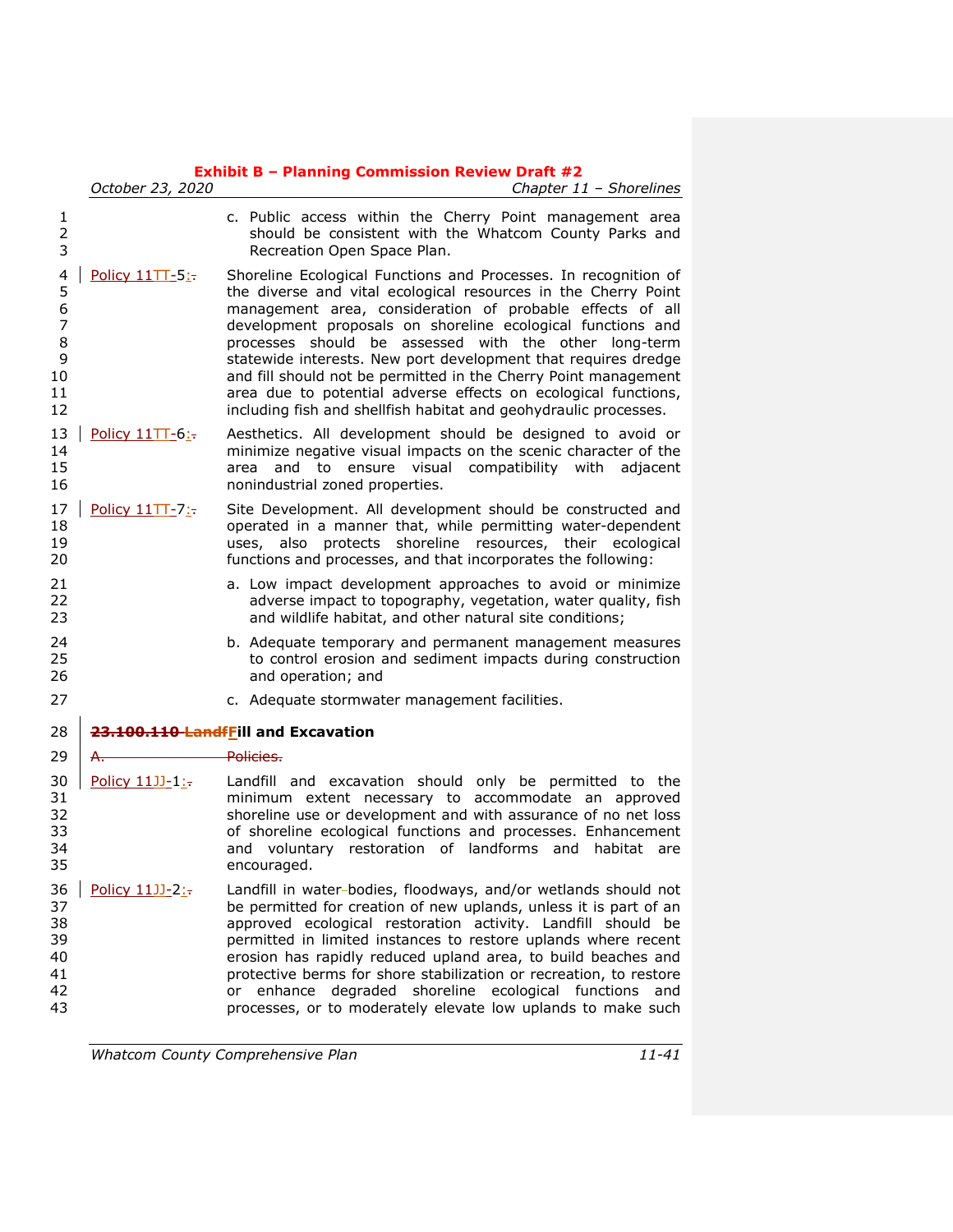|                                  | October 23, 2020  | Chapter 11 - Shorelines                                                                                                                                                                                                                                                                                                                          |  |
|----------------------------------|-------------------|--------------------------------------------------------------------------------------------------------------------------------------------------------------------------------------------------------------------------------------------------------------------------------------------------------------------------------------------------|--|
| 1<br>$\overline{2}$              |                   | uplands more suitable for purposes consistent with the SMPthis<br><del>program</del> .                                                                                                                                                                                                                                                           |  |
| 3<br>4                           | Policy 11JJ-3:-   | Fill should not be allowed where shore stabilization works would<br>be required to maintain the materials placed.                                                                                                                                                                                                                                |  |
| 5<br>6<br>7                      | Policy 11JJ-4:-   | Landfills and excavation should be located and developed so<br>that water quality, hydrologyie, and runoff patterns are not<br>altered.                                                                                                                                                                                                          |  |
| 8<br>9<br>10                     | Policy 11JJ-5:    | The predicted economic benefits of landfills and excavation<br>should be weighed against long-term cumulative impacts on<br>ecological processes and functions.                                                                                                                                                                                  |  |
| 11                               | 23.100.120 Mining |                                                                                                                                                                                                                                                                                                                                                  |  |
| 12                               | А.                | <del>Policies.</del>                                                                                                                                                                                                                                                                                                                             |  |
| 13<br>14<br>15                   | Policy 11KK-1:-   | Mining should not be located on shorelines where unavoidable<br>adverse impacts on other users or resources together equal or<br>outweigh the benefits from mining.                                                                                                                                                                              |  |
| 16<br>17                         | Policy 11KK-2:-   | Mining should not interfere with public recreation on the<br>shoreline.                                                                                                                                                                                                                                                                          |  |
| 18<br>19<br>20                   | Policy 11KK-3:-   | Mining should be located and operated so as to provide long-<br>term protection of water quality, fish and wildlife, and fish and<br>wildlife habitat.                                                                                                                                                                                           |  |
| 21<br>22<br>23<br>24<br>25<br>26 | Policy 11KK-4:-   | Mining, particularly surface or strip mining, should provide for<br>timely restoration of disturbed areas to a biologically productive,<br>semi-natural, or other useful condition through a reclamation<br>process consistent with regulations administered by the<br>Department of Natural Resources and other applicable county<br>standards. |  |
| 27<br>28<br>29                   | Policy 11KK-5:-   | Mining of marine and lake shores or accretional shoreforms,<br>such as point bars, that have a high value for recreation or as<br>fish or wildlife habitat should generally not be permitted.                                                                                                                                                    |  |
| 30<br>31<br>32                   | Policy 11KK-6:-   | Mining should only be permitted on accretion point and channel<br>bars where appropriate studies and detailed operation plans<br>demonstrate that:                                                                                                                                                                                               |  |
| 33<br>34                         |                   | a. Fish habitat, upland habitat and water quality will not be<br>significantly impacted; and                                                                                                                                                                                                                                                     |  |
| 35<br>36<br>37                   |                   | b. The operation will not adversely affect geohydraulic<br>processes, channel alignment, nor increase bank erosion or<br>flood damages.                                                                                                                                                                                                          |  |
| 38<br>39<br>40<br>41             | Policy 11KK-7:-   | Mining operations should be located, designed, and managed so<br>that other appropriate uses are not subjected to substantial or<br>unnecessary adverse impacts from noise, dust, or other effects<br>of the operation. The operator may be required to implement                                                                                |  |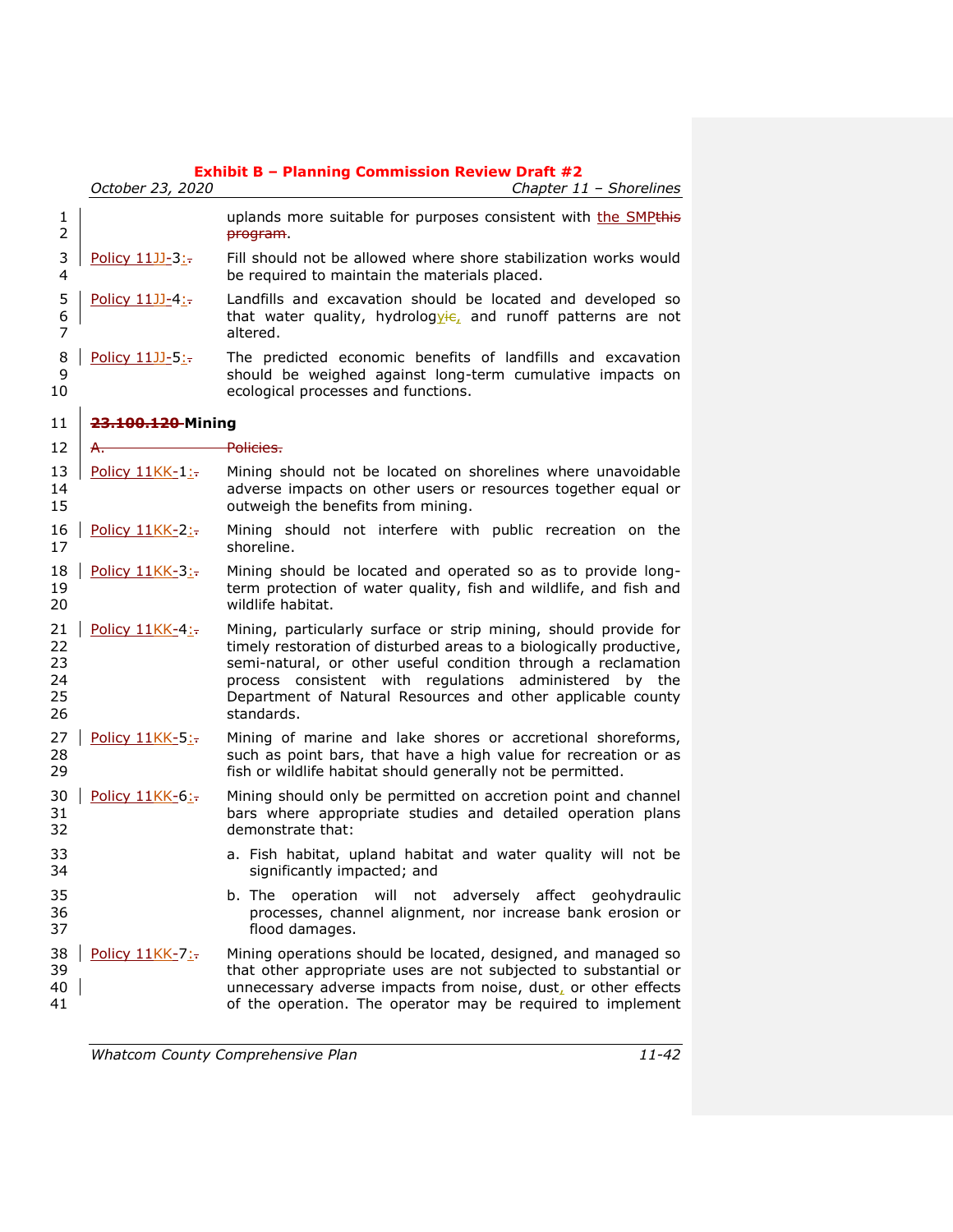|                                                    | October 23, 2020   | Chapter 11 - Shorelines                                                                                                                                                                                                                                                                                                                                                                                                                                                                                                                                                                               |                                                                                                                                                        |
|----------------------------------------------------|--------------------|-------------------------------------------------------------------------------------------------------------------------------------------------------------------------------------------------------------------------------------------------------------------------------------------------------------------------------------------------------------------------------------------------------------------------------------------------------------------------------------------------------------------------------------------------------------------------------------------------------|--------------------------------------------------------------------------------------------------------------------------------------------------------|
| $\mathbf{1}$<br>$\overline{c}$<br>3                |                    | measures such as buffers, limited hours, or other mitigating<br>measures for the purpose of minimizing adverse proximity<br>impacts.                                                                                                                                                                                                                                                                                                                                                                                                                                                                  |                                                                                                                                                        |
| 4                                                  |                    | 23.100.130 Moorage Structures - Docks, Piers and Mooring Buoys                                                                                                                                                                                                                                                                                                                                                                                                                                                                                                                                        |                                                                                                                                                        |
| 5<br>6<br>7<br>8                                   |                    | Moorage—including docks, piers and mooring buoys— in shoreline areas are subject<br>to the following policies. Shared mMoorage structures serving with more than four<br>berthsusers and boat launching facilities are also subject to the policies in Boating<br><b>facilities</b> - Marinas and Launch Ramps.                                                                                                                                                                                                                                                                                       |                                                                                                                                                        |
| 9                                                  | A. Policies.       |                                                                                                                                                                                                                                                                                                                                                                                                                                                                                                                                                                                                       |                                                                                                                                                        |
| 10<br>11<br>12<br>13<br>14<br>15<br>16             | Policy 11LL-1:     | Moorage associated with a single-family residence is considered<br>a water-dependent use; provided, that it is designed and used<br>as a facility to access watercraft, and other moorage facilities<br>are not available or feasible. Moorage for water-related and<br>water-enjoyment uses or shared moorage for multifamily use<br>should be allowed as part of a mixed use development or where<br>it provides public access.                                                                                                                                                                     |                                                                                                                                                        |
| 17<br>18<br>19<br>20                               | Policy 11LL-2:-    | New moorage, excluding docks accessory to single-family<br>residences, should be permitted only when the applicant/<br>proponent has demonstrated that a specific need exists to<br>support the intended water-dependent or public access use.                                                                                                                                                                                                                                                                                                                                                        |                                                                                                                                                        |
| 21<br>22<br>23<br>24<br>25<br>26<br>27             | Policy $11LL-3$ :- | As an alternative to continued proliferation of individual private<br>moorage, mooring buoys are preferred over docks or floats.<br>Shared moorage facilities are preferred over single-user<br>moorage where feasible, especially where water use conflicts<br>exist or are predictable. New subdivisions of more than two lots<br>and new multifamily development of more than two dwelling<br>units should provide shared moorage.                                                                                                                                                                 |                                                                                                                                                        |
| 28<br>29<br>30<br>31<br>32<br>33<br>34<br>35<br>36 | Policy 11LL-4:-    | Docks, piers and mooring buoys, including those accessory to<br>single-family residences, should avoid locations where they will<br>adversely impact shoreline ecological functions or processes,<br>including currents and littoral drift-, and critical saltwater habitat<br>including kelp beds, eelgrass beds, spawning and holding areas<br>for forage fish (such as herring, surf smelt and sandlance);<br>subsistence, commercial and recreational shellfish beds;<br>mudflats, intertidal habitats with vascular plants; and areas with<br>which priority species have a primary association. | <b>Comment [AP30]:</b> Draft revision per Scoping<br>Document, Item #8c, "Consider ways to improve<br>protections for salmon and forage fish habitat," |
| 37<br>38<br>39<br>40<br>41                         | Policy 11LL-5:-    | Moorage should be spaced and oriented in a manner that<br>minimizes hazards and obstructions to public navigation rights<br>and corollary rights thereto such as, but not limited to, fishing,<br>swimming, and pleasure boating, as well as private riparian<br>rights of adjacent land-owners.                                                                                                                                                                                                                                                                                                      |                                                                                                                                                        |
| 42<br>43                                           | Policy 11LL-6:-    | Moorage should be restricted to the minimum size necessary to<br>meet the needs of the proposed use. The length, width and                                                                                                                                                                                                                                                                                                                                                                                                                                                                            |                                                                                                                                                        |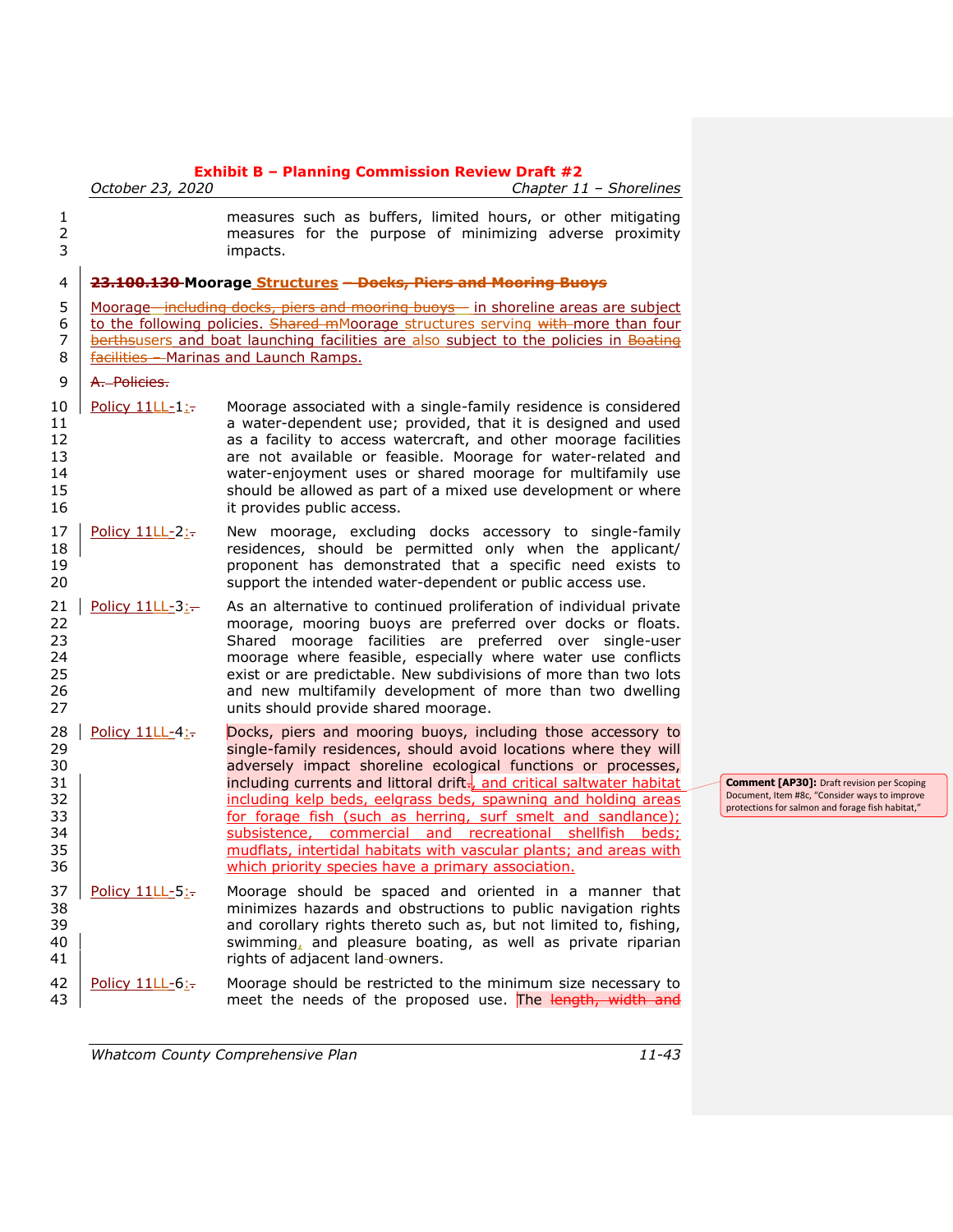# **Exhibit B – Planning Commission Review Draft #2** *October 23, 2020 Chapter 11 – Shorelines* 1 **heightsize** of piers and docks should be no greater than that 2 required for safety and practicality for the primary use.  $3$  Policy 11LL-7:- Pile supports are preferred over fills because piles do not 4 displace water surface and intertidal or aquatic habitat and are 5 removable and thus more flexible in terms of long-term use 6 **12 patterns. Floats may be less desirable than pile structures where**<br>7 **partic habitat or littoral drift are significant**. aquatic habitat or littoral drift are significant. 8 | Policy  $11L-8$ : The use of buoys for small craft moorage is preferred over pile 9 or float structures because of lesser long-term impact on shore 10 features and users; moorage buoys should be placed as close to 11 shore as possible to minimize obstruction to navigation. 12 Policy 11LL-9<sub>1</sub>. Shoreline resources and water quality should be protected from 13 overuse by boaters living on vessels (live boards). Boaters living<br>14 on vessels are restricted to established marinas with facilities to on vessels are restricted to established marinas with facilities to 15 address waste handling and other sanitary services. 16 Policy 11LL-10:- Vessels should be restricted from extended mooring on waters 17 of the state unless authorization is obtained from the DNR and 18 impacts to navigation and public access are mitigated. 19 | Policy 11LL-11: $\frac{1}{x}$  Piers and docks should be constructed of materials that will not 20 adversely affect water quality or aquatic plants and animals in 21 the long term. 22 Policy 11LL-12: New pier and dock development should be designed so as not to 23 **interfere with lawful public access to or use of shorelines.** 24 Developers of new piers and shared moorage should be<br>25 The encouraged to provide physical or visual public access to encouraged to provide physical or visual public access to 26 shorelines whenever safe and compatible with the primary use 27 and shore features. 28 **23.100.140 Recreation**  $29$  A. Policies. 30 **Policy 11MM-1:** $\frac{1}{2}$  Shoreline recreational development should be given priority for 31 shoreline location to the extent that the use facilitates the 32 public's ability to reach, touch, and enjoy the water's edge, to 33 travel on the waters of the state, and to view the water and the 34 shoreline. Where appropriate, such facilities should be dispersed 35 along the shoreline in a manner that supports more frequent 36 recreational access and aesthetic enjoyment of the shoreline for 37 a substantial number of people. 38 Policy  $11MM-2$ : Recreational developments should facilitate appropriate use of 39 shoreline resources while conserving them. These resources 40 include, but are not limited to: accretion shoreforms, wetlands, 41 | soils, ground-water, surface water, native plant and animal life, 42 and shore processes.

**Comment [AP31]:** Simplify to "size" for consistency with updated approach to dock standards, which include an overall square footage requirement, rather than prescriptive dimensional standards.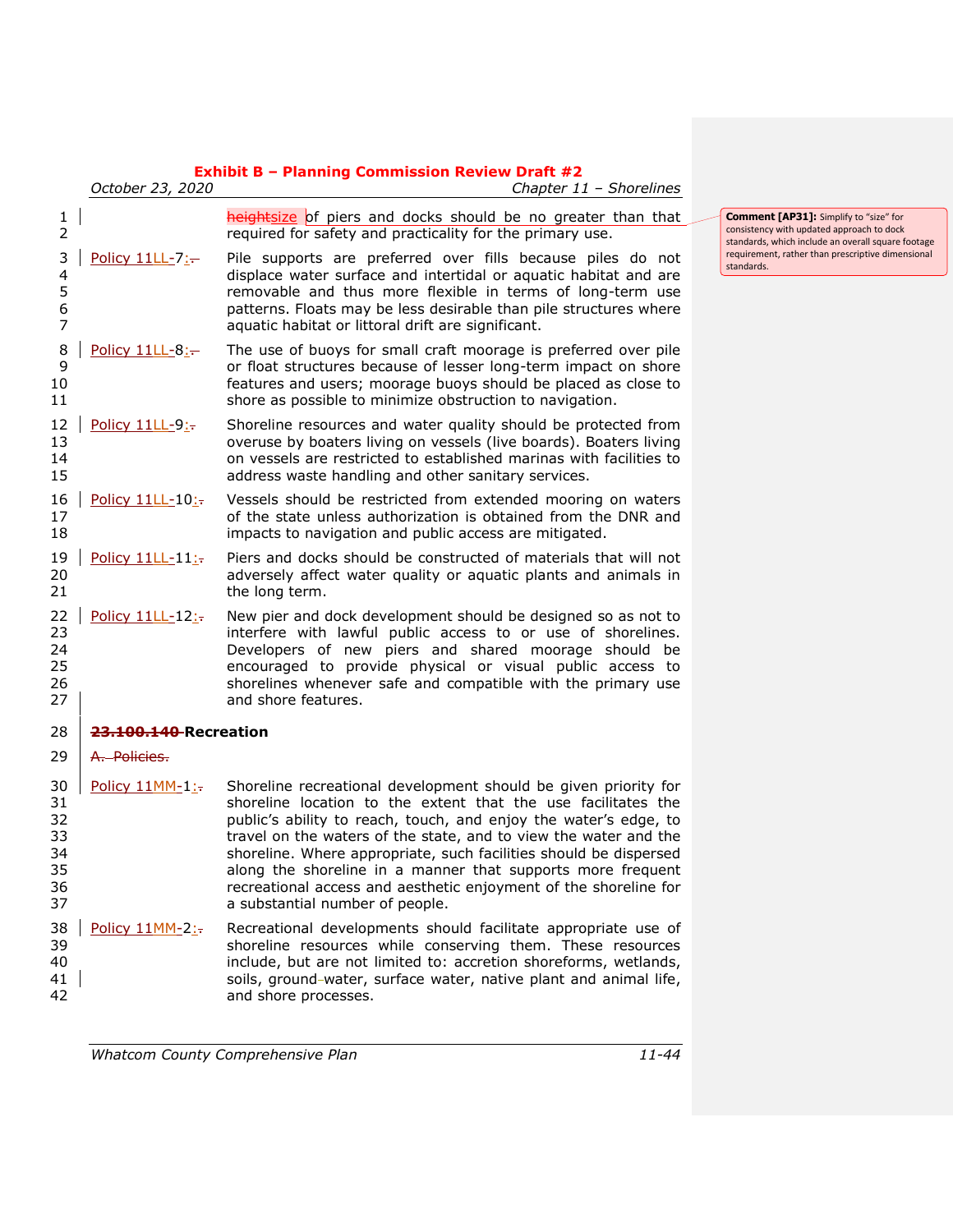|                                                          | October 23, 2020       | Chapter 11 - Shorelines                                                                                                                                                                                                                                                                                                                                                                                                  |
|----------------------------------------------------------|------------------------|--------------------------------------------------------------------------------------------------------------------------------------------------------------------------------------------------------------------------------------------------------------------------------------------------------------------------------------------------------------------------------------------------------------------------|
| 1<br>$\overline{2}$<br>3<br>$\overline{\mathbf{4}}$<br>5 | 3.                     | Recreational development requiring extensive structures,<br>utilities and roads and/or substantial modifications of<br>topography or vegetation removal should not be located or<br>expanded in areas where damage to persons, property, and/or<br>shoreline functions and processes is likely to occur.                                                                                                                 |
| 6<br>7<br>8<br>9<br>10<br>11                             | Policy 11MM-3:4.       | Recreational developments and plans should provide the<br>regional population a varied and balanced choice of recreation<br>experiences in appropriate locations. Public agencies and private<br>developers should coordinate their plans and activities to<br>provide a wide variety of recreational opportunities without<br>needlessly duplicating facilities.                                                        |
| 12<br>13<br>14<br>15<br>16<br>17                         | Policy 11MM-4:5.       | Trail links between shoreline parks and public access points<br>should be encouraged for walking, horseback or bicycle riding,<br>and other non-motorized vehicle access where appropriate. The<br>Whatcom County Comprehensive Park and Recreation Open<br>Space Plan should be considered in design and approval of<br>public trail systems.                                                                           |
| 18<br>19<br>20<br>21<br>22                               | Policy 11MM-5:6.       | Access to natural character recreational areas, including but not<br>limited to beaches and fishing streams, should be a combination<br>of linear shoreline trails or easements and small parking or<br>access tracts to minimize user concentration on small portions<br>of the shoreline.                                                                                                                              |
| 23<br>24<br>25<br>26<br>27<br>28<br>29                   | Policy 11MM-6:7.       | Recreation facilities<br>should<br>incorporate public<br>education<br>regarding shoreline ecological functions and processes, the role<br>of human actions on the environment, and the importance of<br>public involvement in shorelines management. Opportunities<br>incorporating educational and interpretive information should be<br>pursued in design and operation of recreation facilities and<br>nature trails. |
| 30<br>31<br>32                                           | Policy 11MM-7:8.       | Reasonable physical or visual public access to shorelines should<br>be provided and integrated with recreational developments in<br>accordance with WCC 23.90.08023.30.070 (Public Access).                                                                                                                                                                                                                              |
| 33<br>34<br>35<br>36                                     | Policy 11MM-8:9.       | Recreation development should be located only where utility and<br>road capability isare adequate, or may be provided without<br>significant damage to shore features commensurate with the<br>number and concentration of anticipated users.                                                                                                                                                                            |
| 37<br>38<br>39<br>40                                     |                        | Policy 11MM-9: <del>10.</del> Cooperative efforts among public and private persons toward<br>the acquisition and/or development of suitable recreation sites<br>or facilities should be explored to assure long-term availability<br>of sufficient public sites to meet local recreation needs.                                                                                                                          |
| 41                                                       | 23.100.150 Residential |                                                                                                                                                                                                                                                                                                                                                                                                                          |
| 42                                                       | A. Policies.           |                                                                                                                                                                                                                                                                                                                                                                                                                          |

**Comment [AP32]:** Proposed for removal, as this is captured in policy #8 below.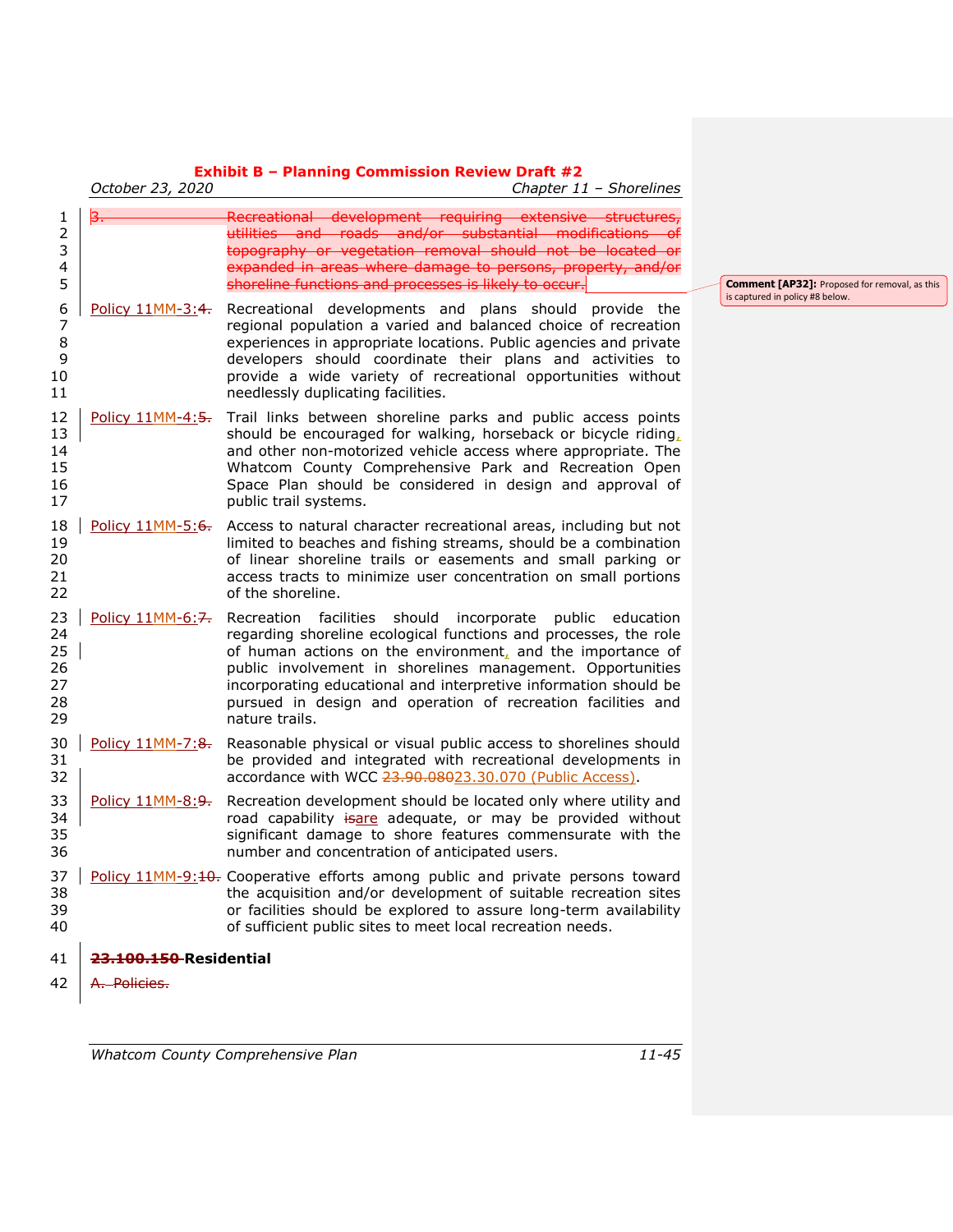|                                                          | October 23, 2020 | Chapter 11 - Shorelines                                                                                                                                                                                                                                                                                                                                                                                                                                                                                                                                                                                                                |                |
|----------------------------------------------------------|------------------|----------------------------------------------------------------------------------------------------------------------------------------------------------------------------------------------------------------------------------------------------------------------------------------------------------------------------------------------------------------------------------------------------------------------------------------------------------------------------------------------------------------------------------------------------------------------------------------------------------------------------------------|----------------|
| 1<br>2<br>3<br>4                                         | Policy 11NN-1:-  | Single-family residences are designated in Chapter 90.58 RCW<br>as a priority use in those limited instances when authorization is<br>given for alterations of the natural condition of shorelines of the<br>state.                                                                                                                                                                                                                                                                                                                                                                                                                    |                |
| 5<br>6<br>7<br>8<br>9<br>10<br>11<br>12<br>13<br>14      | Policy 11NN-2:-  | New residential development is encouraged to cluster dwelling<br>units together to reduce physical and visual impacts on<br>shorelines and to reduce utility and road costs. Planned unit<br>developments that include common open space and recreation<br>facilities, or a variety of dwelling sizes and types, are<br>encouraged at suitable locations as a preferable alternative to<br>extensive single-lot subdivisions on shorelines. Planned unit<br>developments (Chapter 20.85 WCC) may also include a limited<br>number of neighborhood commercial business uses where<br>consistent with the applicable zoning regulations. |                |
| 15<br>16<br>17<br>18<br>19                               | Policy 11NN-3:-  | Allowable density of new residential development should comply<br>with applicable Ceomprehensive Pplan goals and policies, zoning<br>restrictions, and shoreline area designation standards. The<br>density per acre-of development should be appropriate to local<br>natural and cultural features.                                                                                                                                                                                                                                                                                                                                   |                |
| 20<br>21<br>22<br>23<br>24                               | Policy 11NN-4:-  | Structures or development for uses accessory to residential use<br>should preserve shoreline open space, be visually and physically<br>compatible with adjacent cultural and shoreline features, be<br>reasonable in size and purpose, and result in no net loss of<br>shoreline ecological functions and processes.                                                                                                                                                                                                                                                                                                                   |                |
| 25<br>26<br>27<br>28<br>29<br>30<br>31<br>32<br>33<br>34 | Policy 11NN-5:   | Buildings greater than 35 feet above average grade level that<br>will obstruct the views of a substantial number of residences on<br>areas adjoining such shorelines are limited by the <b>SMAAct</b><br>(RCW 90.58.320) to those cases where the SMPthis program<br>does not prohibit such development and then only when<br>overriding considerations of the public interest will be served.<br>The SMPThis program provides opportunities for buildings<br>greater than 35 feet in height in limited areas where consistent<br>with development objectives and the goals and polices of this<br>chapterprogram.                     |                |
| 35<br>36<br>37<br>38                                     | Policy 11NN-6:-  | New residential development should be planned and built in<br>accordance with the policies and regulations in<br>WCC 23.90.030and to minimize the need for<br>shoreline<br>stabilization and flood hazard reduction measures.                                                                                                                                                                                                                                                                                                                                                                                                          | Comr<br>alread |
| 39<br>40<br>41<br>42<br>43                               | Policy 11NN-7:-  | Measures to conserve native vegetation along shorelines should<br>required for all<br>residential development.<br>Vegetation<br>be<br>conservation may include avoidance or minimization of clearing<br>or grading, restoration of areas of native vegetation, and/or<br>control of invasive or nonnative vegetation.                                                                                                                                                                                                                                                                                                                  |                |
| 44<br>45                                                 | Policy 11NN-8:-  | Whenever possible, nonregulatory methods to protect, enhance,<br>and restore shoreline ecological functions and other shoreline                                                                                                                                                                                                                                                                                                                                                                                                                                                                                                        |                |

*Whatcom County Comprehensive Plan 11-46*

**Comment [MD33]:** Deleted for brevity as already required.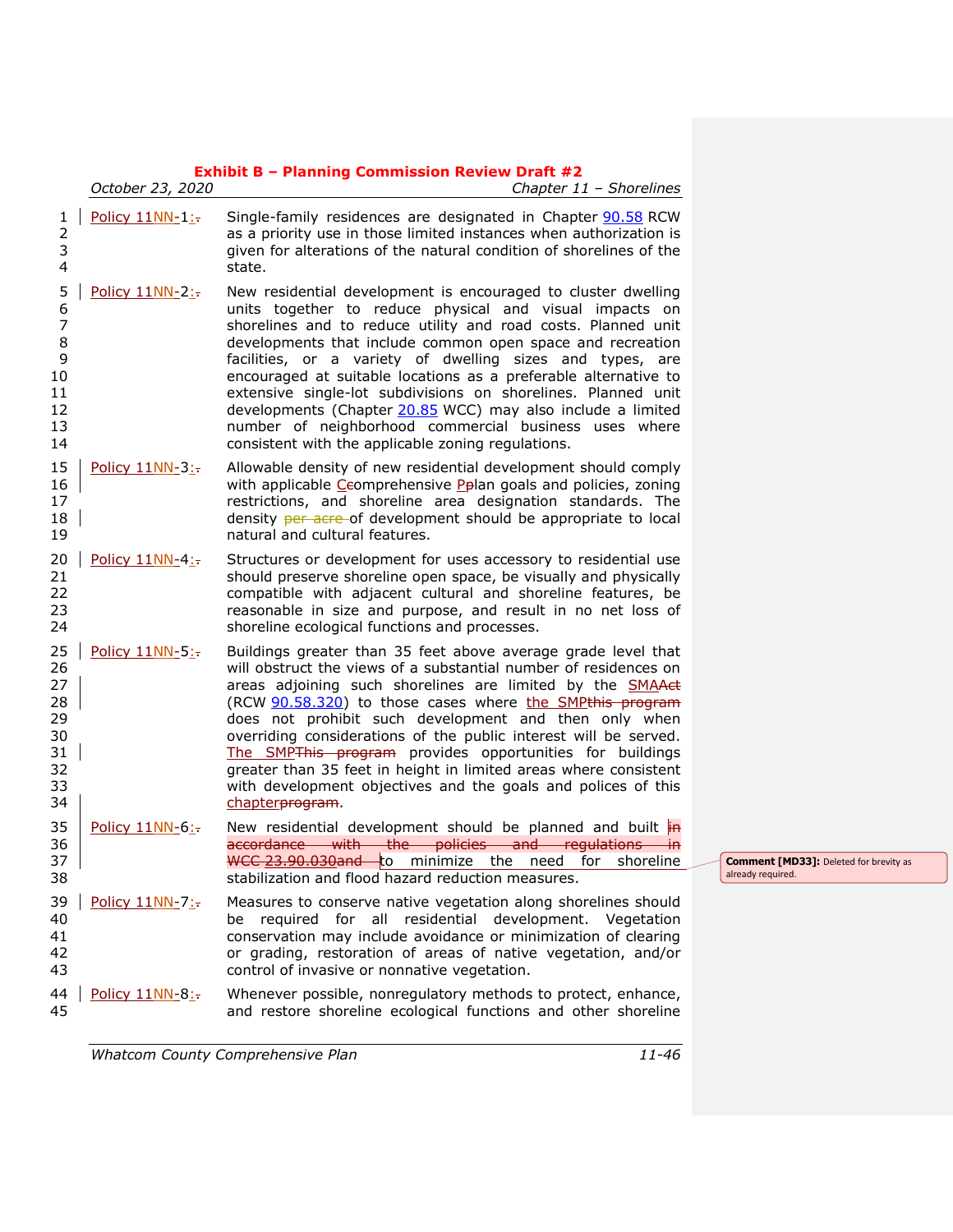|                                                      | October 23, 2020   | Chapter 11 - Shorelines                                                                                                                                                                                                                                                                                                                                                                                                                                                                     |                                                                                                    |
|------------------------------------------------------|--------------------|---------------------------------------------------------------------------------------------------------------------------------------------------------------------------------------------------------------------------------------------------------------------------------------------------------------------------------------------------------------------------------------------------------------------------------------------------------------------------------------------|----------------------------------------------------------------------------------------------------|
| 1<br>$\mathbf 2$<br>3<br>4                           |                    | resources should be encouraged for residential development.<br>Such methods may include resource management planning, low<br>impact development techniques, voluntary protection and<br>enhancement projects, education, or incentive programs.                                                                                                                                                                                                                                             |                                                                                                    |
| 5<br>6<br>$\overline{7}$<br>8<br>9<br>10<br>11<br>12 | Policy 11NN-9:-    | New multiunit residential development, including subdivision of<br>land for more than four parcels, should provide substantial<br>shore space recreational opportunities for development<br>residents and the public, unless public access is infeasible due to<br>incompatible uses, safety, impacts to shoreline ecology, or legal<br>limitations. Developments of four or fewer units should provide<br>private access to the shore for those living in the development<br>(non-public). | <b>Comment [CES34]:</b> Amended, as all shoreline                                                  |
| 13<br>14<br>15                                       | Policy 11NN-10:    | Development should provide open space corridors between<br>structures, and along site boundaries, so as to provide space for<br>outdoor recreation, preserve views, and minimize use conflicts.                                                                                                                                                                                                                                                                                             | development is supposed to provide access, though<br>it need not be public for small developments. |
| 16<br>17<br>18<br>19<br>20                           | Policy $11NN-11$ : | Recreation-oriented residential development in the shoreline<br>should<br>be located only where substantial recreation<br>opportunities are provided on site, and where nearby property<br>owners and other appropriate uses will not be adversely<br>affected.                                                                                                                                                                                                                             |                                                                                                    |
| 21                                                   |                    | 23.100.160-Restoration and Enhancement                                                                                                                                                                                                                                                                                                                                                                                                                                                      |                                                                                                    |
|                                                      |                    |                                                                                                                                                                                                                                                                                                                                                                                                                                                                                             |                                                                                                    |
| 22                                                   | A. Policies.       |                                                                                                                                                                                                                                                                                                                                                                                                                                                                                             |                                                                                                    |
| 23<br>24<br>25<br>26<br>27<br>28                     | Policy 1100-1:     | The SMPThis program recognizes the importance of restoration<br>of shoreline ecological functions and processes and encourages<br>cooperative restoration efforts and programs between local,<br>state, and federal public agencies, tribes, nonprofit<br>organizations, and landowners to address shorelines with<br>impaired ecological functions and/or processes.                                                                                                                       |                                                                                                    |
| 29<br>30<br>31<br>32<br>33<br>34                     | Policy 1100-2:     | Restoration actions should restore shoreline ecological functions<br>and processes as well as shoreline features and should be<br>targeted towards meeting the needs of sensitive and/or locally<br>important plant, fish and wildlife species, as well as the<br>biological recovery goals for early Chinook and bull trout<br>populations, and other salmonid species and populations.                                                                                                    |                                                                                                    |
| 35<br>36<br>37                                       | Policy 1100-3:     | Restoration should be integrated with other parallel natural<br>resource management efforts such as the WRIA 1 Salmonid<br>Recovery Plan and the WRIA 1 Watershed Management Plan.                                                                                                                                                                                                                                                                                                          |                                                                                                    |
| 38                                                   | Policy 1100-4:-    | Priority should be given to restoration actions that:                                                                                                                                                                                                                                                                                                                                                                                                                                       |                                                                                                    |
| 39                                                   |                    | a. Create dynamic and sustainable ecosystems.                                                                                                                                                                                                                                                                                                                                                                                                                                               |                                                                                                    |
| 40<br>41                                             |                    | b. Restore connectivity between<br>stream/river<br>channels,<br>floodplains and hyporheic zones.                                                                                                                                                                                                                                                                                                                                                                                            |                                                                                                    |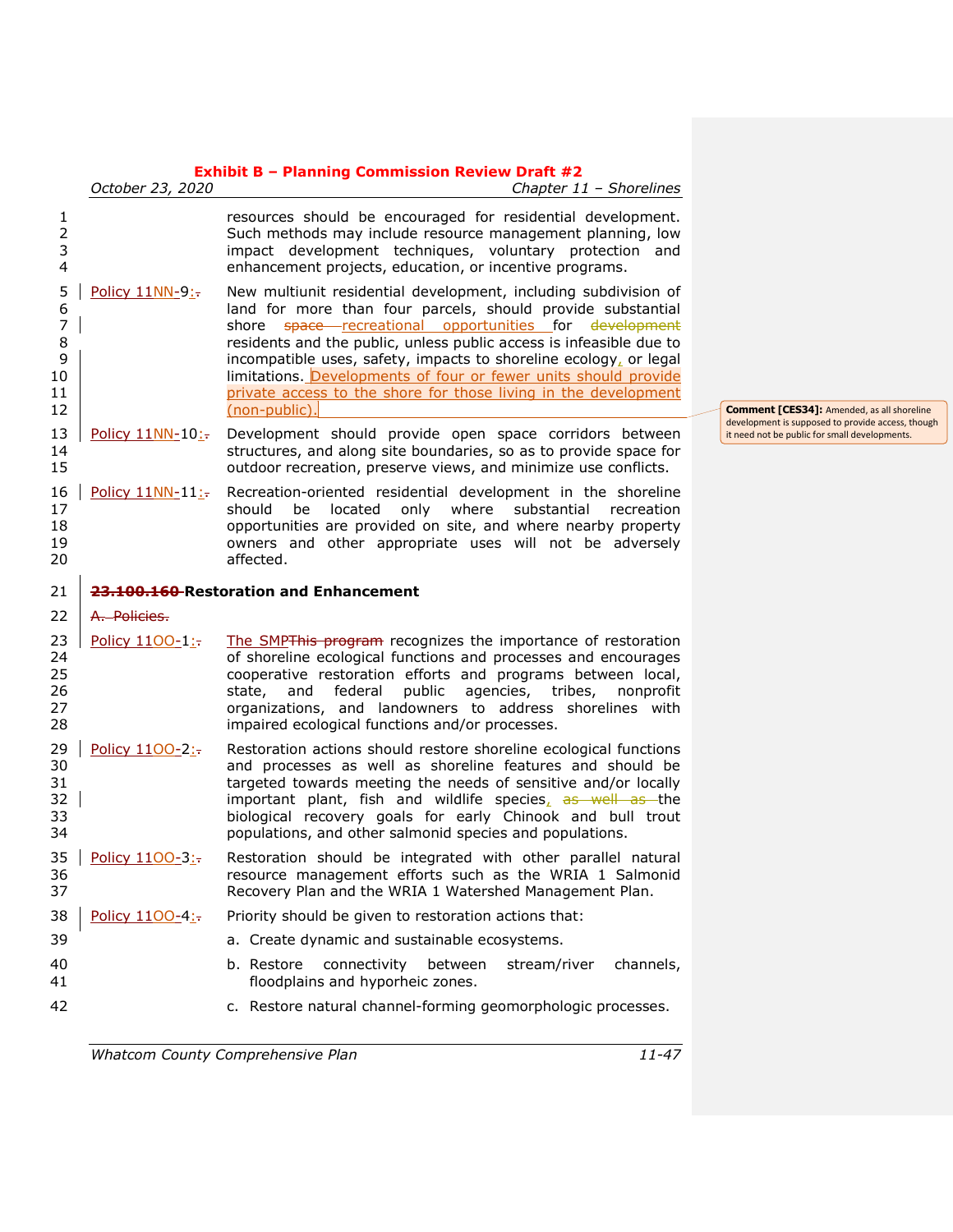|                                        | October 23, 2020                       | <b>Exhibit B - Planning Commission Review Draft #2</b><br>Chapter 11 - Shorelines                                                                                                                                                                                                                                                                                                                                      |
|----------------------------------------|----------------------------------------|------------------------------------------------------------------------------------------------------------------------------------------------------------------------------------------------------------------------------------------------------------------------------------------------------------------------------------------------------------------------------------------------------------------------|
| 1<br>2                                 |                                        | d. Mitigate peak flows and associated impacts caused by high<br>stormwater runoff volume.                                                                                                                                                                                                                                                                                                                              |
| 3<br>4                                 |                                        | e. Reduce sediment input to streams and rivers and associated<br>impacts.                                                                                                                                                                                                                                                                                                                                              |
| 5                                      |                                        | f. Improve water quality.                                                                                                                                                                                                                                                                                                                                                                                              |
| 6<br>7                                 |                                        | g. Restore native vegetation and natural hydrologic functions of<br>degraded and former wetlands.                                                                                                                                                                                                                                                                                                                      |
| 8<br>9                                 |                                        | h. Replant native vegetation in riparian areas to restore<br>functions.                                                                                                                                                                                                                                                                                                                                                |
| 10<br>11<br>12                         |                                        | i. Restore nearshore ecosystem processes, such as sediment<br>transport and delivery and tidal currents that create and<br>sustain habitat.                                                                                                                                                                                                                                                                            |
| 13<br>14<br>15                         |                                        | j. Restore pocket estuaries that support salmon life histories,<br>including feeding and growth, refuge, osmoregulation, and<br>migration.                                                                                                                                                                                                                                                                             |
| 16                                     |                                        | k. Address contamination along industrial shoreline regions.                                                                                                                                                                                                                                                                                                                                                           |
| 17                                     | 23.100.170-Shoreline Stabilization     |                                                                                                                                                                                                                                                                                                                                                                                                                        |
| 18<br>19                               | of this section and Chapter 23.90 WCC. | Shore stabilization in shoreline areas shall be subject to the policies and regulations                                                                                                                                                                                                                                                                                                                                |
| 20                                     | A. Policies.                           |                                                                                                                                                                                                                                                                                                                                                                                                                        |
| 21<br>22<br>23<br>24<br>25<br>26       | Policy 11PP-1:                         | Alternatives to structures for shore protection should be used<br>whenever possible. Such alternatives may include no action<br>(allow the shoreline to retreat naturally), increased building<br>setbacks,<br>building<br>relocation, drainage<br>controls,<br>and<br>bioengineering, including vegetative stabilization, and beach<br>nourishment.                                                                   |
| 27<br>28<br>29<br>30<br>31<br>32<br>33 | Policy 11PP-2:-                        | New or expanded structural shore stabilization for new primary<br>structures should be avoided. Instead, structures should be<br>located and designed to avoid the need for future shoreline<br>stabilization where feasible. Land subdivisions should be<br>designed to assure that future development of the created lots<br>will not require structural shore stabilization for reasonable<br>development to occur. |
| 34<br>35<br>36<br>37<br>38             | Policy 11PP-3:                         | New or expanded structural shore stabilization should only be<br>permitted where demonstrated to be necessary to protect an<br>existing primary structure that is in danger of loss or substantial<br>damage, and where mitigation of impacts would not cause a net<br>loss of shoreline ecological functions and processes.                                                                                           |
| 39<br>40<br>41                         | Policy 11PP-4:-                        | New or expanded structural shore stabilization for enhancement,<br>restoration, or hazardous substance remediation projects should<br>only be allowed when nonstructural measures, vegetation                                                                                                                                                                                                                          |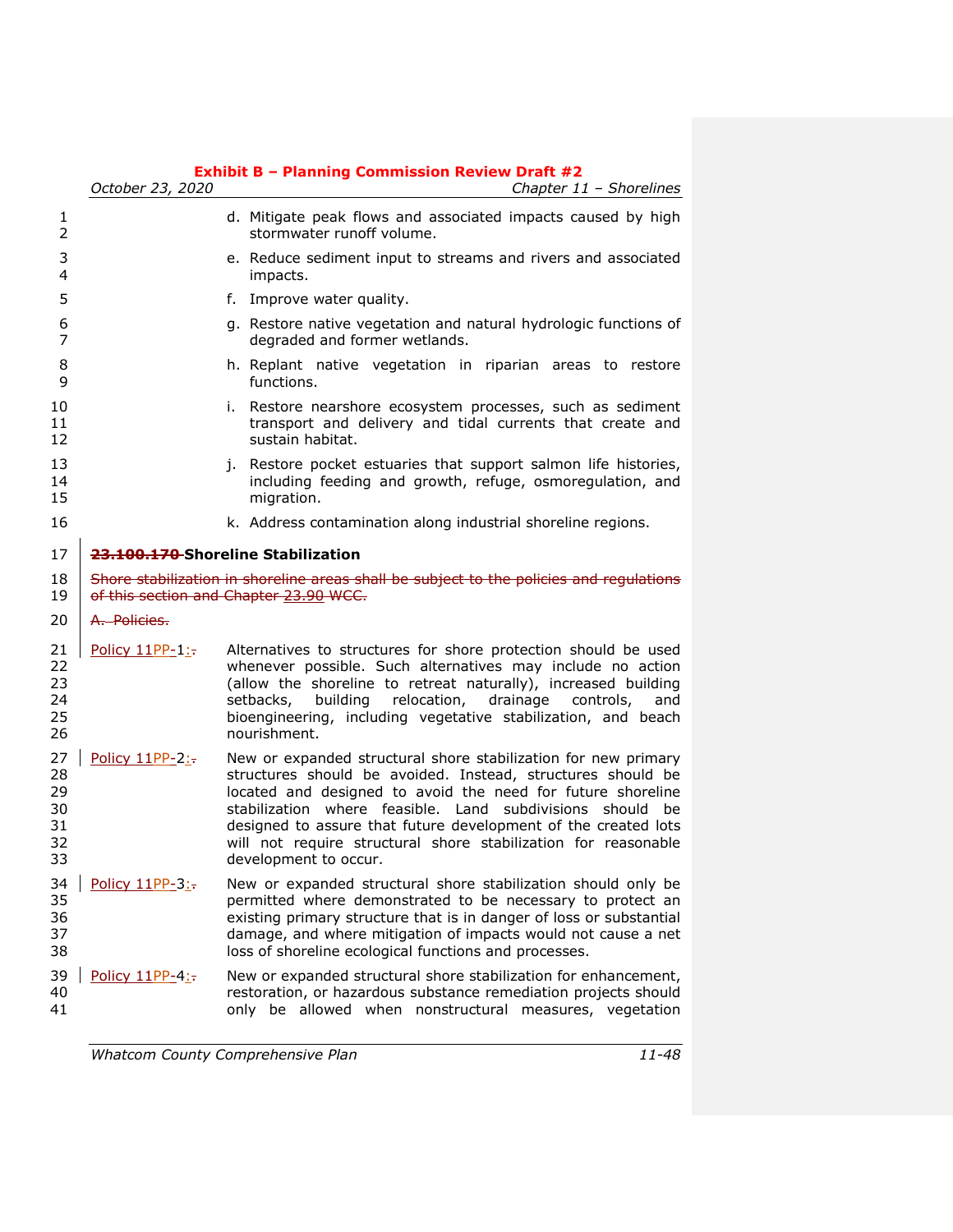|                                              | October 23, 2020  | <b>THE PROPERTY OF A PROPERTY AND I</b><br>Chapter 11 - Shorelines                                                                                                                                                                                                                                                                                                                                                                                                                                       |
|----------------------------------------------|-------------------|----------------------------------------------------------------------------------------------------------------------------------------------------------------------------------------------------------------------------------------------------------------------------------------------------------------------------------------------------------------------------------------------------------------------------------------------------------------------------------------------------------|
| 1<br>$\overline{2}$                          |                   | planting, or on-site drainage improvements would be insufficient<br>to achieve enhancement, restoration, or remediation objectives.                                                                                                                                                                                                                                                                                                                                                                      |
| 3<br>4<br>5<br>6                             | Policy 11PP-5:.   | Shore stabilization on streams should be located and designed<br>to fit the physical character and hydraulic energy potential of a<br>specific shoreline reach, which may differ substantially from<br>adjacent reaches.                                                                                                                                                                                                                                                                                 |
| 7<br>8<br>9<br>10                            | Policy 11PP-6:-   | Shore stabilization should not be permitted to unnecessarily<br>interfere with public access to public shorelines, nor with other<br>appropriate shoreline uses including, but not limited to,<br>navigation, seafood harvest, or private-recreation.                                                                                                                                                                                                                                                    |
| 11<br>12<br>13<br>14<br>15<br>16<br>17       | Policy 11PP-7:-   | Provisions for multiple use, restoration, and/or public shore<br>access should be incorporated into the location, design, and<br>maintenance of shore stabilization for public or quasi-public<br>developments whenever safely compatible with the primary<br>purpose. Shore stabilization on publicly owned shorelines should<br>not be allowed to decrease long-term public use of the<br>shoreline.                                                                                                   |
| 18<br>19<br>20<br>21<br>22<br>23<br>24<br>25 | Policy 11PP-8:8-  | Shore stabilization should be developed in a coordinated manner<br>among affected property owners and public agencies for a whole<br>drift sector (net shore-drift cell) or reach where feasible,<br>particularly those that cross jurisdictional boundaries, to address<br>ecological and geohydraulic processes, sediment conveyance<br>and beach management issues. Where beach erosion threatens<br>existing development, a comprehensive program for shoreline<br>management should be established. |
| 26<br>27<br>28<br>29<br>30<br>31<br>32<br>33 | Policy $11PP-9$ : | In addition to conformance with the regulations in this<br>sectionthe SMP, nonregulatory methods to protect, enhance,<br>and restore shoreline ecological functions and other shoreline<br>resources should be encouraged for shore stabilization.<br>Nonregulatory methods may include public facility and resource<br>technical<br>assistance, education,<br>planning,<br>voluntary<br>enhancement and restoration projects, or other incentive<br>programs.                                           |
| 34<br>35<br>36<br>37<br>38<br>39<br>40       | Policy 11PP-10:-  | Shore stabilization should be located, designed, and maintained<br>to protect and maintain shoreline ecological functions, ongoing<br>shore processes, and the integrity of shore features. Ongoing<br>stream, lake, or marine processes and the probable effects of<br>proposed shore stabilization on other properties and shore<br>features should be considered. Shore stabilization should not be<br>developed for the purpose of filling shorelines.                                               |
| 41<br>42<br>43<br>44                         | Policy 11PP-11:   | Failing, harmful, unnecessary, or ineffective structures should<br>be removed, and shoreline ecological functions and processes<br>should be restored using nonstructural methods or less harmful<br>long-term stabilization measures.                                                                                                                                                                                                                                                                   |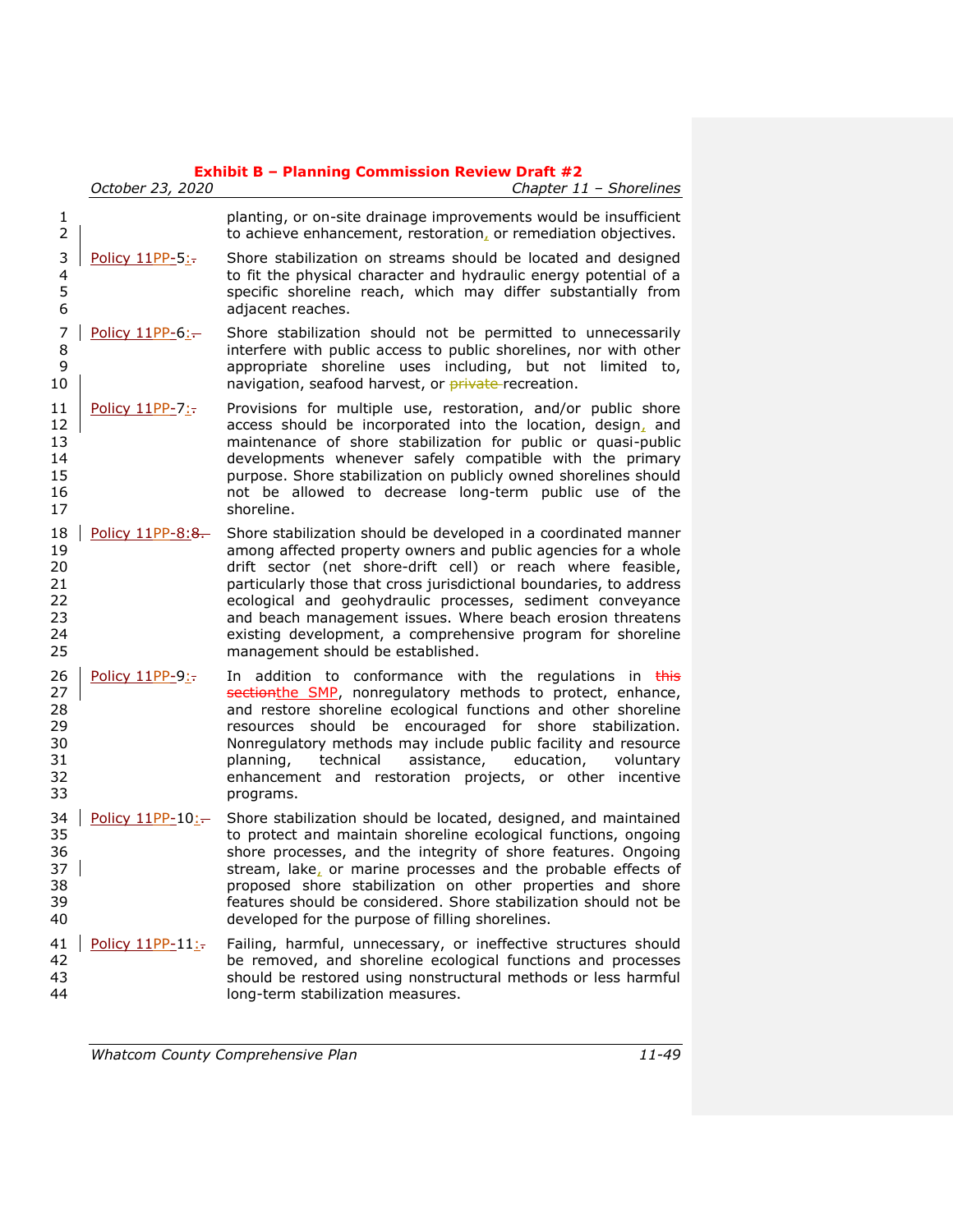|                                         | October 23, 2020   | Chapter 11 - Shorelines                                                                                                                                                                                                                                                                                                                                                                   |
|-----------------------------------------|--------------------|-------------------------------------------------------------------------------------------------------------------------------------------------------------------------------------------------------------------------------------------------------------------------------------------------------------------------------------------------------------------------------------------|
| 1<br>$\overline{2}$<br>3<br>4<br>5<br>6 | Policy 11PP-12:    | Structural shoreline stabilization measures should only be used<br>when more natural, flexible, nonstructural methods such as<br>vegetative stabilization, beach nourishment, and bioengineering<br>have been determined infeasible. Alternatives for shoreline<br>stabilization should be based on the following hierarchy of<br>preference:                                             |
| 7<br>8                                  |                    | a. No action (allow the shoreline to retreat naturally), increase<br>building setbacks, and relocate structures.                                                                                                                                                                                                                                                                          |
| 9<br>10<br>11<br>12                     |                    | b. Flexible defense works constructed of natural materials<br>including soft shore protection, bioengineering, including<br>beach nourishment, protective berms, or vegetative<br>stabilization.                                                                                                                                                                                          |
| 13<br>14                                |                    | c. Rigid works constructed of artificial materials such as riprap<br>or concrete.                                                                                                                                                                                                                                                                                                         |
| 15<br>16<br>17<br>18                    |                    | Materials used for construction of shoreline stabilization should<br>be selected for long-term durability, ease of maintenance,<br>compatibility with local shore features, including aesthetic<br>values, and flexibility for future uses.                                                                                                                                               |
| 19<br>20<br>21<br>22<br>23              | Policy 11PP-13:-   | Larger works such as jetties, breakwaters, weirs, or groin<br>systems should be permitted only for water-dependent uses<br>when the benefits to the region outweigh resource losses from<br>such works, and only where mitigated to provide no net loss of<br>shoreline ecological functions and processes.                                                                               |
| 24<br>25<br>26<br>27                    | Policy $11PP-14$ : | Alternative structures, including floating, portable or submerged<br>breakwater<br>structures, or several<br>smaller discontinuous<br>structures, should be considered where physical conditions<br>make such alternatives with less impact feasible.                                                                                                                                     |
| 28                                      | 23.100.180-Signs   |                                                                                                                                                                                                                                                                                                                                                                                           |
| 29                                      | Policies.<br>А.    |                                                                                                                                                                                                                                                                                                                                                                                           |
| 30<br>31<br>32<br>33<br>34<br>35        | Policy 1100-1:     | Whatcom County recognizes the constitutional right for property<br>owners to communicate using signs on their property. These<br>policies are intended to ensure that signage within shoreline<br>areas is consistent with the purpose and intent of the <b>SMAAct</b><br>and the SMPthis program by addressing impacts to ecological<br>functions, public safety, and visual aesthetics. |
| 36<br>37<br>38                          | Policy 11QQ-2:-    | Signs should be located, designed, and maintained to be visually<br>compatible with local shoreline scenery as seen from both land<br>and water, especially on shorelines of statewide significance.                                                                                                                                                                                      |
| 39<br>40                                | Policy 11QQ-3:-    | Sign location and design should not significantly impair shoreline<br>views.                                                                                                                                                                                                                                                                                                              |
| 41<br>42                                | Policy 1100-4:-    | As a preferable alternative to continued proliferation of single-<br>purpose signs, communities, districts, and/or multiuse or                                                                                                                                                                                                                                                            |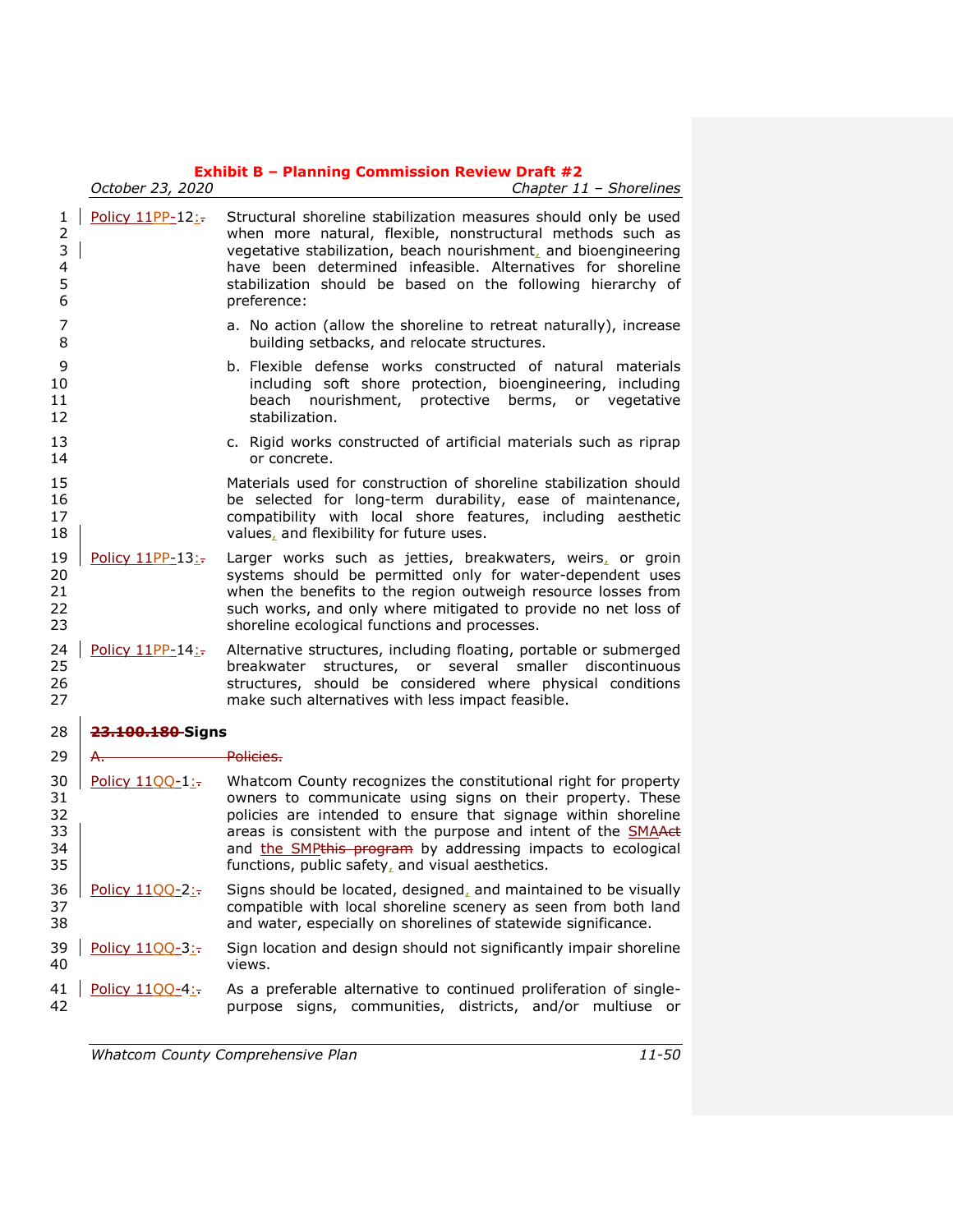|                                           | October 23, 2020          | Chapter 11 - Shorelines                                                                                                                                                                                                                                                                                                                                                                                  |
|-------------------------------------------|---------------------------|----------------------------------------------------------------------------------------------------------------------------------------------------------------------------------------------------------------------------------------------------------------------------------------------------------------------------------------------------------------------------------------------------------|
| 1<br>$\overline{2}$<br>3                  |                           | multitenant commercial developments are encouraged to erect<br>single, common use gateway signs to identify and give<br>directions to local premises and public facilities.                                                                                                                                                                                                                              |
| 4<br>5                                    | Policy 1100-5:-           | Signs of a commercial or industrial nature should be limited to<br>those areas or premises to which the sign messages refer.                                                                                                                                                                                                                                                                             |
| 6<br>$\overline{7}$<br>8<br>9<br>10<br>11 | Policy 1100-6:-           | Billboards and other off-premises signs are not water-<br>dependent, they reduce public enjoyment of or access to<br>shorelines, and they often lower values of nearby properties.<br>Such signs should not be located on shorelines eExcept for<br>approved community gateway or directional signs, such signs<br>should not be located on shorelines.                                                  |
| 12<br>13<br>14                            | Policy 11QQ-7:-           | Signs near scenic vistas and viewpoints should be restricted in<br>number, location, and height so that enjoyment of these limited<br>and scarce areas is not impaired.                                                                                                                                                                                                                                  |
| 15<br>16<br>17                            | Policy 11QQ-8:-           | Freestanding signs should be located to avoid blocking scenic<br>views and be located on the landward<br>side of public<br>transportation routes, which generally parallel the shoreline.                                                                                                                                                                                                                |
| 18<br>19<br>20<br>21                      | Policy 11QQ-9:-           | To minimize negative visual impacts and obstructions to<br>shoreline access and use, low profile, on-premises wall signs are<br>strongly preferred over freestanding signs or off-premises wall<br>signs.                                                                                                                                                                                                |
| 22<br>23<br>24<br>25                      | Policy 11QQ-10:-          | Signs should be designed mainly to identify the premises and<br>nature of enterprise without unduly distracting uninterested<br>passersby. Moving or flashing signs should be prohibited on<br>shorelines.                                                                                                                                                                                               |
| 26                                        | 23.100.190-Transportation |                                                                                                                                                                                                                                                                                                                                                                                                          |
| 27                                        | А.                        | Policies.                                                                                                                                                                                                                                                                                                                                                                                                |
| 28<br>29<br>30                            | Policy 11RR-1:-           | New public or private transportation facilities should be located<br>inland from the land/water interface, preferably out of the<br>shoreline, unless:                                                                                                                                                                                                                                                   |
| 31<br>32                                  |                           | a. Perpendicular water crossings are required for access to<br>authorized uses consistent with the SMPthis program; or                                                                                                                                                                                                                                                                                   |
| 33<br>34<br>35<br>36<br>37<br>38<br>39    |                           | b. Facilities are primarily oriented to pedestrian and non-<br>motorized use and provide an opportunity for a substantial<br>number of people to enjoy shoreline areas, and are<br>consistent with the policies and regulations for ecological<br>protection in the General Policies section of this chapter and<br>23.30.010 (Ecological<br>Protection) 23.90.030<br><b>WCC</b><br>in.<br>respectively. |
| 40<br>41<br>42                            | Policy 11RR-2:            | Transportation facilities should be located and designed to avoid<br>public recreation and public access areas and significant natural,<br>historic, archaeological, or cultural sites.                                                                                                                                                                                                                  |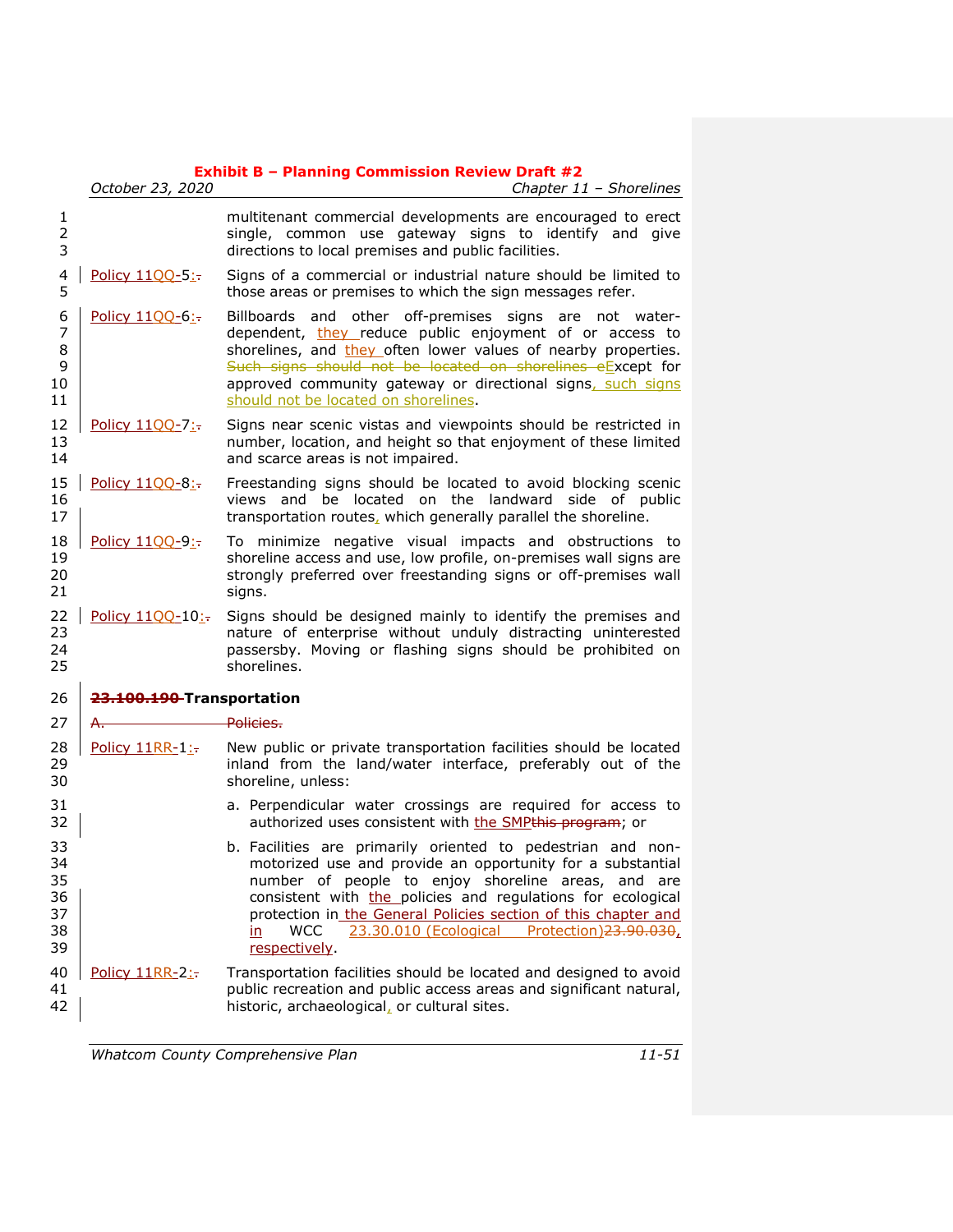|                                        | October 23, 2020                 | $\mathbf{m}$ , $\mathbf{b}$ , $\mathbf{r}$ ranning commission review Diant<br>Chapter 11 - Shorelines                                                                                                                                                                                                                                                                                                                    |
|----------------------------------------|----------------------------------|--------------------------------------------------------------------------------------------------------------------------------------------------------------------------------------------------------------------------------------------------------------------------------------------------------------------------------------------------------------------------------------------------------------------------|
| 1<br>2<br>3                            | Policy 11RR-3:-                  | Parking is not a preferred use in shorelines and should only be<br>support authorized uses<br>feasible<br>allowed to<br>where<br>no<br>alternatives exist.                                                                                                                                                                                                                                                               |
| 4<br>5<br>6                            | Policy 11RR-4:-                  | New or expanded public transportation facility route selection<br>and development should be coordinated with related local and<br>state government land use and circulation planning.                                                                                                                                                                                                                                    |
| 7<br>8<br>9<br>10                      | Policy 11RR-5:                   | Transportation system route planning, acquisition, and design in<br>the shoreline should provide space wherever possible for<br>compatible multiple uses such as utility lines, pedestrian shore<br>access or viewpoints, or recreational trails.                                                                                                                                                                        |
| 11<br>12<br>13<br>14<br>15<br>16       | Policy 11RR-6:-                  | Transportation system plans and transportation projects within<br>shorelines should provide safe trail space for non-motorized<br>traffic such as pedestrians, bicyclists, or equestrians. Space for<br>such uses should be required along roads on shorelines, where<br>appropriate, and should be considered when rights-of-way are<br>being vacated or abandoned.                                                     |
| 17<br>18<br>19<br>20<br>21<br>22<br>23 | Policy 11RR-7:-                  | Public access should be provided to shorelines where safe and<br>compatible with the primary and adjacent use, or should be<br>replaced<br>where<br>transportation<br>development substantially<br>impairs lawful public access. Viewpoints, parking, trails, and<br>similar improvements should be considered for transportation<br>system projects in shoreline areas, especially where a need has<br>been identified. |
| 24<br>25<br>26<br>27<br>28             | Policy 11RR-8:-                  | Public transportation routes, particularly arterial highways and<br>railways, should be located, designed, and maintained to permit<br>safe enjoyment of adjacent shore areas and properties by other<br>appropriate uses such as recreation or residences. Vegetative<br>screening or other buffering should be considered.                                                                                             |
| 29                                     |                                  |                                                                                                                                                                                                                                                                                                                                                                                                                          |
| 30                                     | <del>23.100.200 </del> Utilities |                                                                                                                                                                                                                                                                                                                                                                                                                          |
| 31                                     | А.                               | <del>Policies.</del>                                                                                                                                                                                                                                                                                                                                                                                                     |
| 32<br>33<br>34                         | Policy 11SS-1:                   | New public or private utilities should be located inland from the<br>land/water interface, preferably out of the shoreline jurisdiction,<br>unless:                                                                                                                                                                                                                                                                      |
| 35                                     |                                  | a. Perpendicular water crossings are unavoidable; or                                                                                                                                                                                                                                                                                                                                                                     |
| 36<br>37                               |                                  | b. Utilities are required for authorized shoreline uses consistent<br>with the SMPthis program.                                                                                                                                                                                                                                                                                                                          |
| 38<br>39<br>40                         | Policy 11SS-2:                   | Utilities should be located and designed to avoid public<br>recreation and public access areas and significant natural,<br>historic, archaeological, or cultural resources.                                                                                                                                                                                                                                              |
| 41<br>42                               | Policy 11SS-3:                   | Utilities should be located, designed, constructed, and operated<br>to result in no net loss of shoreline ecological functions and                                                                                                                                                                                                                                                                                       |